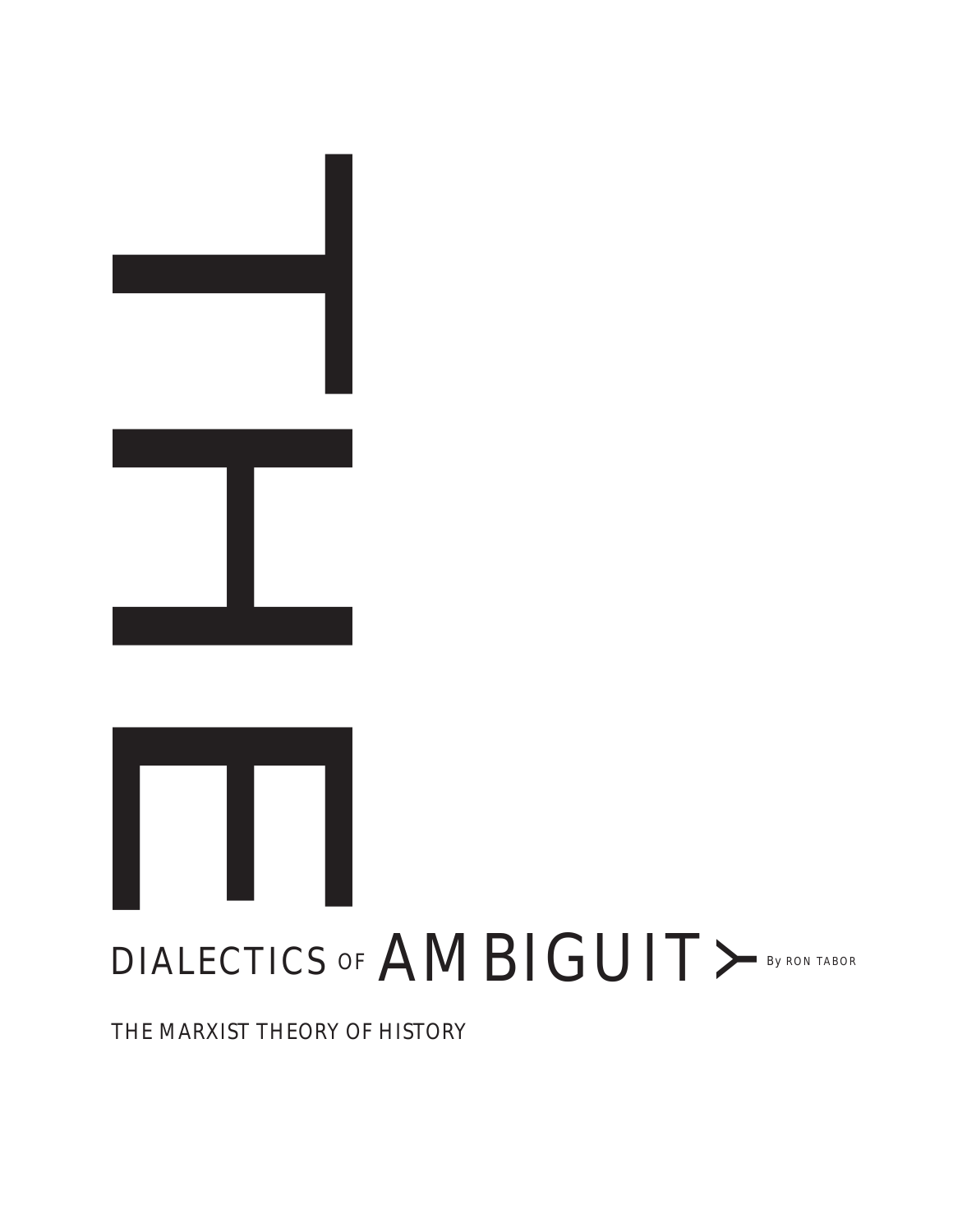#### **INTRODUCTORY NOTE**

This article is the latest in a series of essays devoted to a critique of Marxism from the left. I began the articles in the early 1990s when I was affiliated with Love and Rage, a group that described itself as a revolutionary anarchist federation. Prior to that time, I had been a Marxist for many years and a member of two organizations that (in their distinct ways) opposed the then-extant Communist societies as representing the perversion of Marxism (and Leninism) and attempted to uphold what they considered the true interpretation of that worldview. During that time, I believed that Marxism and Leninism embodied an outlook that stood for the liberation of the working class and all other oppressed people, and the establishment of a truly liberated—democratic, cooperative and egalitarian society, one that is directly governed in all aspects by its members. More specifically, I thought that the Bolshevik-led revolution in Russia in October 1917 represented a true proletarian revolution, one which was, moreover, supported by the peasantry, the vast majority of people in the Russian Empire. However, the circumstances in which it had taken place—particularly the nature of Russian society, the material destruction caused by World War I and the years of revolution and civil war that followed, the failure of other socialist revolutions in Germany, Hungary and elsewhere, and the viciousness of the attempted counterrevolutionary struggle—resulted at first in the bureaucratization of the revolutionary regime and ultimately in its total overthrow at the hands of a bureaucratic elite organized and led by Joseph Stalin.

After some years of study and consideration, I eventually concluded that this position was untenable. Rather than seeing the establishment of totalitarian, state capitalist (Communist) systems as the negation of Marxism, I came to believe that these societies in fact represented its fulfillment, although this had not been explicitly perceived, let alone advocated, by Marxist ideologists. As a result of reaching this conclusion, while still maintaining my opposition to capitalism and advocating the establishment of a liberated society, I became attracted to anarchism. I was particularly drawn to its hostility to the state and its opposition (in contrast to Marxism) to utilizing a state apparatus to achieve its goal. I was also intrigued by its understanding of hierarchy, which subsumes questions of class, national, racial and sexual oppression under a broader category without insisting on the primacy/determining nature of any one of them. Lastly, I was impressed by what I believe to be implied by anarchism (if not always consistently adhered to by anarchists themselves): a philosophical skepticism that repudiates the belief in the Truth of any one political/philosophical orthodoxy, in other words, its commitment to a form of ideological pluralism. For this and other reasons, I participated in and joined what eventually became Love and Rage.

Once in this organization, however, I began to discern that some of its members, and one leader in particular, seemed to be attracted to certain authoritarian aspects of Marxism. Having been involved in Students for a Democratic Society in the 1960s, and having watched the evolution of its politics from a kind of libertarian social democracy in its early years to a form of militant Stalinism at the time of its split in 1969, I was concerned that Love and Rage not undergo a comparable life history. It was with this in mind that I began a series of articles that I called an anarchist critique of Marxism. Aside from offering the benefits of my own experience (such as they might be) to those younger activists in Love and Rage and elsewhere on the left who might be open to them, I also wanted to clarify my own thinking, in a kind of settling of accounts with past beliefs. I particularly wished to explain why the practical results of Marxism—the actual outcome of Marxist-led revolutions—had been hideous totalitarian regimes rather than the liberated, democratic and egalitarian societies that Marxists proclaimed, and still proclaim, to be their goal. In the same vein, I wished to explore why so many Marxists (the vast majority, it seems to me) have been so bent on supporting, defending and justifying such regimes, as well as others that were not the result of Marxist-led revolutions, despite their obviously undemocratic and brutal character. Finally, I wanted to understand why so many people involved in radical politics, including anarchists themselves, have been drawn to this type of authoritarian thinking; why, for example, some young anarchists today view Che Guevara and the Weathermen, arch-Stalinists and elitists if there ever were any, as heroes.

I now believe that Marxism must be held responsible for the establishment of totalitarian state capitalist Communist regimes and that this, not its claim to stand for the creation of liberated societies, is its real meaning. In other words, Marxism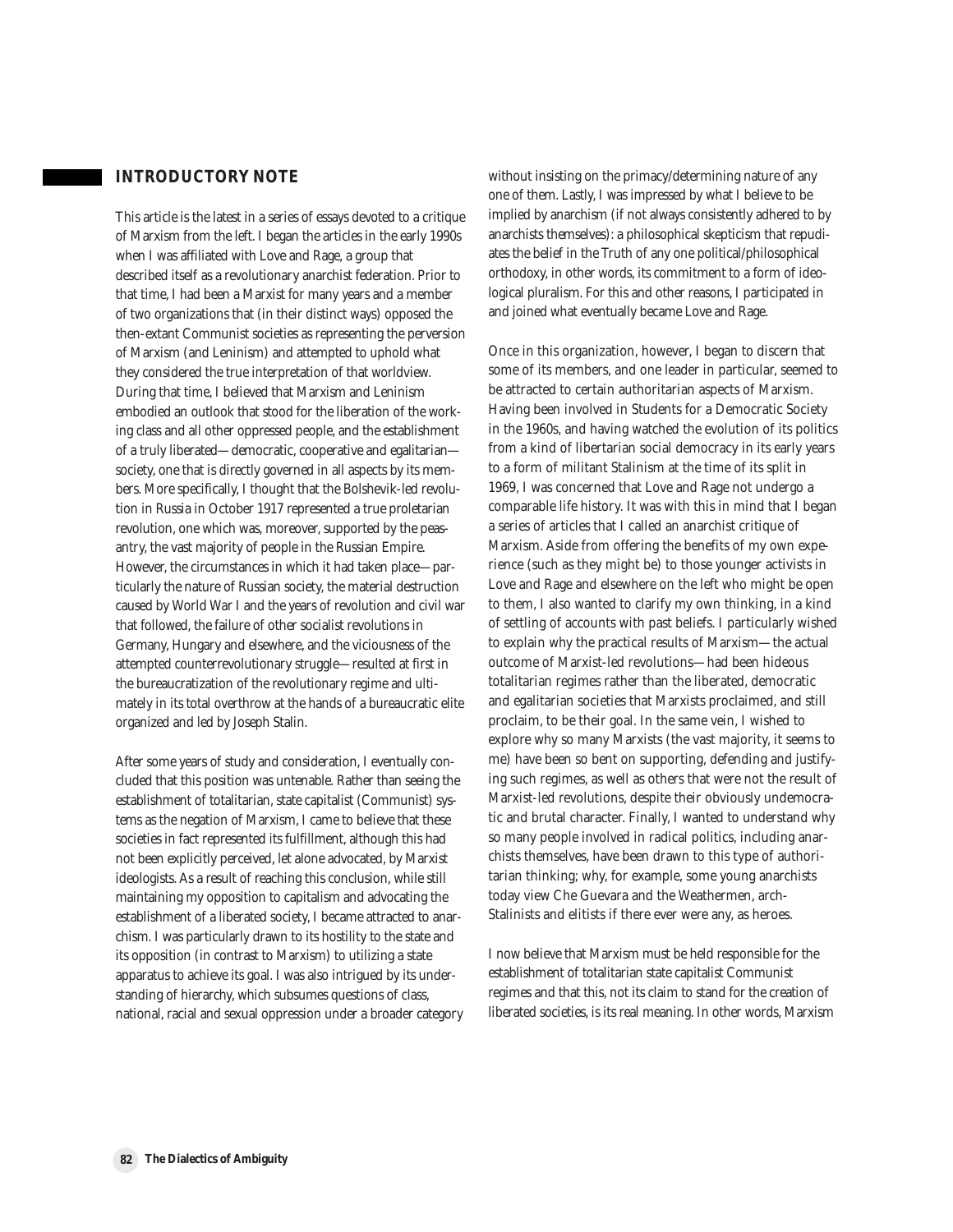leads to totalitarianism. Of course, the question of historical responsibility is a complicated one. State capitalism in Russia and elsewhere was established under specific historical circumstances, not all of which can be blamed on Marxism. But Marxism, which prides itself on being the true understanding of history, its dynamics, direction and outcome, can be held responsible for what Marxists did under these circumstances, and why so many Marxists supported and support, and even seek to replicate, the dictatorial regimes that Marxists established in the name of freedom. As I see it, Marxism was a necessary, if not sufficient, cause of such societies. If Marxism had never existed, Russia, the countries of Eastern Europe, China, etc., might well have experienced centralized, industrializing, so-called modernizing, governments intent on enabling these countries to resist colonialist domination and imperialist penetration and to compete on the capitalist world market. But the specific nature of the regimes that were established in these lands, including the official state ideologies, mandated atheism,

my efforts were not totally in vain. It was with this in mind that I was somewhat reassured (if that's the right word), to learn that one of the large and apparently influential anti-war coalitions to emerge in the buildup to the war in Iraq—the International Answer coalition—was dominated by the Workers World Party, the embodiment of a particularly virulent form of Stalinist Marxism. That this characterization of the group is apt was revealed in the fact that one of the key points of unity of this coalition was/is that no criticism of Saddam Hussein and his regime be allowed. Although the anti-war protests have subsided and the International Answer coalition has since kept a low profile, I believe it will be only a matter of time before some sort of oppositionist movement revives (which I am for), and the Workers World Party again raises its head (which I am against). So much for Marxism being dead. Of course, there are other organizations that defend more democratic interpretations of Marxism, but I consider that efforts to contest the Marxist terrain with hard-

## In light of this, a critique of Marxism seems to me to be a preliminary step in the process of developing an outlook that consistently promotes the establishment of a free society.

one-party rule, ideological campaigns, leadership cults, purges and gulags, and particularly the extreme nature of the violence they practiced, must, I think, be held to Marxism's account.

In light of this, a critique of Marxism seems to me to be a preliminary step in the process of developing an outlook that consistently promotes the establishment of a free society. If we are to build a mass radical movement that really stands for what it claims to, we need to figure out what went wrong before.

When I initiated the series, there was some concern that I was wasting my time (and that Love and Rage was wasting space in its newspaper). Many people presumed that Marxism was dead, as it appeared to be in the aftermath of the demise of the Soviet Union and the other state capitalist regimes in Eastern Europe, and in the light of China's evolution toward a more traditional form of capitalist economy. But since I had lived through the 1950s and early 1960s, when Marxism (at least in the United States) was also declared to be deceased only to revive with great vigor in the late 1960s, I believed that line Stalinists are futile. This is because, as I've tried to show in these articles, I believe Marxism itself, in its fundamental philosophical assumptions and in other aspects of its outlook and program, is totalitarian.

Previous essays in this series have discussed Marx's theory of the state, his conception of the dictatorship of the proletariat and his analysis of capitalism. In this article, I wish to take up his theory of history, what Marxists refer to as "historical materialism." Since the theory, in its claim to explain the totality of human history, encompasses a vast territory, I cannot even pretend to analyze it in its entirety. I do wish to discuss some of its key tenets and characteristics.

#### $M$ aterialism:  $\frac{1}{N}$ **Historical** al<br>¤al<br>Materialism: § Summaries

Significantly, nowhere in the huge corpus of Marx and Engels' writings is there a fully elaborated presentation and explanation of the Marxian theory of history as a whole. Instead,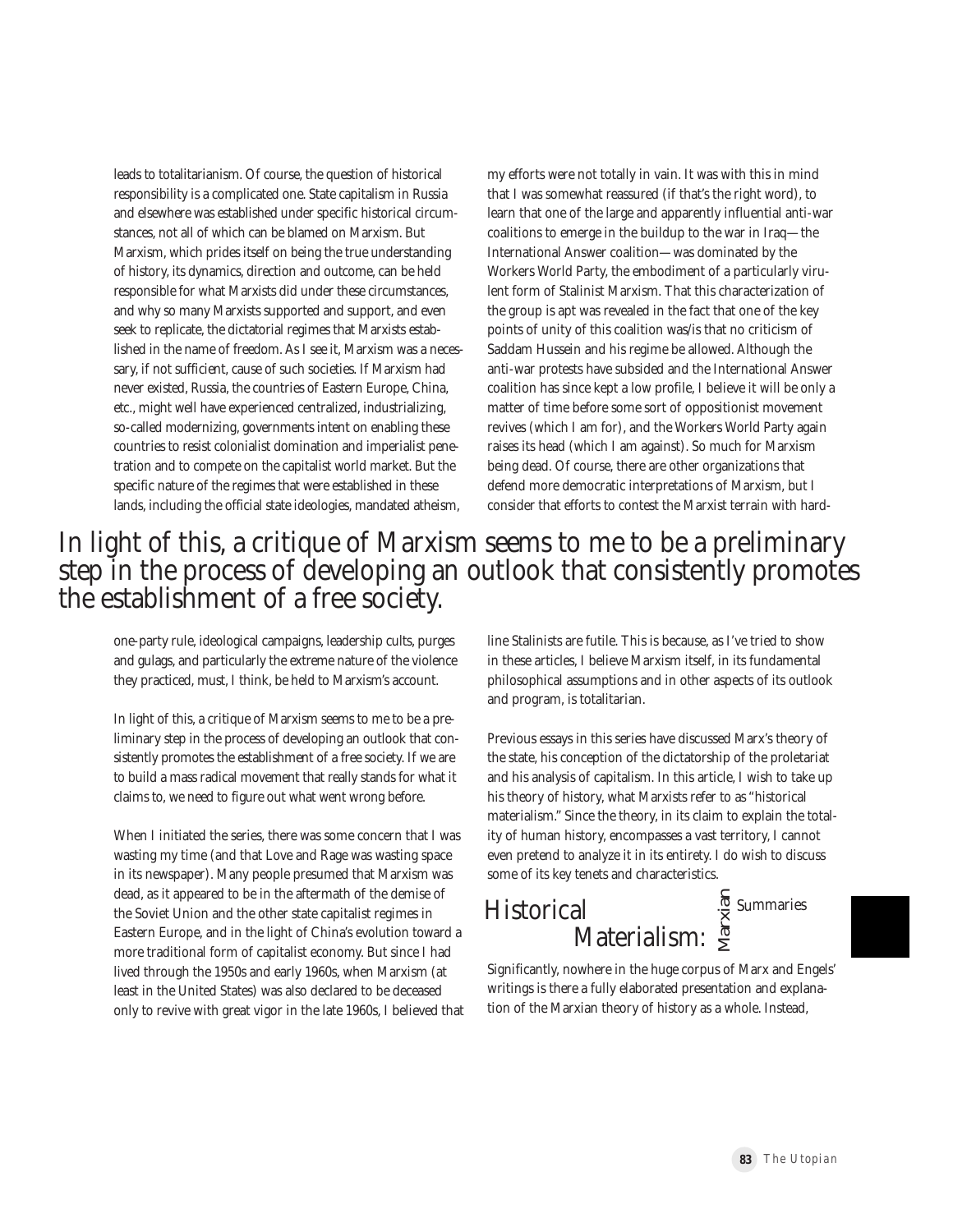what we have are, on the one hand, a few frustratingly brief summaries of the theory, and on the other, detailed examples or, in more pretentious language, exemplifications, of their historical conception, that is, relatively worked-out studies of particular historical events that purport to be applications of historical materialism. I include in this latter category Marx's monumental analysis of one socio-economic formation in particular, *Das Kapital / Capital*. While some commentators, both within and outside the left, have discerned a contradiction between the theory of historical materialism and Marx's analysis of capitalism, it seems clear to me that Marx meant his theory of capital to be consistent with his broader analysis of history. If there are contradictions between the two, these are contradictions within the theory of historical materialism itself.

It might appear to be convenient that there exists only a handful of synopses of the Marxian theory of history from its originators. This way, various analysts who might disagree on other issues relating to Marxism might at least agree on what Marx and Engel's conception explicitly states. But, as we shall see, this is not the case.

In order to see why this is so, it is worth reproducing here two of those statements of the overall theory. I begin with what is generally considered, by both those who deem themselves to be Marxists and those who don't, to be the best—succinct but inclusive—presentation of the theory. I am referring to the passages in Marx's preface to one of his preliminary studies of capitalism, *A Contribution to the Critique of Political Economy*.

Marx writes as follows (please forgive the length of the quotation):

The general conclusion at which I arrived and which, once reached, continued to serve as the leading thread in my studies, may be briefly summed up as follows: In the social production which men carry on they enter into definite relations that are indispensable and independent of their will; these relations of production correspond to a definite stage of development of their material powers of production. The sum total of these relations of production constitutes the economic structure of society the real foundation, on which rise legal and political superstructures and to which correspond definite forms

of social consciousness. The mode of production in material life determines the general character of the social, political and spiritual processes of life. It is not the consciousness of men that determines their existence, but, on the contrary, their social existence determines their consciousness. At a certain stage of their development, the material forces of production come in conflict with the existing relations of production, or—what is but a legal expression for the same thing—with the property relations within which they had been at work before. From forms of development of the forces of production these relations turn into their fetters. Then comes the period of social revolution. With the change of the economic foundation the entire immense superstructure is more or less rapidly transformed. In considering such transformations the distinction should always be made between the material transformation of the economic conditions of production which can be determined with the precision of natural science, and the legal, political, religious, aesthetic or philosophic—in short ideological forms in which men become conscious of this conflict and fight it out. Just as our opinion of an individual is not based on what he thinks of himself, so can we not judge of such a period of transformation by its own consciousness; on the contrary, this consciousness must rather be explained from the contradictions of material life, from the existing conflict between the social forces of production and the relations of production. No social order ever disappears before all the productive forces, for which there is room in it, have been developed; and new higher relations of production never appear before the material conditions of their existence have matured in the womb of the old society. Therefore, mankind always takes up only such problems as it can solve; since, looking at the matter more closely, we will always find that the problem itself arises only when the material conditions necessary for its solution already exist or are at least in the process of formation. In broad outlines we can designate the Asiatic, the ancient, the feudal, and the modern bourgeois methods of production as so many epochs in the progress of the economic formation of society. The bourgeois relations of production are the last antagonistic form of the social process of production antagonistic not in the sense of individual antagonism,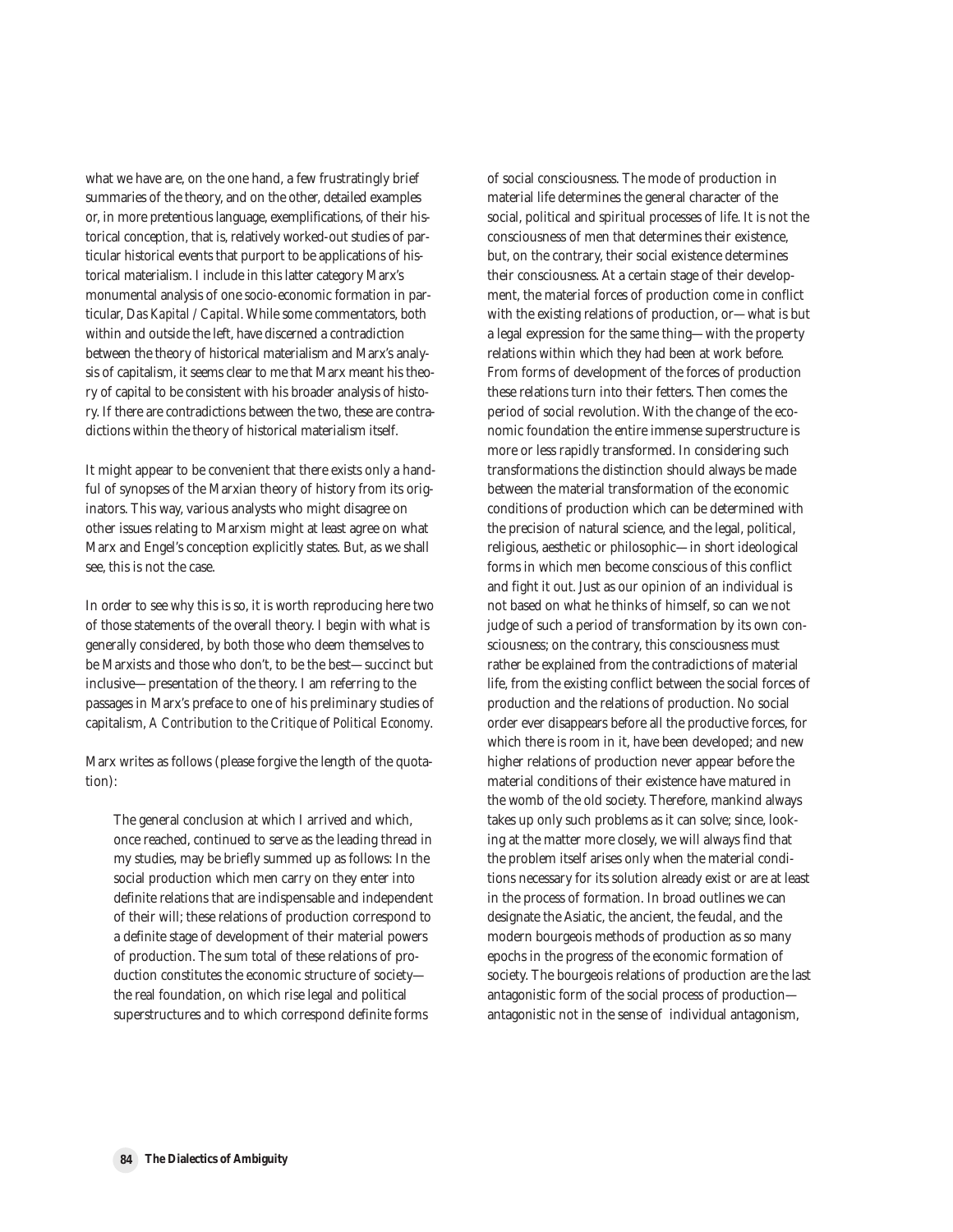but of one arising from conditions surrounding the life of individuals in society; at the same time the productive forces developing in the womb of bourgeois society create the material conditions for the solution of that antag-

**PART WIND** 

onism. This social formation constitutes, therefore, the closing chapter of the prehistoric stage of human society. (*A Contribution to the Critique of Political Economy*, Karl Marx, Charles H. Kerr & Company, Chicago, 1904, pp. 11-13.)

I will also reproduce here another, briefer explication of the Marxian theory. This is from Friedrich Engels' 1888 preface to the *Communist Manifesto*:

The *Manifesto* being our joint production, I consider myself bound to state that the fundamental proposition which forms its nucleus, belongs to Marx. That proposition is: That in every historical epoch, the prevailing mode of economic production and exchange, and the social organization necessarily following from it, form the basis upon which is built up and from which alone can be explained, the political and intellectual history of that epoch; that consequently the whole history of mankind (since the dissolution of primitive tribal society, holding land in common ownership) has been a history of class struggles, contests between exploiting and exploited, ruling and oppressed classes; that the history of these class struggles form [sic] a series of evolutions in which, nowadays, a stage has been reached where the exploited and oppressed class—the proletariat—cannot attain its emancipation from the sway of the exploiting and ruling class—the bourgeoisie—without at the same

time, and once and for all, emancipating society at large from all exploitation, oppression, class distinctions, and class struggles.

This proposition...is destined to do for history what Darwin's theory has done for biology.... (*Manifesto of the Communist Party*, Karl Marx and Frederick Engels, International Publishers, New York, 1948, p. 6.)



Although these two passages are generally considered to be consistent, there is, in fact, a significant difference between the two presentations of the theory. This is that while Engels emphasizes what is often considered the most important proposition of Marxism—that the history of humanity (since the dissolution of primitive communism) has been a history of class struggle (this contention is also very prominently articulated at the beginning of section I of the *Manifesto* itself)—Marx doesn't explicitly mention the class struggle at all. This reveals what I consider to be a major characteristic of the Marxian theory of history and Marxism as a whole. This is its lack of precision and its resultant ambiguity: almost every category and concept is vague. Historical materialism in fact consists of a large number of broad generalizations that may appear to be valid at first glance, but which break down when subjected to serious scrutiny. In other words, despite its claim to be scientific (Engels, as we saw, compared it to Darwin's theory of evolution), the Marxist theory of history is ambiguous, even rubbery, and can be subject to a variety of interpretations, both of its overall meaning and of its specific tenets.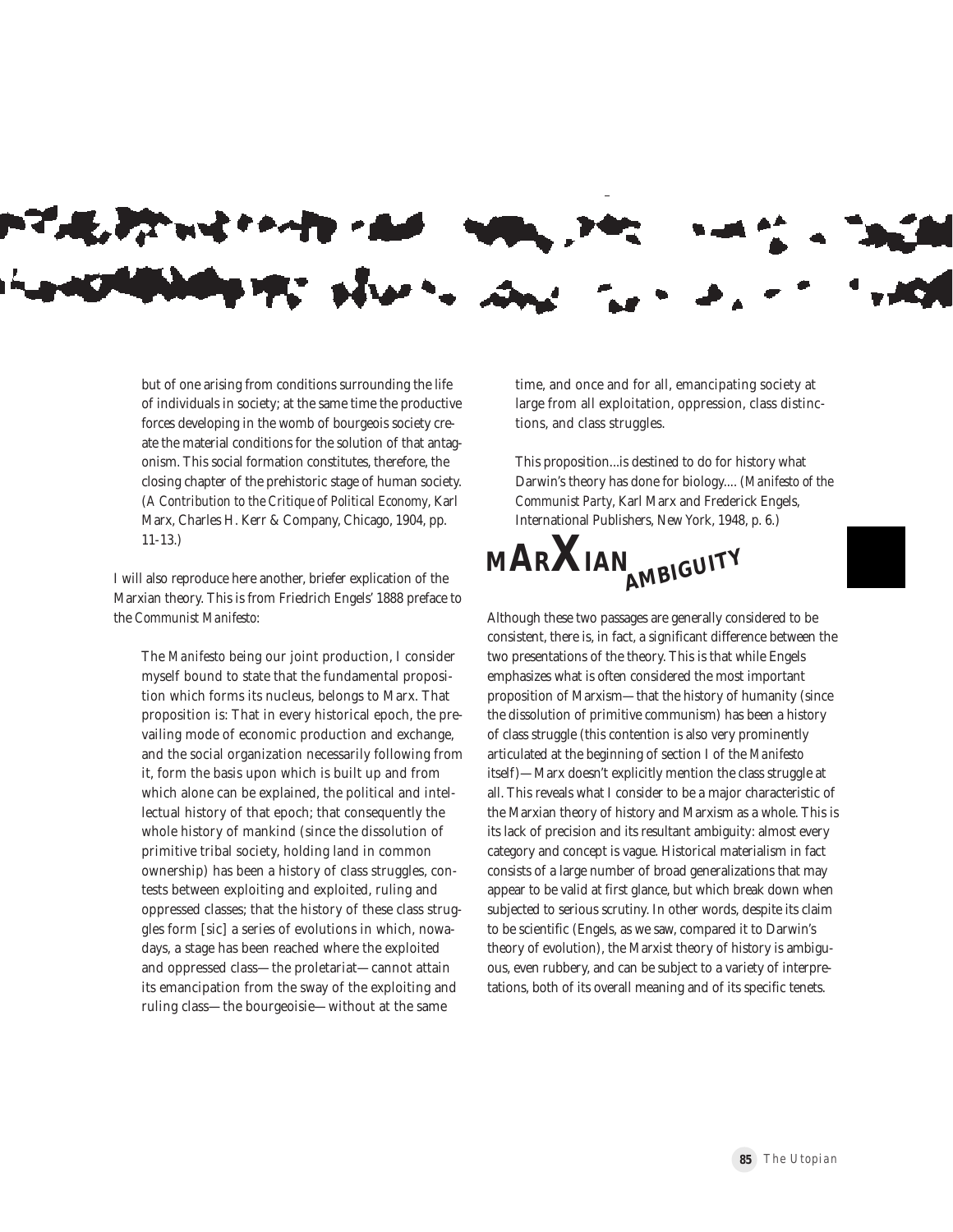For a conception that insists on its scientific character, this is a serious weakness. After all, one of the crucial characteristics of a truly scientific theory is its precision. This enables it to be held to account, that is, proved or disproved, or, if one prefers, verified or falsified. (I don't wish to get into a discussion here of precisely how scientific theories are validated, to what extent they can be said to be proved or disproved. Suffice it say, that most people, particularly scientists and philosophers and historians of science, believe that theories that purport to be scientific can be held to some criteria of verifiability, and that this distinguishes scientific theories from those that are not.) Most theories in physics, such as Newton's laws of motion or Einstein's theory of relativity, are actually a series of mathematical equations. They also make very precise predictions, which can be verified or not to determine their validity. (This is true even of probabilistic theories such as quantum mechanics.) While the neo-Darwinian theory of evolution cannot be summarized mathematically, it can be expressed in precise terms, at least precise enough so that the theory can be tested: it too makes predictions (such as the appearance of intermediate life-forms in the fossil record), that can be confirmed or not. Even hypotheses in the social sciences that aspire to the level of scientific theories (however few and limited in scope they may be), must be stated in terms sufficiently precise to be subject to verification. Although historical materialism appears to make predictions, it is not, and cannot be, expressed precisely enough to be held accountable. From the point of view of Marxism, this (unacknowledged) ambiguity is useful, even necessary. On a whole range of questions—are historical events uniquely determined or not, is consciousness directly determined by socio-economic structures or just conditioned by them, is socialism inevitable or merely necessary in a moral sense—Marxism tries to have it both ways, to walk on both sides of the street, as it were, and Marxists continually shift from one interpretation of the theory to another in both their use of it and their efforts to justify it. As a result, Marxism only appears valid if it is given the benefit of the doubt. In other words, in order to believe that Marxism is true, one has to *want* it to be true, and to look for things that appear to confirm it, while denying or explaining away things that don't. If subjected to a truly skeptical and critical critique, Marxism does not hold up.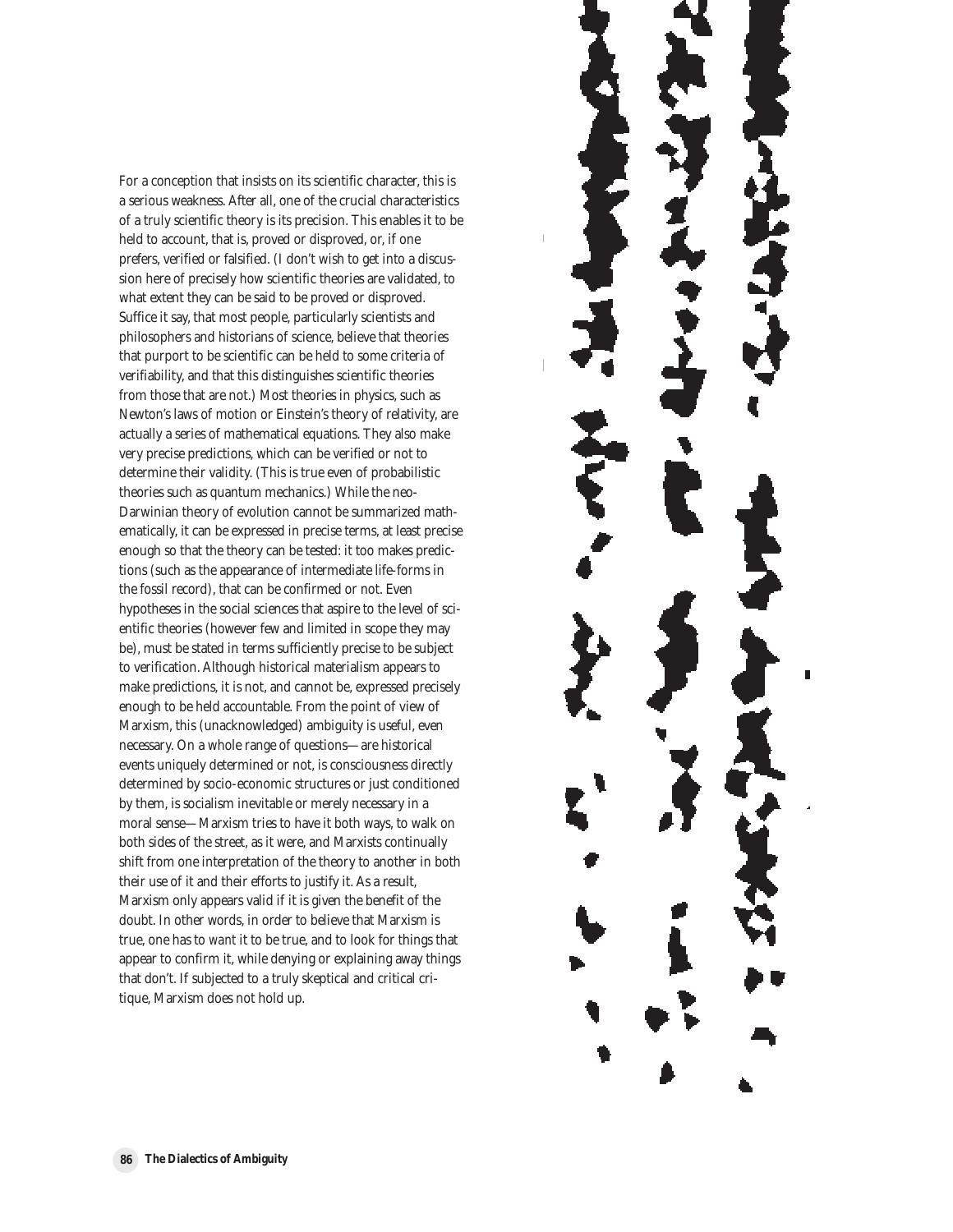

## **Historical Materialism: Summary An Attempt at a Systematic SummaryHistorical**

Before we proceed to a more detailed analysis of historical materialism, it might be worth summarizing its basic propositions in more systematic form for those who may find the passages from Marx and Engels cited above somewhat confusing. Here is my attempt.

1. The underlying motive force—the determining factor—of history is the development of human productive technology, the tools and other equipment that, along with human labor, enable human beings to transform the products of nature and nature itself to fulfill our economic needs. The material "means of production" are produced by labor and can be seen as material embodiments or "congelations" of it. Labor, for Marxists, is the unique and defining characteristic of the human species. As human beings transform their natural and social environments through their work, they transform themselves. A key aspect of this evolution is the development of the instruments of labor—tools, machines, etc., technology in general—that multiply its power. Over time, these means of production tend to become more productive. Taken together, this technology and human labor constitute the "forces of production."

2. Any given type or level of productive technology gives rise to and requires a unique set of production relations, a specific arrangement of human beings (such as the ownership of property), through which this technology is controlled and utilized. These are called the "relations of production."

3. A specific set of these forces and relations of production constitutes a "mode of production." The mode of production constitutes what Marxists call the "material base" of society.

4. Modes of production are of two general types, exploitive and non-exploitive. Under exploitive modes of production, the level of technology is sufficient to make possible the production of a limited social surplus. This is the basis for the condition of "relative scarcity," which enables some, but not all, members of society, to live without having to work. This, in turn, enables tiny, non-laboring classes, to rule over and

exploit laboring classes, appropriating the social surplus both to maintain their dominant position and for their own personal consumption. The division of society into exploitive and exploited, ruling and ruled, classes gives rise to a conflict between them, the "class struggle." For this reason, exploitive modes of production are said to be "antagonistic." Under nonexploitive modes of production, society is not divided into ruling and ruled classes. There is no class struggle, and economic production and all aspects of social life are carried out in a cooperative manner. Such modes of production are "nonantagonistic."

5. Each exploitive mode of production contains its own specific internal dynamics—its "laws of motion" and "contradictions"—which need to be investigated and analyzed in their own right, while still embodying the general tendencies or "laws" of human society and history as whole. Such laws of motion/contradictions determine the nature and history of the societies based on the specific modes of production, so that in general it can be said that under exploitive modes of production the products of human beings, and particularly the means of production and the laws governing their growth and development, dominate human beings and determine their lives. Under exploitive modes of production, humanity is thus dominated by its products.

6. The distinct modes of production tend to succeed each other in time, so that history in its broad outlines can be seen as a series of ever more productive modes of production. This succession is impelled by the tendency of technology and human labor (the forces of production) to become ever more productive as history progresses.

7. The material base of society gives rise to specific political and social structures—states/forms of government—as well as distinct patterns of culture and modes of thought, such as art, religion and philosophy. Taken together, these are referred to by Marxists as the political and ideological "superstructure" of society. As a result, any given mode of production creates and includes a unique superstructure that corresponds and is appropriate to it.

8. Although the material base of society is said to determine the superstructure, the superstructure is not a purely passive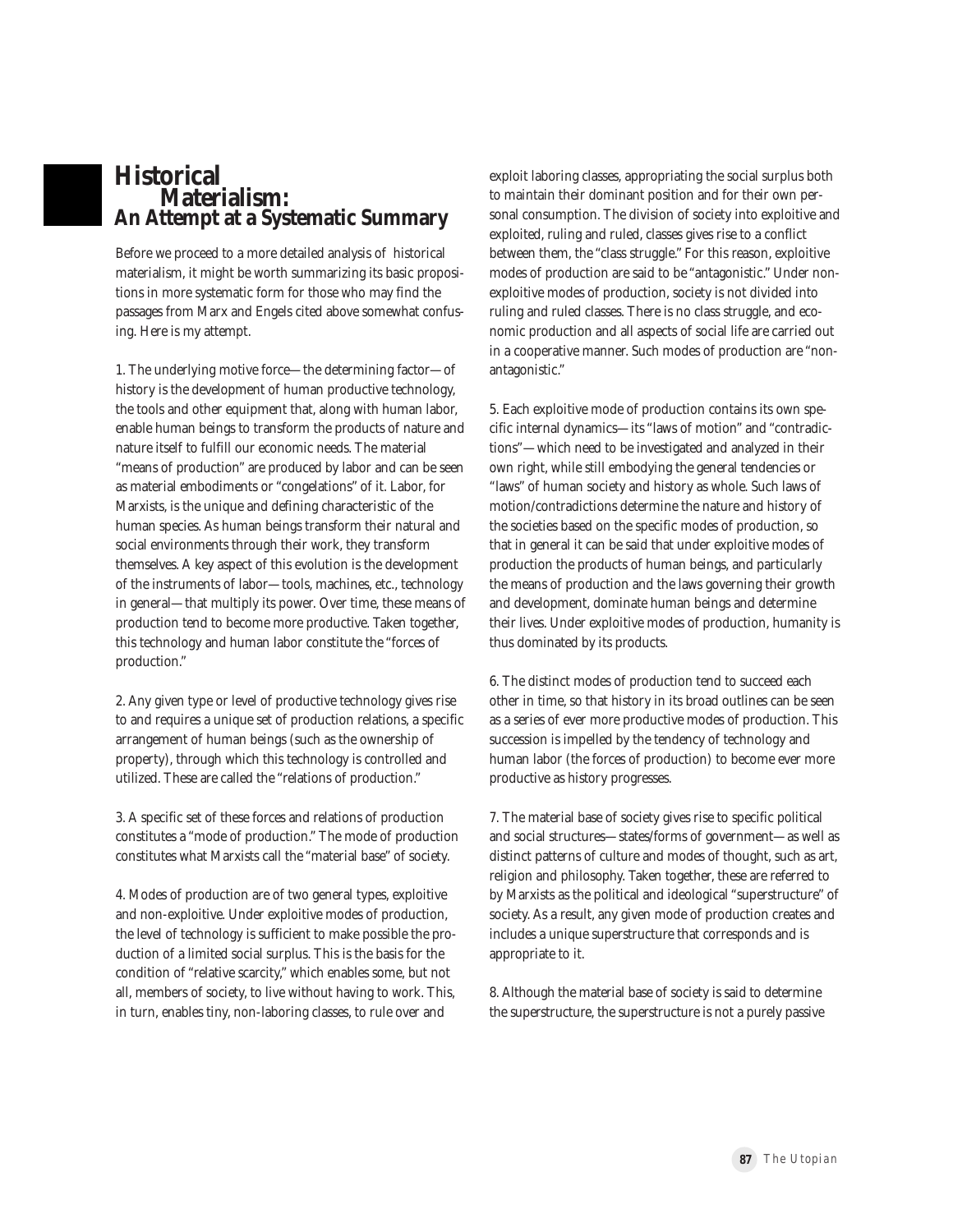entity. It has its own relatively autonomous internal dynamics and, in its turn, reacts upon the material base, helping to shape its development. The base and superstructure are said to relate to and determine each other in a "dialectical" manner.

9. This dynamic between base and superstructure is a specific example of the more general fact that, for Marxists, human thought and consciousness in general—ideas, religious and philosophical conceptions, ideology—grow out of and reflect material conditions. As Marx puts it: "social existence determines...consciousness." Yet here, too, thought or consciousness is not a mere reflection, a mirror or echo, of material conditions. Through its impact on human activity, the class struggle in particular, it has an effect on and helps determine the nature and development of those conditions. Thus, the relation between social existence and social consciousness, like that between base and superstructure, is "dialectical."

10. The relationship of forces and relations of production is not always an entirely cooperative one. In the early period of the development of a given mode of production, the relations of production tend to encourage the development of the forces of production. However, at a certain stage in the history of that mode of production, the relations of production start to impede the development of the productive forces, turning into what Marx calls their "fetters." This leads to an intensifying contradiction between the forces and relations of production. This contradiction is reflected in an increase in the class struggle between the exploited and exploiting, dominated and dominating, classes.

11. At some point, as the forces of production continue to grow, they break apart the old relations of production and, via a relatively rapid economic transformation, a new mode of production is established. This transformation is reflected in the political and ideological sphere, that is, in the realm of the superstructure, as a period of violent class struggle, or social revolution.

12. Eventually, the forces of production develop to a point at which they are capable of overcoming relative scarcity altogether. This is the stage brought about by capitalism. Under this type of society, the dynamic under which the laws of motion of the mode of production dominate the lives and

thoughts of those who live under it reaches its apogee. Here the market has become freed of extra-economic constraints and the means of production develop at a rapid rate. Because of this, the lives of human beings are governed by the laws of motion of the production and exchange of commodities, what Marx calls the "fetishism of commodities." Living labor is dominated by dead labor. This situation leads not only to an increase in the oppression and exploitation of the laborers; it also leads to a colossal increase both in the power of the means of production and in the size and social weight of the laboring class. Taken together, these developments make possible the elimination of exploitation and the division of society into social classes and the creation of a fully cooperative, that is, communist, society.

14. This transformation from capitalism to communism is carried out by the proletariat, the working class created by capitalism and brought to its true—proletarian, socialist consciousness by the struggles it has waged against the capitalist class. The necessary outcome of the class struggle is the establishment, in the course of the revolution, of the "dictatorship of the proletariat," the "proletariat organized as the ruling class," that nationalizes the means of production in its own hands, suppresses the capitalist class and its hangers-on and proceeds to establish a planned and truly cooperative society.

15. Under communism, the means of production, rather than dominating the direct producers as they do under exploitive modes of production, are subordinated to and controlled by them. This will lead to an even greater growth of the forces of production, making possible the shortening of the working day. This will enable all members of society to participate in all aspects of the administration of society. The increase in the forces of production will gradually result in the elimination of relative scarcity and the social antagonisms that it engenders, and the establishment of truly equal and cooperative relations among all people. As this process proceeds, the state, the relic of previous class-divided societies, "withers away."

In the above summary, I have tried to represent the Marxian theory of historical materialism in the fullest, most logically consistent way I have been able to, given the limitations of space. Since I have had to interpret their theory and to inter-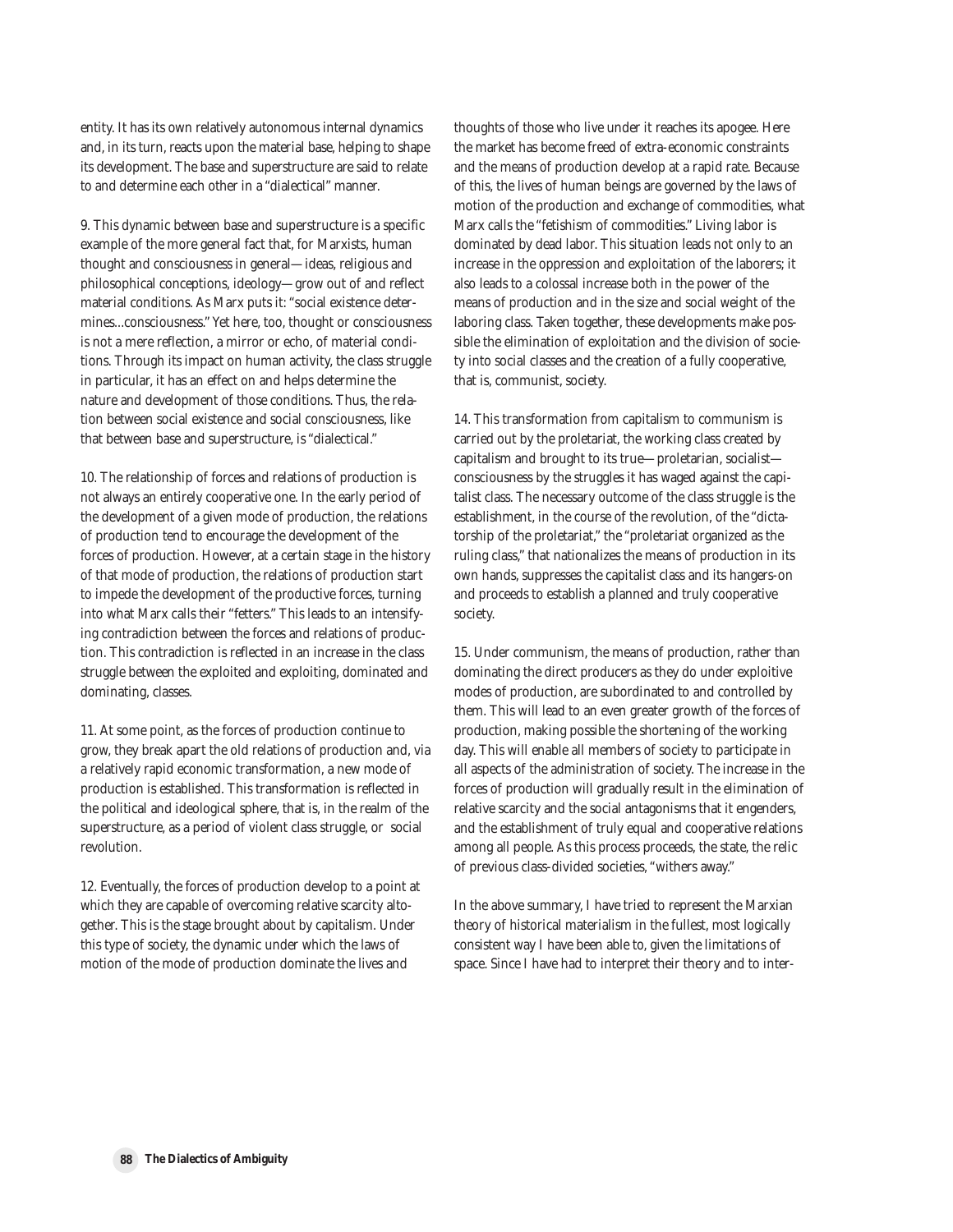polate ideas found elsewhere in Marx and Engels' writings, rather than in just the passages quoted above, some people may take issue with my rendition. Despite this, I believe I have done justice to the Marxist conception and have avoided setting up a straw man that will be easy for me to shoot down later. Let's now proceed to a more detailed evaluation of their theory.

# **TWO DEFINITIONS OF MATERIALISM**

I noted above that one of the chief characteristics of historical materialism (and Marxism as a whole), is its ambiguity. This pertains even in its title, specifically, its use of the word "materialism." Although the term appears to be precise, it is in fact used in two distinct senses within Marxian theory. To

Marxists, the two meanings are understood to be compatible—indeed, necessarily linked. But this is not the case. The first, and more basic, use of the term is its philosophical one; it pertains to that part of Marxist theory that has come to be known as "dialectical materialism." This is the philosophical description of what Marxists believe to be their scientific outlook, both its specific propositions and its methods. In philosophical language, "dialectical materialism" is both an ontology,

that is, a theory of being, a theory of the true nature and structure of reality, and an epistemology, a theory of knowledge. Non-Marxist philosophers would call this

> "metaphysical materialism," a term Marxists usually object to since they deny that their world view is metaphysical at all; to them, Marxism is scientific, whereas bourgeois philosophy (that is, all other philosophical outlooks), is "metaphysics."

> > In simple terms, this philosophical materialism asserts: (1) that the fundamental element of the universe is matter—molecules, atoms and their component parts—rather than spirit, ideas, or some other ideational substance; (2) that ideas are an outgrowth of matter, specifically, the motion and structure of material entities—the firing of neurons, the movement of atomic particles (molecules, ions, protons, neutrons and electrons)—in the human body, particularly the

brain. For materialists, it is the impact of matter on and within the body, both over time and at any given time, that gives rise to ideas. Marx and Engels considered their outlook to be the extension and result of a long line of philosophical thought, beginning with the pre-Socratics (Greek philosophers prior to Socrates), particularly Democritus, who believed the world was made up of atoms. It also included the later Greek philosopher, Epicurus, and his Roman follower, Lucretius, the British empiricists, Francis Bacon and John Locke, the political philosopher, Thomas Hobbes, the radical French materialists of the Enlightenment,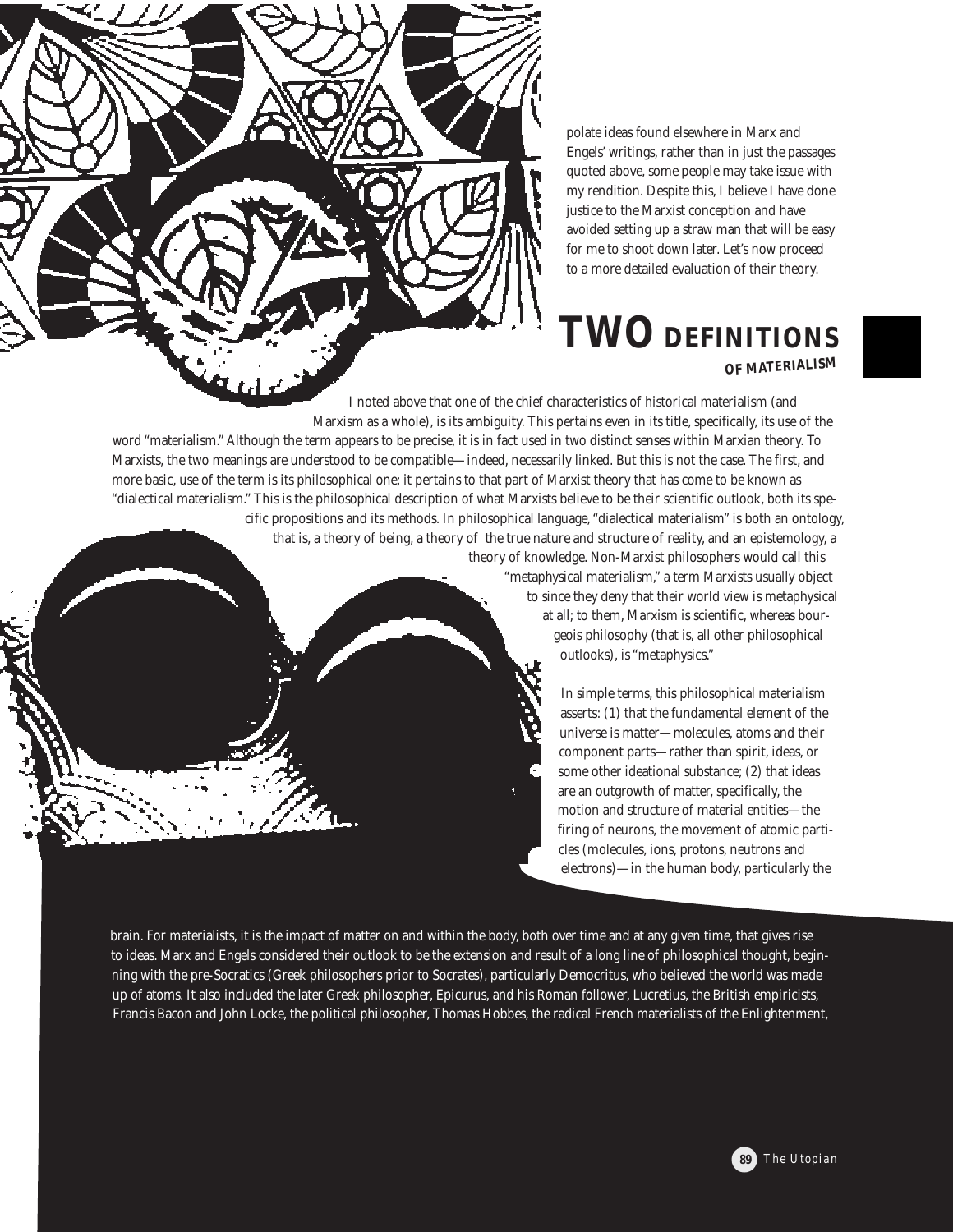such as Diderot, d'Holbach, and d'Alembert, and Marx and Engels' immediate philosophical predecessor, Ludwig Feuerbach. For Marx and Engels, their own outlook is saved from what they considered to be the one-sided, mechanical flaws of these earlier philosophies by the contributions of the German Idealists, Fichte, Schelling, and particularly Hegel.

Although Marx and Engels used the same label (materialism) to describe their theory of history, the sense of the word as used in this realm is somewhat different. Here it refers to the production and distribution of what are commonly called "material goods," that is, economic products. But this label, as applied narrowly and more broadly to the theory of historical materialism as a whole, is a bit of a misnomer since these entities are not the only elements or factors involved in historical development that can be considered to be material. What about factors of geography or climate? These are certainly material elements, but they are not, narrowly speaking, economic. One could, it seems to me, come up with a theory of history that bases itself on these phenomena, and one could legitimately, I think, call such a theory a form of materialism, say "climatological" or "geographical" materialism. Nor does this exhaust the possibilities of materialist theories of history.

To Marxists, the state and state structures are also material entities. Lenin, in his famous pamphlet, *The State and Revolution*, describes the state as consisting of "special bodies of armed men having prisons, etc., at their command." (*Collected Works*, Volume 25, Progress Publishers, Moscow, 1964, p. 389.) These are clearly material entities, and by extension, one could develop a theory of history based on the changing nature of the states that have characterized different societies. Insofar as the state can be described, as Lenin did, in material terms, this theory of history might also be called a form of materialism. Such theories do exist. They are the ones that, for example, see human history as the story of the evolution of bourgeois, pluralist democracy. However, since the creators of such theories are not Marxists—indeed, they are usually opponents of Marxism—they do not describe their theories in materialist terms, but in idealist ones, such as *The Discovery of Freedom* (an actual book by Rose Wilder Lane, Laissez Faire Books, 1984).Yet one could legitimately recast these theories in materialist language. They would then be materialist theories of history, but they would not be what Marxists call "historical materialism."

Conversely, a theory of history based on the progressive evolution of socio-economic formations (as Marx's is), need not be materialist. As I discussed in my articles on Marx's theory of capital, although technology exists in material forms—as factories, machines, tools, etc.—these entities do not fully describe what technology is. As the information and bio-technology revolutions have brought out more clearly than before, technology has an ideal component; it includes the scientific theories, designs, mathematical expressions, including computer programs, etc.—in short, the ideas—that such machinery and equipment are based on and express or represent. Indeed, one could argue, the ideal expressions are more fundamental than the material entities, and consequently, a theory of history based on the development of technology (which is really what Marx and Engels' theory is), could be more accurately cast in idealist terms, that is, as a form of intellectual evolution. We would then have an economic (or technological) theory of history that is not materialist.

What I am trying to get at here is that Marx and Engels use the term "materialism" in two distinct senses—one philosophical, as a label for their ontology and epistemology, and the other more prosaic, meaning economic—and that the two are not necessarily connected nor implied by each other. There is no reason why metaphysical/ philosophical materialists must necessarily subscribe to what Marxists call the materialist conception of history, nor why those who defend a materialist conception of history must logically be required to be philosophical materialists. As we know, there have been materialist philosophers who were not Marxists and who defended other theories of history. Likewise, there have been Marxists, even within the organized Marxist left, who have held to Marx and Engels' theory of history, but have not defended "dialectical materialism." (Karl Liebknecht, Rosa Luxemburg's comrade in the left wing of German Social Democracy and in the Spartacus League, was one such figure.) Indeed, among Marxists, there has been a relatively long-standing trend of thinkers, such as the Polish philosopher, Leszek Kolakowski, who draw a distinction between the thought of Engels, supposedly the "scientistic" inventor of (deterministic) dialectical materialism, and that of Marx, who developed the (nondeterministic) theory of historical materialism but supposedly gave little thought to metaphysical questions, or at least did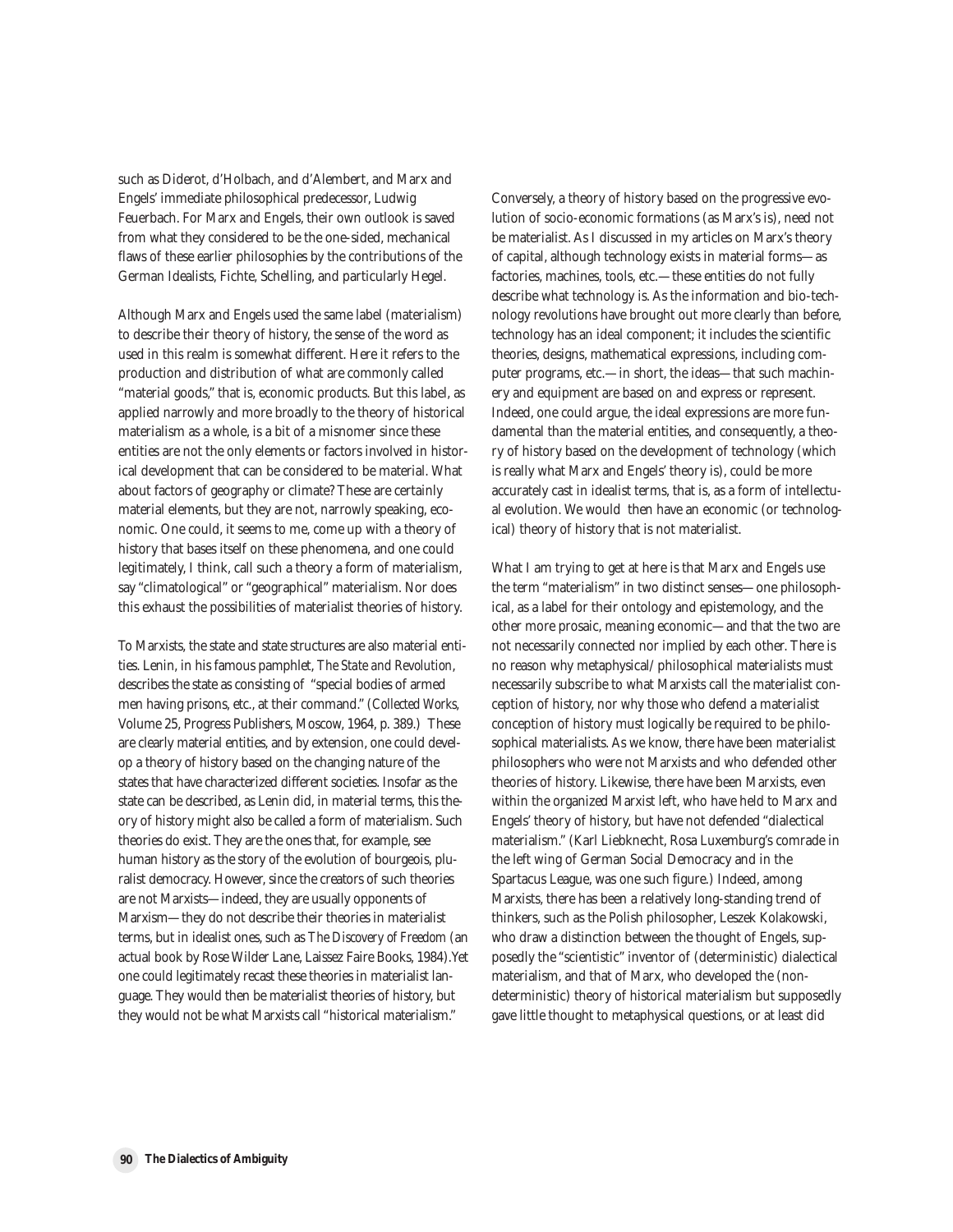not agree with his longtime friend and collaborator. (See Kolakowski, *Main Currents of Marxism*, Oxford University Press, Oxford and New York, 1978.)

One result of this confusion of terms has been to allow the aura and prestige of philosophical materialism to accrue to historical materialism. In other words, since many people (including scientists, science writers and philosophers), consider science to be materialistic, calling the Marxist theory of history a form of materialism has helped Marxists maintain that their theory is scientific, and hence to give it an authoritative character that it has not earned on its own account. Since the Marxist theory is a form of materialism, so the argument goes, and since science is materialist, ergo historical materialism must be scientific.

## **MARXIAN THEORY: EXPLANATORY OR PREDICTIVE? EXPLANATORY OR PREDICTIVE?MARXIAN THEORY:**

This is not the only large-scale ambiguity that characterizes the Marxist theory of history. Another resides in the question of the purpose of the theory itself: is historical materialism simply a method of investigation and a corresponding mode of explanation/interpretation of historical and social events or does it have predictive value?

In Marxist theory, this question should not even arise. Since Marxism is, in its own view, scientific (and therefore correct), and since, according to Marxism, the development of human society follows certain objective laws that determine its history, Marxism offers both the correct explanation/interpretation of past events as well as accurate predictions about the future course of social development. Indeed, it specifically predicts that capitalism will be superseded by socialism, that this will occur through a proletarian revolution and, getting even more precise, that this will necessarily happen through the establishment of the dictatorship of the proletariat. (See Marx's letter to Joseph Weydemeyer, March 5, 1852, *Letters to Americans*, International Publishers, New York, 1953. ) This idea is central to Marxism, and specifically to its claim to be the "unity of theory and practice." It is key to its insistence that its variety of socialism is scientific rather than "utopian." Whereas the socialist thinkers on whom Marx and Engels pinned that label developed their conceptions of cooperative

society as moral ideals, conceived of and to be implemented outside of the historic process (through the actions of humanistic individuals, such as Robert Owen, who established and managed model communities, or by convincing people with power to put them into effect), Marx and Engels insisted that their idea of socialism was grounded in history and the very structure of human society. It reflected the underlying dynamic of history and grew out of the historic process itself, rather than having to be inserted into it, as it were, from without. They therefore sought to base their notion of socialism, along with their strategy and tactics, on an understanding of history as whole, and more precisely, on an analysis of the dynamics of and the economic and social trends discernible within capitalist society (e.g., the concentration and centralization of capital, the growth of the proletariat, the expansion of state intervention in the economy, etc.). In their own eyes, Marx and Engels did not advocate socialism as a moral goal. They insisted that it would necessarily (that is, inevitably) develop out of capitalism itself. In short, in contrast to the utopians, who advocated socialism as a "good thing," Marx and Engels *predicted* socialism.

But, in fact, Marxism can be understood and embraced in two ways. The first is as it was explicitly propounded, complete with predictions, specific theses and strategic/programmatic goals. The second is simply as a framework for investigating, explaining and interpreting history and the nature and dynamics of human society more generally, without any claim to have predictive value, to advocate socialism or to be a guide to practical activity to attain such an end. While this ambiguity has existed within Marxism since its inception, it has become much more apparent as capitalism has developed. As a result, today Marxism can be viewed as consisting of two fairly distinct variants. The first is its traditional—ideological and programmatic—form, that is, as the world-view of avowedly Marxist organizations and individuals, those who advocate and carry out political activity to achieve socialism. The second is a largely analytical variety, which uses Marxist theory, its conceptions and terminology as tools for investigating and interpreting social life.

The existence of this second variant, or mode, is in part the result of the fact that Marxism offers a fruitful framework for analyzing human society. This is particularly so when some of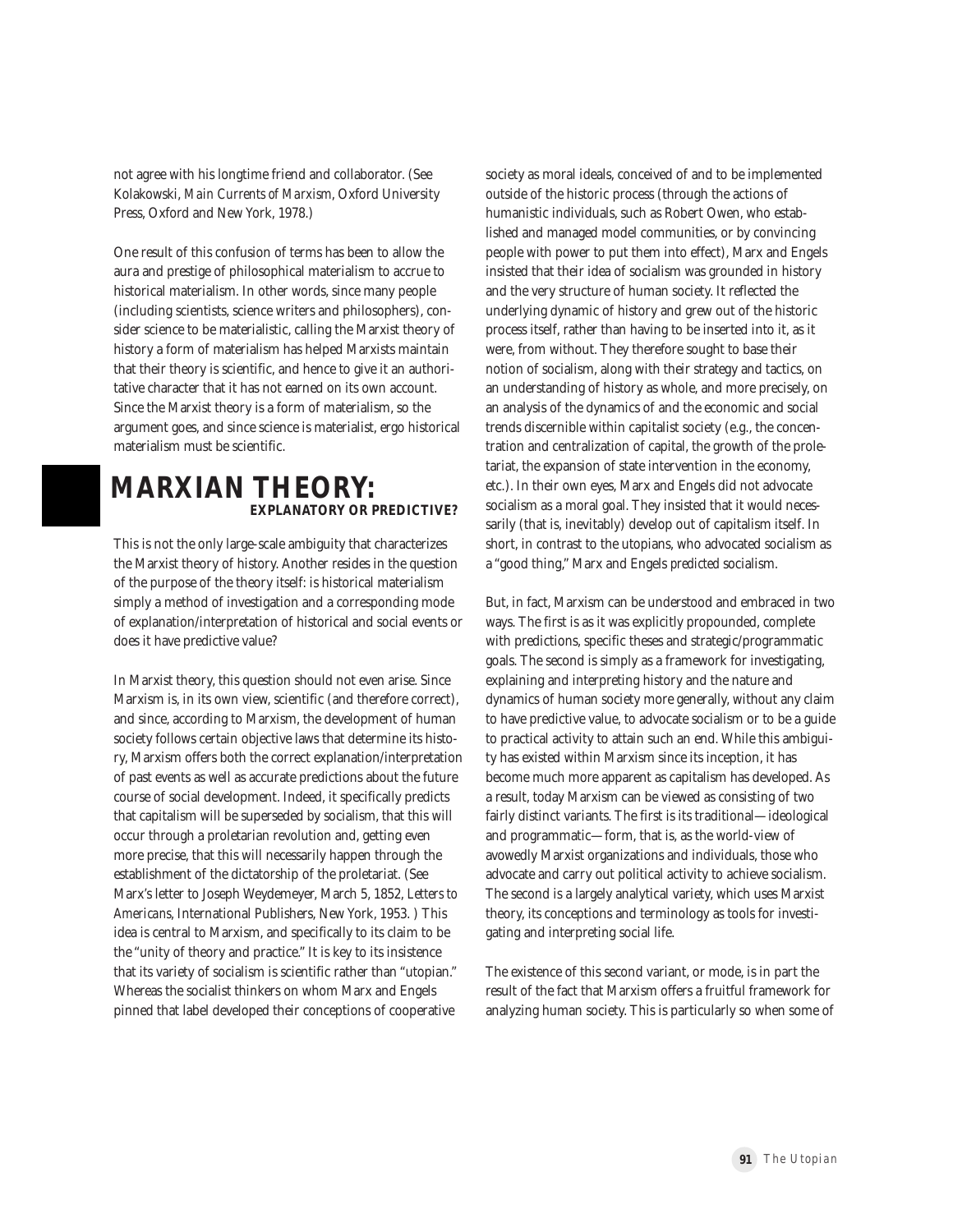the extreme contentions of the theory are modified into more considered statements. Who denies that economic and social life conditions (rather than uniquely determines), human consciousness? Who denies that the economic and structure of any given society greatly influences the nature of its political system and the culture it manifests? Who denies that societies can be analyzed in terms of the social classes that constitute them, that there have been and are struggles between such classes and that these struggles significantly affect the evolution of those societies? Moreover, while emphasizing the preponderant role of economic and social factors, Marxism also attempts to integrate into its framework other phenomena, such as political structures, ideologies, religions, art and philosophy, and even the personalities of historically prominent individuals. As a result of these and other features, Marxism has had a major impact on the development of the social sciences as a whole, both through its own contributions and by provoking reactions to itself. Specifically, given its insistence on socio-economic processes and structures as the root causes of historical events, Marxism has played a significant role in opening up, or at least significantly expanding, certain fields of investigation, such as economic and social history generally and, more specifically, the study of the lives, conditions and struggles of members of the lower classes, subjects that were largely ignored before Marx and Engels began their work. And because of its effort to integrate political, ideological and cultural phenomena into its analyses, Marxism has also stimulated other areas, (e.g., the history of art and science, literary criticism), by supplying an alternative standpoint from which to analyze the issues involved.

This analytical mode of Marxism actually emerged within the Marxist movement itself. Explicitly Marxism-inspired research was carried out by individuals—political figures, theoreticians and academic researchers—who were avowed Marxists and were members of or loyal to Marxist organizations, such as the Socialist or Communist Parties. Much of it was also, at least in theory, pursued with the purpose of guiding the political struggles of individual Marxists and Marxist organizations. However, beginning in the 1930s, with the theoretical work of those who would eventually constitute the

Frankfurt Institute for Social Research, (Theodor Adorno, Max Horkheimer, Walter Benjamin, Herbert Marcuse and others), and at an accelerated rate in the late 1960s and the '70s, Marxism, no longer explicitly attached to Marxist organizations and consequently less dogmatic, diffused into the academic community at large. This development has given rise to what may be called "academic Marxism." Not surprisingly, this variety of Marxism focuses on Marxist theory as a method of investigation and a mode of explanation/interpretation of history and other economic,

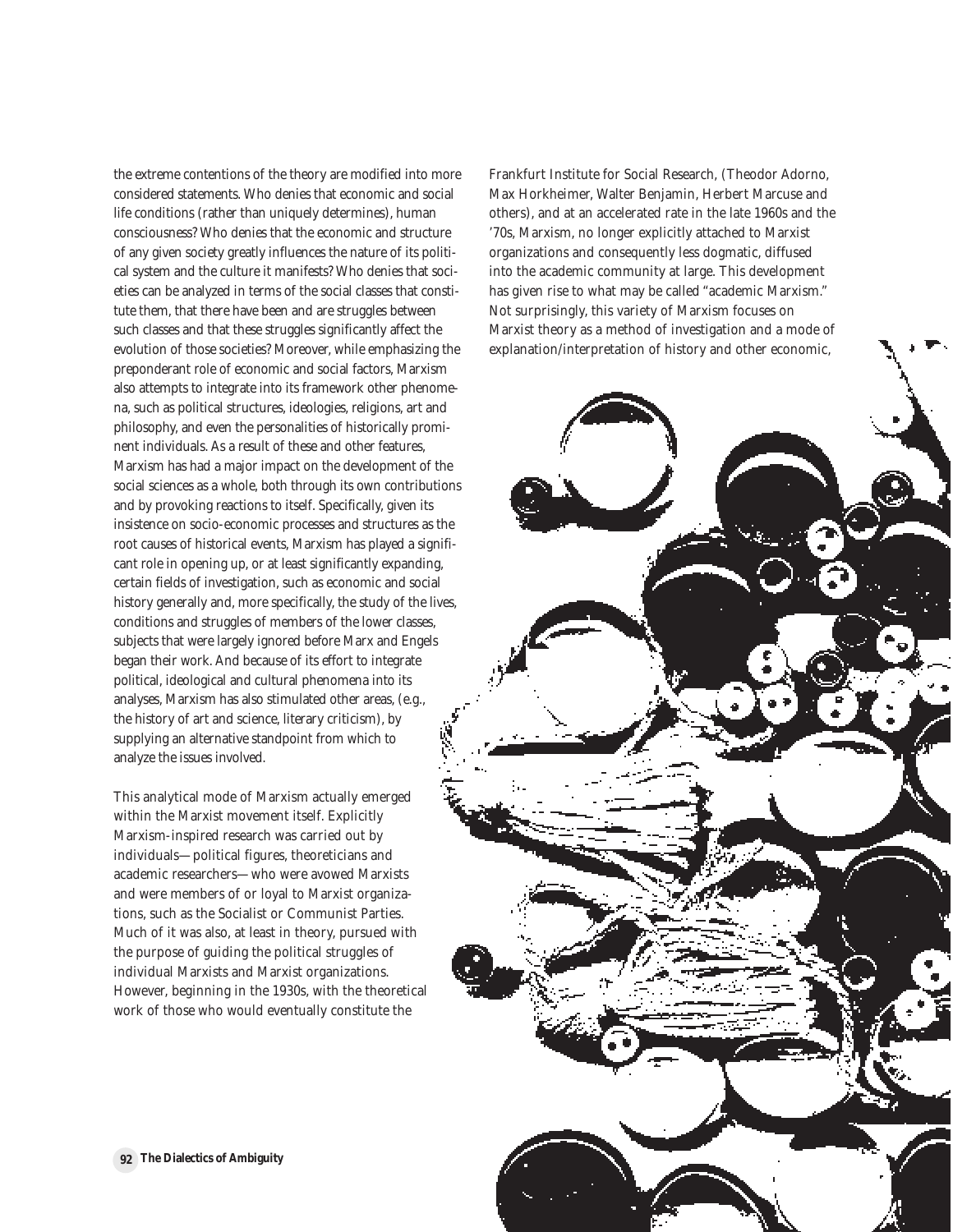social and cultural phenomena, and ignores or downplays claims that such theory has predictive value.

While this academic Marxism has grown and prospered, the more traditional version has continued to be the official ideology of avowed Marxist organizations, inspiring and, at least in principle, guiding their activities designed to promote social change and eventually to bring about socialist revolutions. Integral to this variant, as we have seen, is the insistence that Marxist theory has predictive value, that it can make accurate predictions about the future development of human society.

The emergence of academic Marxism and the de facto split between it and the traditional forms of Marxist "praxis" have brought the distinction between the two ways of interpreting Marxist theory into greater relief. Yet, this division or ambiguity was present within Marxism from fairly early on in its history and remains a notable characteristic of traditional Marxism to this day. Among the manifestations of the analytical mode of Marxism were various works of Marx and Engels and later theoreticians that presented Marxist analyses of specific historical events without attempting to use these explicitly to prove the programmatic claims of Marxism. These efforts, such as Engels' *The Peasant War in Germany*, Marx's *The Class Struggles in France 1848-1850* and *The 18th Brumaire of Louis Bonaparte*, and Karl Kautsky's *The Foundations of Christianity*, were meant in part, if not primarily, to explicate the Marxist theory of history and to demonstrate its cogency. The idea, apparently, was that by revealing historical materialism's ability to provide compelling explanations of historical events, one thereby proved its overall validity, its truth value. Other examples of this analytical mode within what I have called traditional Marxism were attempts, embodied in letters, articles and books, on the part of Marx and Engels and their followers to explain why history was not unfolding in the way they had originally predicted: why, for example, the socialist revolution hadn't occurred, why the working class was not (at least not at that moment) revolutionary, why capitalism seemed more resilient than Marx's theory suggested, why it seemed (at least to some) to be overcoming its internal contradictions, etc. Although these analyses purported to orient Marxist practice in the present, there was very little strategic or programmatic about them. They

had more the character of urging Marxists to hold on, for the time when the proletariat would, once again, be revolutionary and Marx's predictions be borne out. Still another example of such interpretive Marxism arose among Marxists active in or concerned about countries not deemed ripe for socialist revolution (such as pre-revolutionary Russia). Here researchers utilized Marxist theory simply to analyze their societies, and if the results were put to political uses at all, they were often intended to advocate policies that favored one or another type of capitalist development. Many of the contemporary Marxist theories of monopoly capitalism, imperialism, and related phenomena, such as "underdevelopment," also have this primarily explanatory or interpretive character.

Despite this, for Marx and Engels and virtually all Marxists in the heyday of the Marxist movement (Kautsky, Luxemburg, Plekhanov, Martov, Lenin, Bukharin, Trotsky, Stalin, Mao, Ho Chi Minh, Che Guevara, et. al.), Marxism was, by definition, the "unity of theory and practice" and, hence, predictive; to them, a purely analytical, theoretical or academic Marxism was a contradiction in terms. Marx himself was explicit about this. As early as 1844, he wrote in his *Theses on Feuerbach*: "Hitherto philosophers have only interpreted the world. The point, however, is to change it."

Today, this position cannot be so easily maintained. Part of the reason for this is that Marxism has spread beyond the explicitly Marxist organizations and milieu, into academia and beyond; Marxism now speaks with many more voices than it once did. But equally important is the fact that so many of the predictions of traditional Marxism have not been borne out: capitalism has not evolved as Marx thought it would, the international proletariat has not become revolutionary, the global socialist transformation has not occurred, what many thought to be socialist regimes in Russia and Eastern Europe have collapsed, China is no longer the bulwark of militant Marxian socialism, as Maoists once believed, etc. If anything, the working class has become less revolutionary, the industrial proletariat, on which Marx pinned his hopes, has shrunk relative to the size of the working population as a whole, the global Marxist movement has dwindled, and Marxism today has very few supporters even among its supposedly natural constituents, the workers. Yet, these developments are explicable in terms of Marxist theory itself. In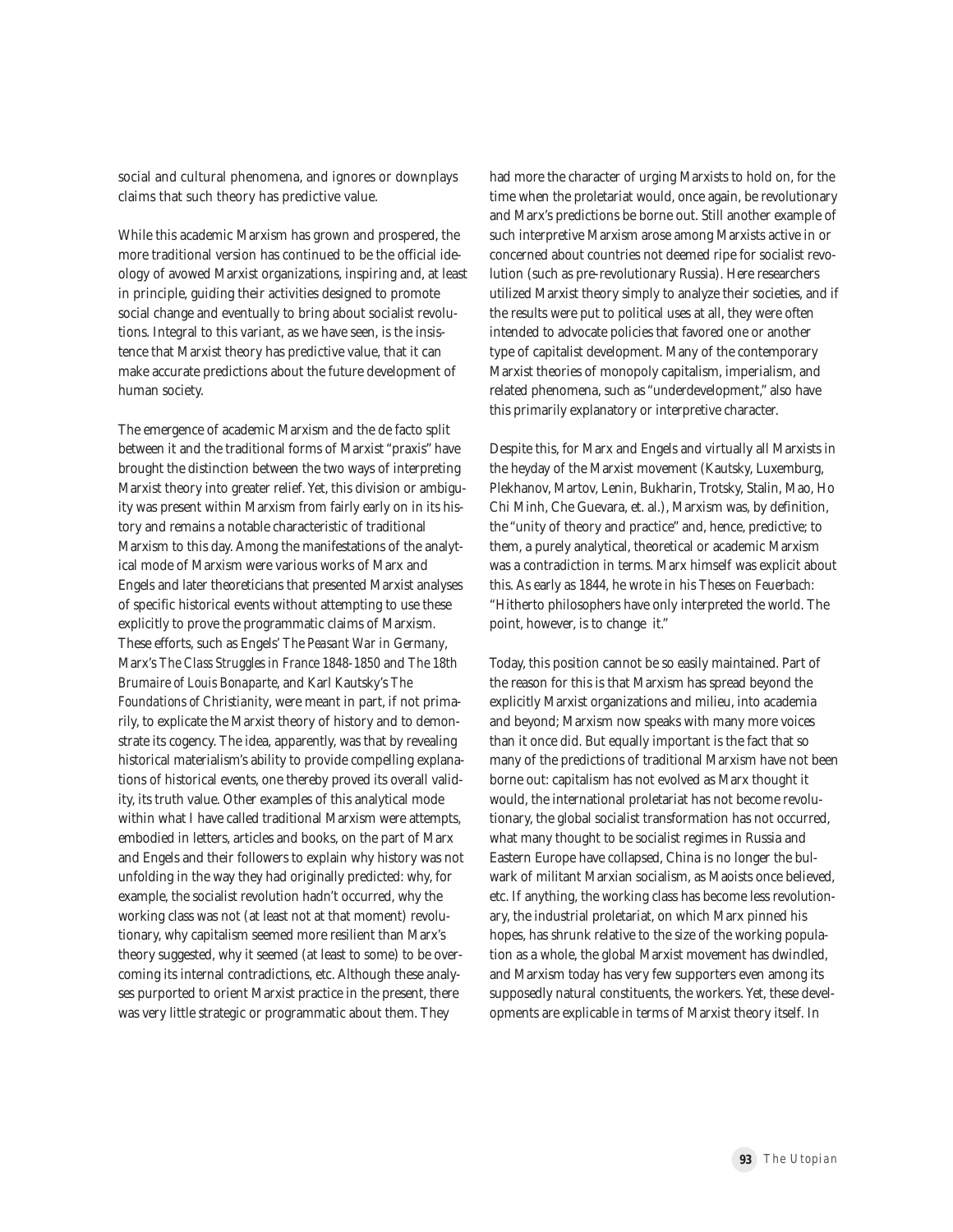

other words, Marxist theoreticians have been able to come up with reasonably convincing analyses that explain why the world has not developed as Marx and Engels believed it would. Ironically, then, analytical Marxism has enabled Marxism to survive, even to prosper, despite the collapse of its specific predictions and the severe decline in its traditional political and organizational manifestations.

The ambiguity of Marxist theory has thus turned out to be a source of strength. For if Marxism is merely a mode of explanation and interpretation, it is not refutable. As long as the crucial facts are successfully integrated into its analyses, and as long as these analyses seem plausible and logically

consistent, Marxist interpretations of history, or of anything else for that matter, become almost a question of taste does one find them compelling or not?—and Marxism cannot be held to account. In any case, it is certainly a lot easier to come up with after-the-fact explanations than to be able to predict future social developments. Here, too, Marxism's ambiguities redound to its advantage: where any given historical or social event appears to violate specific Marxist tenets or predictions, Marxism can be given credit for its empiricist integrity, that is, its commitment to the facts and its willingness to recognizing the richness, the concreteness and the "dialectical nature" of history. As a mode of analysis, then, Marxism can be quite fecund. But the fact that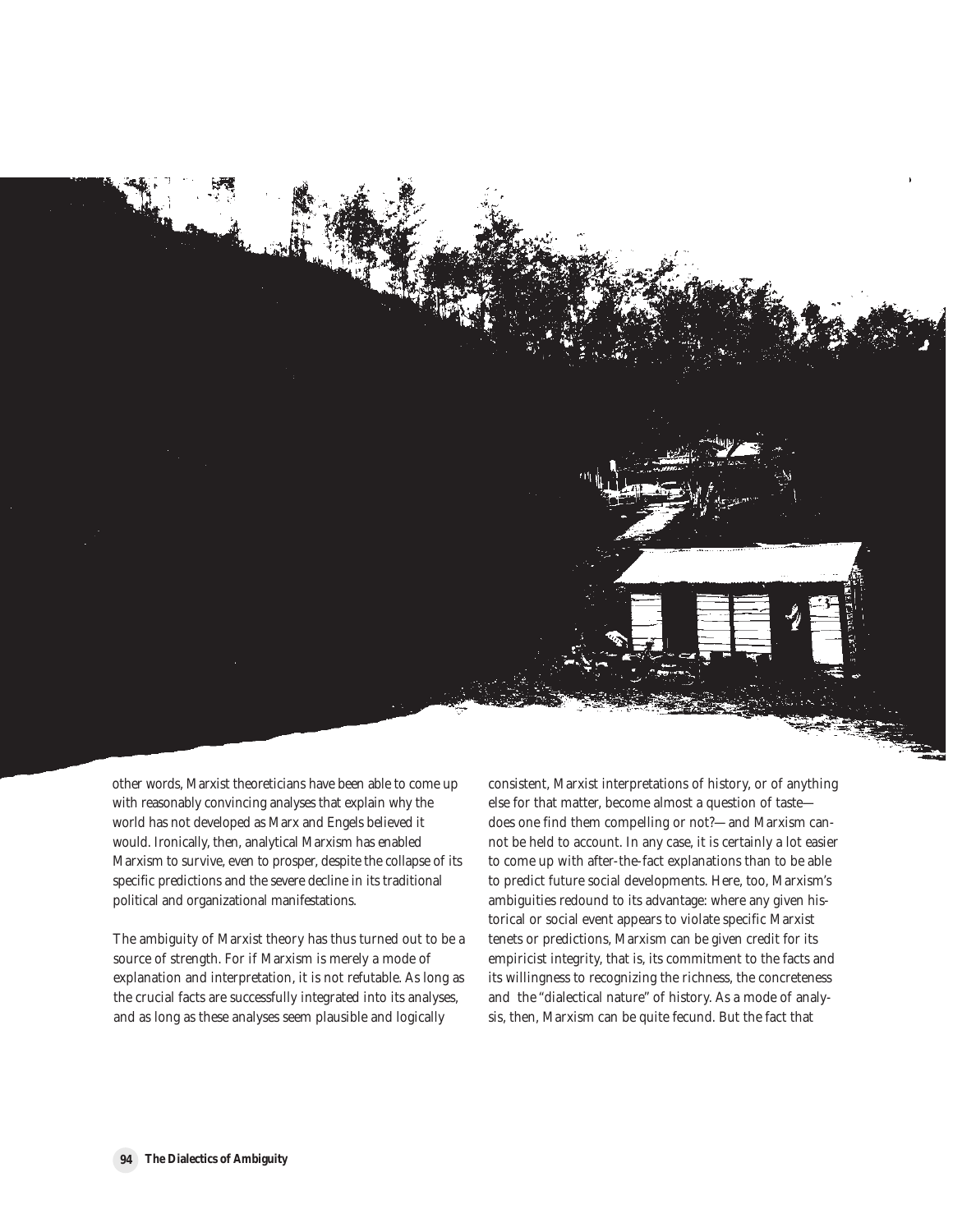No. 1.

Marxist explanations may "make sense" is not proof that Marxism as a whole is correct, that its theory of history is true, or that its claims be scientific are valid. Despite this, this is usually how Marxists argue. Indeed, as I have mentioned, Marxists have utilized Marxist theory to explain why other aspects of Marxism have not been borne out. This proves, so Marxists claim, that despite the failure of many of its prognostications, Marxism is still right.

This ambiguity works to Marxism's advantage in yet other ways. Even when Marxists defend the propositions of traditional Marxism, they constantly shift from "tighter" interpretations to "looser" ones and back again. Sometimes socialism is inevitable; at other times, it is merely highly likely or even just possible. Sometimes social existence determines consciousness; at other times, it just shapes and conditions it. Sometimes the material base of society determines the superstructure; sometimes it merely engenders its overall nature. The superstructure is both determined by the base and "dialectically" determines it. The structure and dynamics of capitalism explain both why the proletariat is revolutionary and why it is not. Etc., etc. Given such flexibility, Marxism can be made to provide equally valid Marxist explanations for entirely contradictory phenomena. As a result, it cannot really be proved or disproved, and it is not, therefore, scientific.

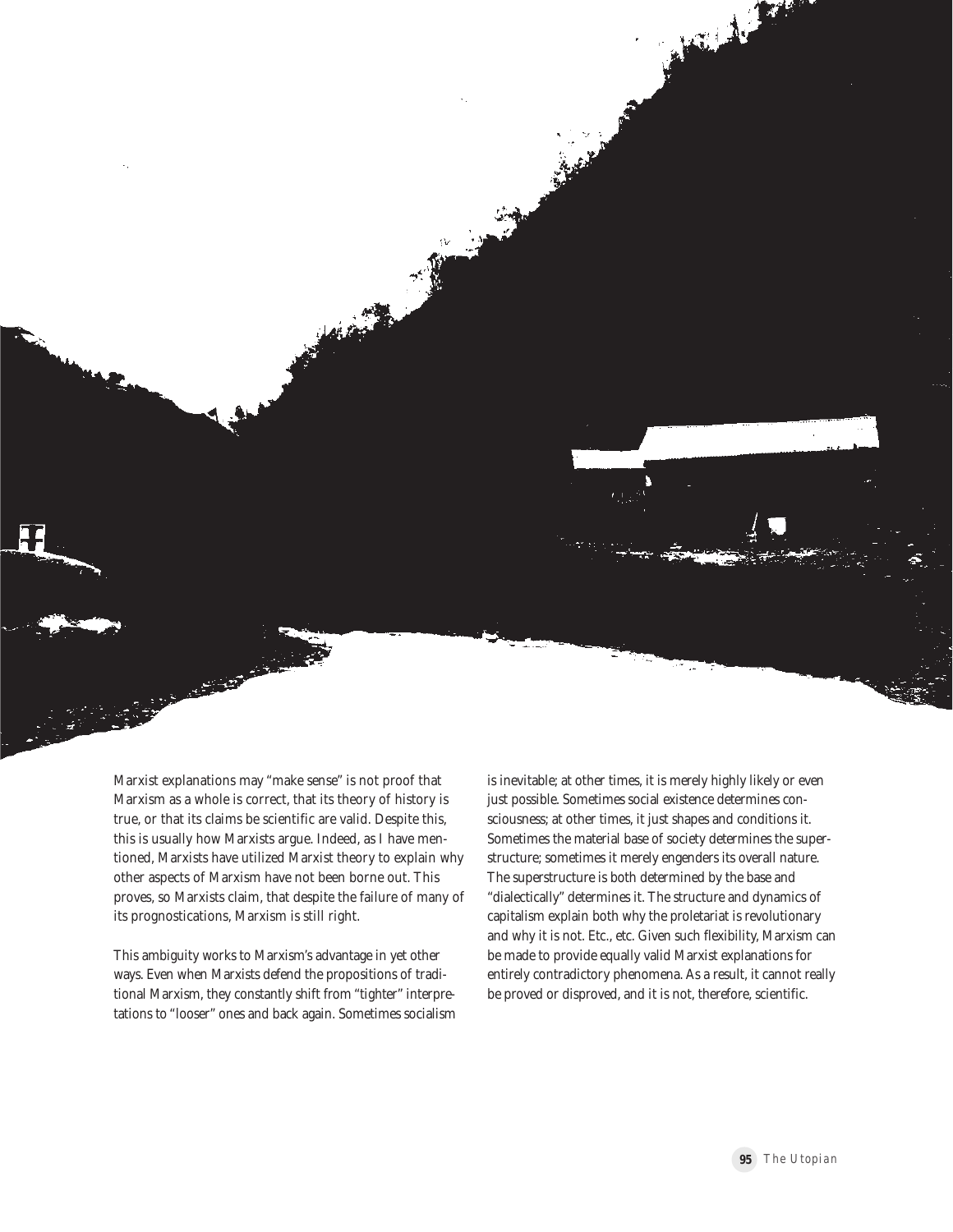Let's look at some of the specific aspects of historical materialism in light of this.

## **Tenets of Historical Materialism MATERIALISM TENETS OF HISTORICAL**

**1. The Class Struggle**

In section I of the *Communist Manifesto*, Marx and Engels write:

"The history of all hitherto existing society is the history of class struggles." (*Communist Manifesto*, p. 9) (Engels in his preface corrects this with the caveat "since the dissolution of primitive tribal society....")

This seems to be clear and definite enough, but we have already seen how Marx, in his summary of historical materialism in the Preface to the *Critique of Political Economy*, fails even to mention the class struggle, let alone to stress it. This suggests that the notion of the class struggle, however important it may be to be to Marxists, may not be well integrated with the other aspects of Marxist theory. In any case, a look at the conception of class struggle will reveal that the idea is not as precise as it may seem at first glance.

The problem starts with the very definition of class. Given the centrality in Marxist theory of the question of economic production, for Marxists, social classes—probably the most important social category in Marxist theory—are defined by their respective positions in the productive process, specifically, by their relation to the means of production. Ruling/ exploiting classes are those social groups that own the means of production. Ruled/exploited classes are those groups that do not own the means of production, but instead are under the domination of and are exploited by those that do. This seems simple enough, but it does not hold up consistently across the various types of society that Marxists have considered.

For example, under feudal society, the ruling class, the feudal nobility, did not actually own the land. Instead, the members of the nobility held tracts of land as fiefdoms, that is, in a kind of trust—use in exchange for (military) service—from those

above them in the feudal hierarchy. Insofar as the land could be said to be owned at all (and even this is questionable), it was owned by the individual at the apex of the feudal aristocracy, the monarch, who in turn held the land in trust from God. It was only as feudalism declined, and capitalist commercial relations developed, that the land came to be considered the private property of those who had held it historically. At the other end of the social scale, the serfs are generally considered by Marxists to be tied to the means of production, bound to the land and to the lords immediately above them, and owing a variety of labor and other services (taxes and dues) to them. Yet, the serfs were in fact highly differentiated as to the degree of their enserfment and by the extent and nature of the services they were required to supply. In fact, some peasants were not serfs at all, some serfs were relatively well-to-do, while some feudal estates were worked by slaves. As a result, to make the Marxist definition of class "fit" the case of feudalism, we have to broaden the definition of ruling class to those who own *or control* the means of production, while we have to narrow the empirical range of the historical phenomena of serfdom toward an "ideal type," a supposedly typical serf, and exclude or downplay those who don't quite fit the category.

It is also worth noting here that the use of the term "feudalism" or the "feudal mode of production" itself is a misnomer. Feudalism, properly speaking, refers to the internal structure of the nobility and the state—the hierarchical relations of lords and lieges, the holding of land in trust from social superiors in exchange for service—rather than to the economic nature of the society. Feudalism, in this strict sense, only existed in parts of Western Europe—France, England and parts of Germany—and in Japan, a rather small section of the world. A better term would be "manorial economy." (See *Europe Emerges*, by Robert L. Reynolds, The University of Wisconsin Press, Madison, 1961.) In an attempt to deal with this difficulty (as well as others), some Marxists, such as Samir Amin, have proposed to introduce a broader category, a "tributary" mode of production, into Marxist theory. This mode includes all societies between primitive communism and capitalism. (See Samir Amin, *Class and Nation, Historically and in the Current Crisis*, Monthly Review Press, New York and London, 1980.)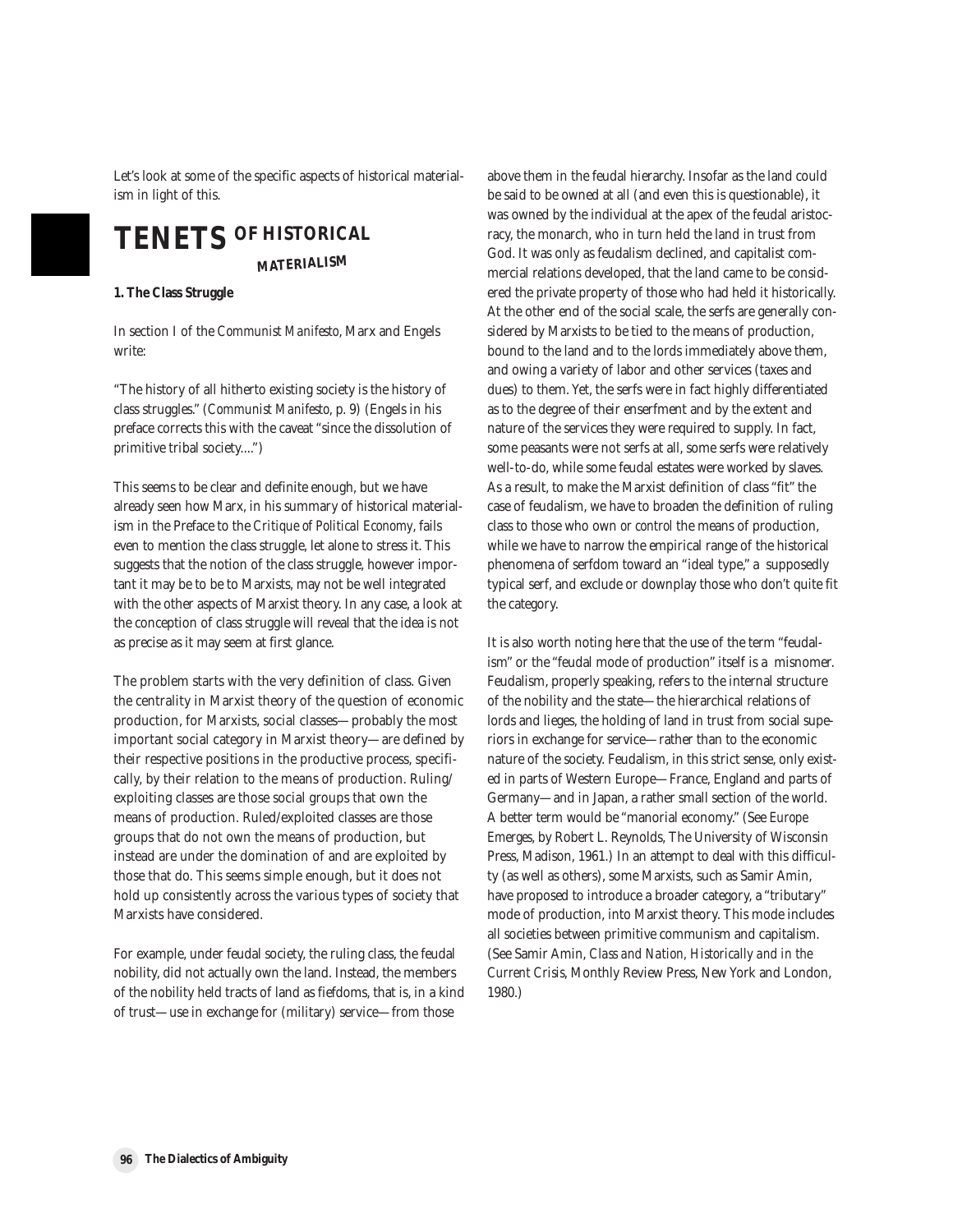There is a similar problem with the Marxist definition of class when we look at what Marxists call the "Asiatic" mode of production, or "Oriental Despotism" (a category Marx described and attempted to analyze but which he was not able to effectively integrate into his overall theory). In these societies, the dominant classes did not directly own the land, nor were the peasants serfs. The land was owned and farmed by peasant families, who (along with artisans and merchants) were exploited by the ruling elites—primarily state bureaucracies by means of taxation.

Even under capitalism, the Marxist definition of class is problematic. In an early stage of the industrial revolution, the definition seemed to fit the facts—capitalists owned factories, while workers were alienated from the means of production, that is, owned no land or tools, and were forced to sell their labor-power to the capitalists in exchange for wages. Yet, with the development of the modern corporation and the diversification of stock ownership among broader sectors of the population, the definition of capitalist becomes blurred. Many individuals in the middle class (and sections of the working class, even if only indirectly through their pension plans), own stocks; most corporate executives are salaried personnel (in addition to being owners of stock in their own and other companies), and the traditional capitalist entrepreneur who directly managed his own firm, has declined in social significance. Moreover, while small businesspersons do own the means of production, they are not part of the ruling class. And of course, there are significant sectors of the ruling class who are not capitalists at all; professional politicians, top military officers, government bureaucrats, corporate lawyers and other consultants, as well as wealthy artists, actors, film directors, and figures in the sports world, whose precise social position is harder to define. By the same token, the social differentiation of the working class, the proliferation of the service sectors of the economy and the expansion of the professional middle classes have made the definition of proletarian more difficult to pin down. In all these cases, we can maintain what we might call the spirit of the Marxist definition of social class only by broadening it and making it more flexible, in other words, by giving it the benefit of the doubt.

The conception of the class struggle is also not as cut and dried as it may initially seem. Engels defines class struggles as "contests between exploiting and exploited, ruling and oppressed classes." This, too, seems clear enough, but let's ask some questions. We can all agree, I suspect, that when the majority of workers in a given country carry out a revolution or a general strike, this can properly be called the "class struggle." This seems to be, as Engels' definition implies, a contest between one class and another, meaning a struggle between each class as a whole. But how about when the workers in a particular industry, corporation or just one factory go out on strike? This is certainly not a contest between the capitalist class, as a class, and the working class, as a class. And what about when a worker calls in sick on a day he or she is not really ill, just to take a day off? Is this the class struggle? Or when a worker sabotages the assembly line or simply vents hostility at a supervisor? And what are we to consider a struggle in which white workers strike to prevent the hiring of Black or other minority workers, or men strike to prevent the hiring of women, or native-born workers strike to prevent the hiring of immigrants? Is this the class struggle? Marxists would most likely contend that all these actions are forms of class struggle, although "partial" or "distorted." But more critical observers might disagree. And similar arguments can be made about all the other modes of production. How many peasants need riot before it is the class struggle? How many slaves need to break tools or run away for these actions to be the class struggle? Or are these actions the class struggle by definition? Here we can glimpse the tautological character of much of Marxist theory. Since, according to Marx and Engels, the history of humanity (excluding primitive communism), is a history of class struggles, everything that happens in society is either the class struggle, a manifestation of the class struggle, or an effect or reflection of the class struggle. As we saw in the case of the question of class, the Marxist conception of the class struggle can be sustained only if it is helped along.

This might be considered to be knocking down a straw man, but even bigger problems arise when we analyze Engels' claim that, apart from the era of primitive communism, "the whole history of mankind has been a history of class struggles." This is a bold statement. And, it seems to me, it can only be seriously maintained if one broadens the definition of class struggle to such an extent that it becomes virtually meaningless, or if one looks at history entirely a priori through the lenses of Marxist theory, or both. Because if one looks at history empir-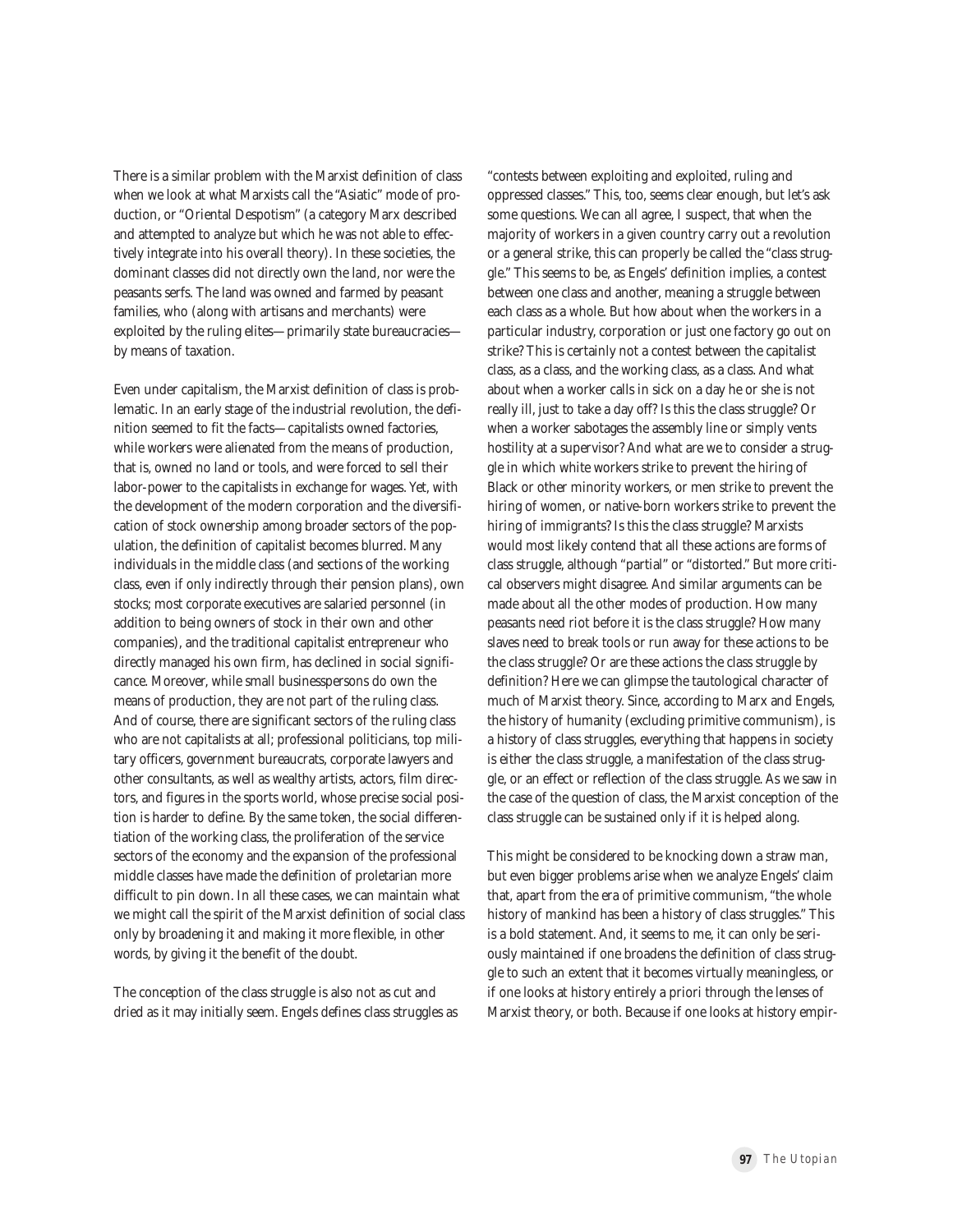

ically and if the idea of class struggle is taken literally and seriously, Engels' claim is absurd. It makes some sense if it is taken to mean simply that class struggles (and here I mean a broad definition of class struggle) have occurred throughout history and have played an important role in influencing its direction and outcome. But Engels says much more than this.

Normally, when one uses the term class struggle in the Marxist sense, one means struggles between the chief classes—the ruling class and the exploited class—that constitute any given mode of production. Under supposedly slave modes of production, say, slavery during the Roman Republic and the Empire, this would mean struggles between slaves and slave owners. Thus, Engels' statement would imply that the history of Rome was, or was dominated or determined by, the struggles between these two classes. But, unless one means by the "class struggle" things like working slowly, breaking tools or running away (or the mere fear of a slave revolt), there really wasn't that much of a class struggle between slaves and slave owners during this period. Most significantly, there were (unfortunately) very few substantial slave uprisings. I know of only three: two in Sicily, ca. 135 and 100 BC, and the revolt led by Spartacus in 73-71 BC. It's possible there were more but that I, in my ignorance, don't know about them, or that the Romans, for a variety of reasons, didn't write about them. But surely if the history of Rome can seriously be said to be "a history of class struggles," there ought to be more than this. This relative lack of significant slave revolts is perfectly understandable given the nature of slavery (the fact that slaves were from many areas and spoke different languages, that they had little opportunity to communicate with one another beyond relatively small groups, let alone to organize themselves, that the owners held out the possibility of manumission to obedient slaves, that slaves were subject to cruel punishments, including torture, maiming and execution, for even slight infractions, etc., etc.), and the military skill of the Romans. But the fact remains, there wasn't that much of an ongoing class struggle between slaves and slave-owners in Rome. (See Keith R. Bradley, *Slavery and Rebellion in the Roman World 140 B.C.-70 B.C.*, University of Indiana Press, Bloomington and Indianapolis, 1989.)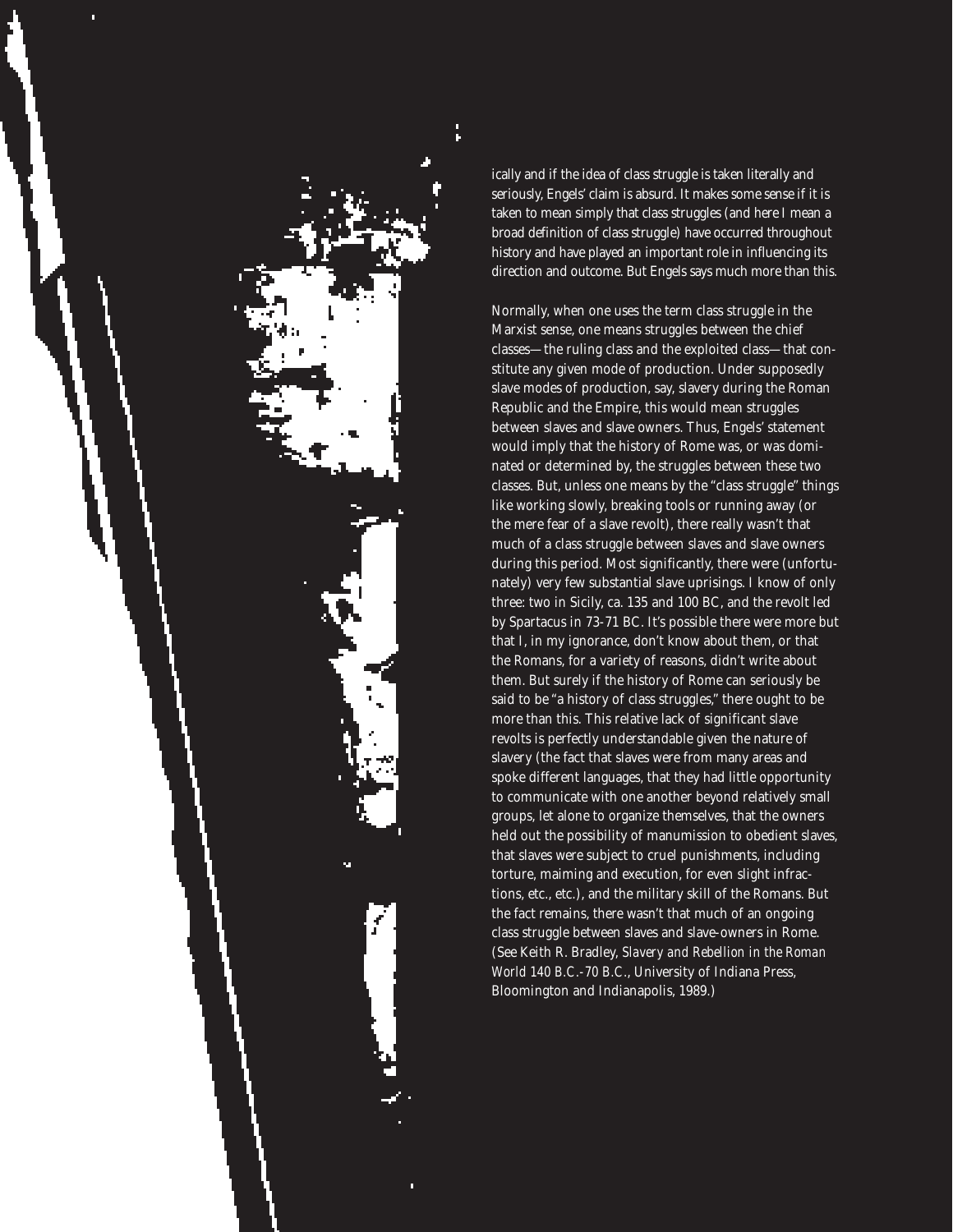Perhaps if we include the conflicts between the Roman patricians and the Roman peasantry and other lower classes, what Marx and Engels in the *Communist Manifesto* refer to as the "plebeians," Engels' contention might seem to be a more accurate description of Roman history. This may have been true at various times under the Republic, but by the end of that period, this was no longer the case. This was largely because by then the Roman/Italian peasantry had been destroyed, not by a struggle between it and the patricians, but largely as a result of the wars by means of which Rome expanded (both the depredations of the conflicts and the long-term service of the peasants in the army, which prevented them from working their farms). By then, the Roman army had become one of professionals who owed their loyalty to their immediate commanders, and the social conflicts of Rome had morphed into conflicts among these generals and the various cliques among the ruling class that supported them. Unless this entire process is seen as somehow *representing* the class struggle, Engels' claim, in relation to this period too, seems forced indeed.

As for the other major component of the lower classes, the "proletariat," it was hardly a class in the Marxist sense of the term, and the proletarians were not a chief element in the mode of production. They were a mass of mostly unemployed people who survived on periodic public distributions of food. They certainly played a role in the internal struggles of Rome, but mostly as pawns of various factions and groupings within the elite classes. That there were struggles among various social groupings in Rome is true. That these struggles constituted "the class struggle" in the Marxist sense of the term, or that they defined the history of Rome are highly dubious propositions. In this light, Marx and Engels' discussion of the class struggle in the *Communist Manifesto* has more of the character of a rhetorical device than a scientific analysis. Unless one means by the class struggle every struggle waged within and between the various social groupings in the ancient world, including struggles among elites, city-states and ethnic groups (e.g., Greeks versus Persians, Athenians versus Spartans, Romans versus Carthaginians, Greeks, and Jews, Jews versus Egyptians and Philistines), the Marxist dictum that human history *is* the history of class struggle is, when applied to that period, either a gross exaggeration or downright false.

Much the same can be said about the class struggle under feudalism. There certainly were peasant uprisings, but there were not that many, and it is stretching things to say that the history of feudalism is simply the history of the struggles between "lord and serf" or, in the same vein, between "guild master and journeyman," as the *Communist Manifesto* puts it. There were also periodic struggles between townspersons and the feudal nobility, but I doubt the history of feudalism as a whole can legitimately be described as the history of this conflict. Certainly, at the end of the feudal period the struggle between the emerging bourgeoisie (primarily merchants) and the feudal nobility becomes increasingly important (although, insofar as the monarch tended to ally him/herself with the bourgeoisie against the rest of the nobility, this has as much the character of an intra-elite conflict as the class struggle), and might plausibly be characterized as dominating the history of feudalism (if society can truly be said to be feudal) during this period. But taking feudalism as a whole, it is simply not true that the history of feudalism *is* the history of class struggles.

Nor can the history of capitalism simply be described as the history of class struggle. What is true is that in the early period of capitalism and throughout much of its history, the class nature of society became much more obvious, class lines more definite, and the struggle between the classes more open—less ensnared, as it were, in the various non-economic trappings of previous societies—and in general more powerful and socially salient. In short, with the advent of capitalism, the class struggle did become an increasingly important factor on social life. It is this, I think, that had such a profound effect on Marx and Engels. In particular, they were most likely influenced by the fact that the French Revolution (and the succeeding Napoleonic period), which had turned French society upside-down and had dominated the political and social life of Europe for over 15 years, had occurred relatively recently; that there had been a revolution in France in 1830 and a substantial uprising of agrarian workers in England in the same period; that they had lived through, indeed, had participated in, the revolutions of 1848; that they had witnessed the Chartist agitation in England, etc. Given the size, social impact and relative frequency of these events, it was natural to generalize to the history of capitalism as a whole and, more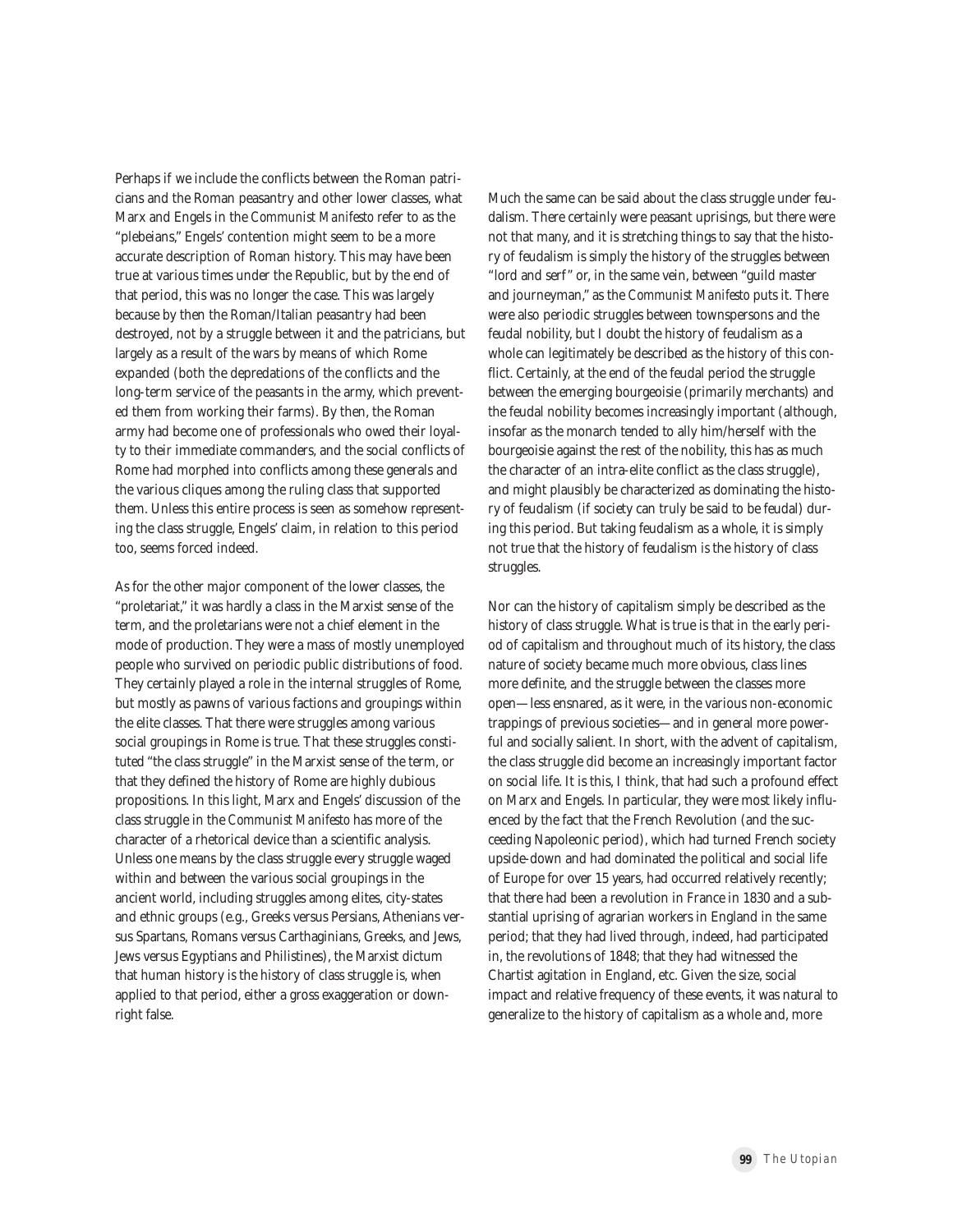daringly, to the entire history of humanity (excluding primitive communism). In other words, Marx and Engels, it seems to me, looked at the most recent history of European society, during which social classes and the class struggle between them did play a paramount role, and generalized from there. Their generalizations were of two kinds. First, from the idea that the class struggle was a crucial factor in the history of early modern Europe, they assumed that it was determinant. Second, they decided that what was true of this period was true of all past history (except the era of primitive communism), and would be true of the future. But these generalizations do not necessarily follow. Thus, while it may be true that in much of the history of capitalism the class struggle, in the narrow sense of the term, has played a crucial role, it is not true that the history of capitalism *is* the history of the class struggle, or that it has been *determined by* the class struggle, let alone that *all history* is or has been determined by the class struggle.

In fact, in the period after 1848, the outbursts of militant and revolutionary class struggle that had occurred so regularly in the previous 60 years gave way to a long period of relative inter-class quiescence. There were wars between states (the Austro-Prussian and Franco-Prussian Wars), as well as struggles to unify nation states (Germany and Italy), but rather few mass outbreaks of the class struggle (lower classes against upper classes) within states. The Paris Commune, which occurred in the aftermath of the Franco-Prussian War and which has assumed considerable importance in Marxist theory because of Marx's (not quite accurate) account of it as representing the dictatorship of the proletariat, was much more the exception than the rule. This long-term lull in the class struggle was the cause of considerable chagrin on the part of Marx and Engels, which is reflected in their correspondence. The period did see the rise of mass working class organizations—trade unions and political parties—and the growth in the influence of Marxism and socialist ideology in general, but these organizations showed far more tendencies toward accommodation with the capitalist state than revolutionary opposition to it. And by the end of the 19th century, reformist trends in socialism (including within formally Marxist organizations), were far more powerful than the revolutionary ones. Nor was any significant sector of the working class consciously and consistently revolutionary. As a result, a major

concern of Marxist theorists at this time (and in fact the entire period up to the outbreak of World War I), was to explain *why* there wasn't more class struggle and to assess the meaning of this for Marxist praxis. This was the origin of the openly revisionist, reformist point of view, put forward by Eduard Bernstein among others, in the Second (or Socialist) International in the late 1890s. It was also, in part, the purpose of the various theories of state capitalism and imperialism, aside, of course, from the need to explain the post-1885 scramble on the part of the major European powers to carve up Africa. Lenin's theory of imperialism (much of it derived from the English theorist, J. A. Hobson), is, to a considerable extent, intended as an account of how imperialism serves to *displace* the class struggle from within modern capitalist societies and to transform it into a conflict among national states, that is, among the imperialist powers, and one between those states and the colonized peoples.

This concern of Marxist theorists continued throughout the 20th century. Despite periods of radical class struggle, including the Russian Revolution of 1917, the wave of abortive revolutions that followed it, and the Spanish Revolution (1936- 39), these revolts appeared to be overwhelmed by conflicts between different nations and would-be nations: the Balkan Wars, World Wars I and II, the Korean and Vietnam Wars, and struggles for national liberation generally. Certainly since the 1950s, theories of imperialism ("monopoly capitalism," "late-capitalism," the "permanent arms economy," etc.), most of them indebted to Lenin, have been invoked to explain the relative absence of the class struggle, as traditionally defined, within the imperialist/capitalist countries and the corresponding quiescence and political conservatism of the working class. All these theories represent variants of the notion that the class struggle was "displaced" from the imperialist "center" to the "periphery" and transformed into national liberation/anti-imperialist struggles. It is to Marxists' credit that they championed and often led these struggles. But this has also served to hide the theoretical maneuvers that this has entailed. These inter-imperialist and imperialists-vs.-colonized conflicts certainly included class struggles. Some may even be accurately described as representing the class struggle in national forms, but to say that all these struggles simply *were* the class struggle, or that the history of this period was *determined* by the class struggle, is a gross simplification.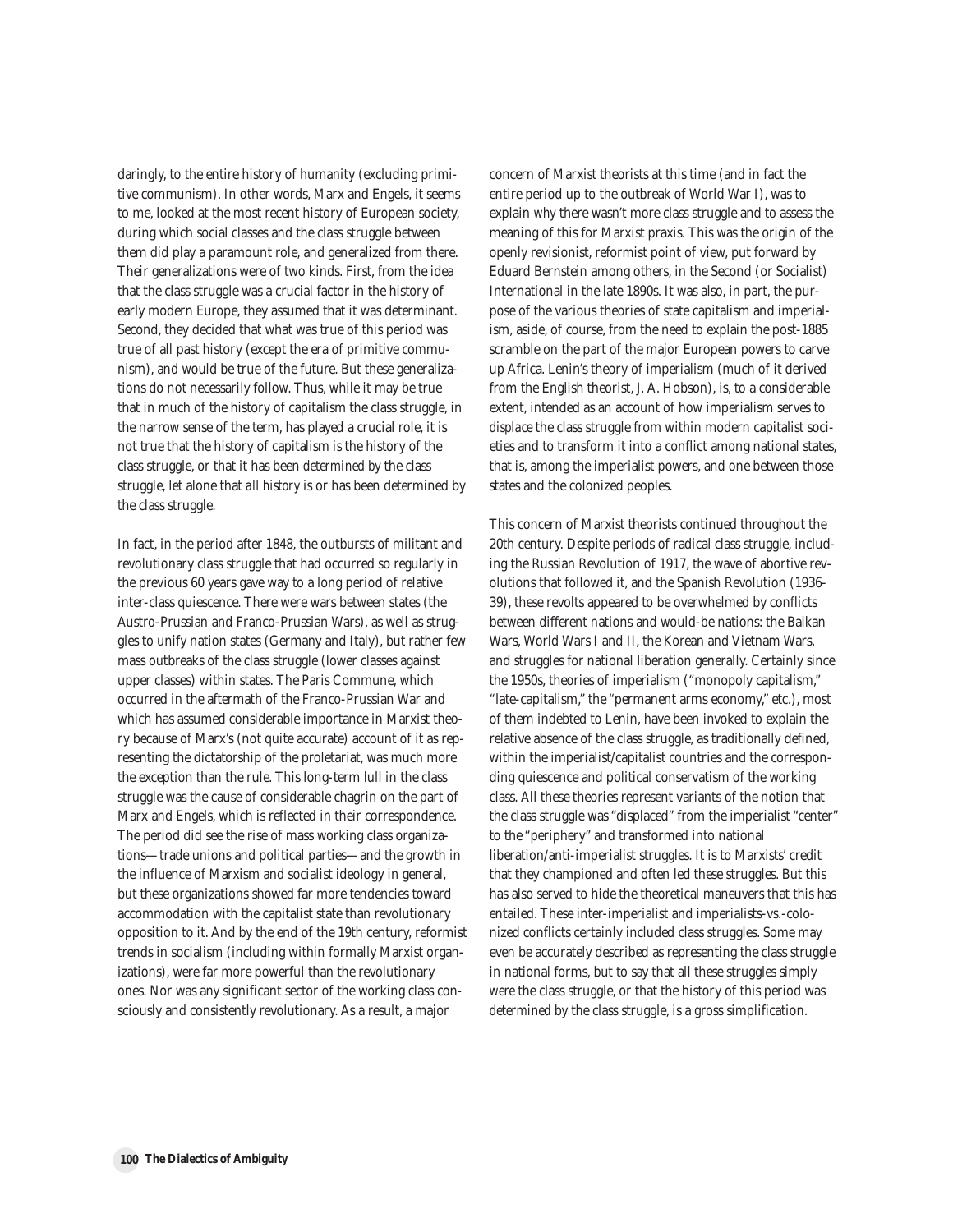In light of this, we can discern two closely related ways of defending the Marxist insistence that all of human history (since primitive communism) has been the history of class struggle (beyond the tendency to exaggerate the importance of the class struggle at any point in time). One is to claim that all of the events that have occurred in history, including the struggles between sections of the elite, wars between national groupings and states, etc., even if they are not, narrowly speaking, class struggles, really *are* the class struggle, although in distorted in form. The other is simply to contend that all these events somehow *reflect* the class struggle, that is, that underneath everything, the class struggle makes everything else happen, even if it is not actually discernible. Both of these have the advantage of greater flexibility than the bald insistence that history simply*is* the history of class struggles. But they are, in fact, fudges. They both broaden the definition of "class struggle" to such an extent as to render it meaningless, while at the same time defining history tautologically in Marxist terms: in other words, since, according to Marxism, the history of humanity is the history of class struggles, everything that happens either is, or reflects, or is caused by the class struggle, even if this is not apparent.

This reveals a kind of mystical tendency that underlies Marxism. History is impelled by a hidden force—here, the class struggle—that is not always obvious, but always makes itself felt. It works in a mysterious, underground way, and only those with special knowledge—those initiated into the intricacies of Marxist theory—can comprehend it. In a previous article, I described this notion at work in Marx's theory of capital, in which the logical development of value/labor—its dialectical evolution—defines and governs the development and internal workings of capitalism. In either form, this idea reveals the truly idealist nature of Marxist theory underneath the materialist trappings.

Aside from imprecision and resultant flexibility, the ambiguities of the Marxist notions of class and class struggle suggest another, and much profounder, ambiguity that resides both within the theory of historical materialism and within Marxism as a whole. This is the question of whether history is a deterministic process or merely a contingent one. Is history determined and therefore predictable, or is it "open" and hence unpredictable; are various outcomes possible? This question is at least implied by the difference between the two presentations of historical materialism cited above, specifically, the fact that Engels' presentation stresses the class struggle, while Marx's doesn't even mention it. This is because the notion of struggle, and therefore the class struggle, implies contingency; the outcome of any given struggle is not determined; either party can win or lose. Thus, a historical conception that stresses the class struggle is a contingent or "open" one, while one that stresses the inexorable development of the forces of production and omits or downplays the question of class struggle is deterministic and "closed." Some commentators have seen this ambiguity as a contradiction

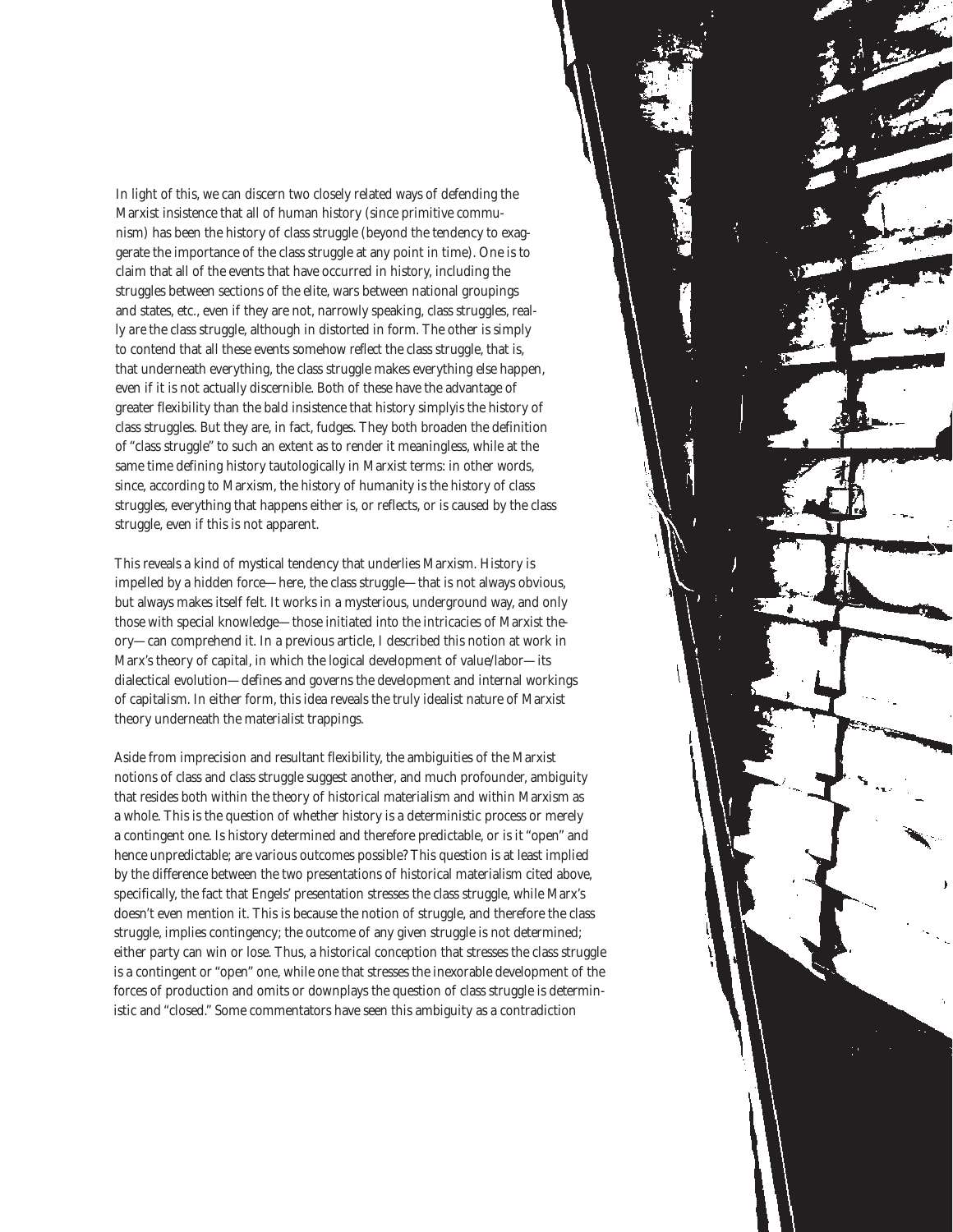between Marx's theory of capital and the theory of historical materialism. Others have viewed it as a conflict between Marx's and Engels' worldviews: in their interpretation, Marx, the real Marxist, defends a contingent theory of history while Engels, a mere "positivist," puts forward a deterministic one.

To me, the answer is obvious. The contradiction underlies Marxist theory as a whole. It is another example, perhaps the most fundamental one, of the fact that Marxism, in regard to all the crucial questions it addresses and claims to answer, wants to have it both ways: history is both contingent and determined; consciousness is determined by material conditions, but not entirely; the base and superstructure interact dialectically, but the base "ultimately" determines the superstructure; socialism is inevitable, but not exactly.

We shall see similar ambiguities in Marx's theory of the mode of production, to which we now turn.

#### **2A. The Mode of Production**

According to Marxism, the various forms of human society that have existed throughout history have been based on a series of modes of production that determine the nature, the internal dynamics and the resultant history of those societies. To paraphrase Marx, each mode of production consists in part of the relations of production—"definite relations" that are "indispensable and independent of their [men's] will" that they "enter into" when they engage in "social production." These relations "correspond to a definite stage of development of their material powers of production," or what Marxists call the "forces of production," and their "sum total constitutes the economic structure of society." This structure, made up of the forces and relations of production, is the "real foundation, on which rise legal and political superstructures and to which correspond definite forms of social conscious." "The mode of production in material life determines the general character of the social, political and spiritual processes of life." A bit later on in this passage, Marx lists these modes of production:

In broad outline, we can designate the Asiatic, the ancient, the feudal and the modern bourgeois methods of production as so many epochs in the progress of the economic formation of society.

Here, once again, instead of the precision required of truly scientific theories, we get vagueness and ambiguity.

To begin with, there is the matter of definitions. What exactly does Marx mean when he refers to these different "methods of production" that represent or correspond to different "epochs in the progress of the economic formation of society"? Although these "epochs" are generally taken by Marxists to represent distinct modes of production (which, with their corresponding "superstructures," represent distinct forms of society), the nature and defining characteristics of each of these epochs/methods/modes are not specified. Marx seems to assume that his readers will understand what he means by them. Thus, when Marx refers to the "ancient" methods of production, Marxists have generally assumed that he was talking about an economy based upon slavery as it existed among the Greeks and the Romans, what they call a slave mode of production. But the "ancient" world consisted of far more than just Greece and Rome: Egypt, the societies of the Tigris-Euphrates Valley, Persia, leaving aside more distant areas, such as the civilizations in the Indus Valley and in China (let alone the "uncivilized" parts of the world). In addition, slavery was never the predominant form of labor in the ancient world as a whole. It always existed side by side with other forms, including free labor, so that the majority of the direct producers were not slaves. Indeed, even at the height of the Roman Empire, when slavery and the slave trade were in full flower, and in the political and economic center of that imperium, that is, Italy and Sicily, where slavery was strongest and where, conceivably, it might be said that an actual slave mode of production existed, slaves constituted no more than one-third of the population. (See Michael Grant, *The World of Rome*, The New American Library, New York and Toronto, 1960.) Moreover, slavery was primarily a juridical category that obscured a wide variety of types of work and workers. Aside from those slaves who worked large agrarian estates, some slaves were granted the right to own property, tools, machines, etc., and worked independently. Many of these were highly skilled, such as architects, artists, and scholars. They kept at least part of the profits of their work/enterprises, which they could use to purchase their freedom. (See M. I.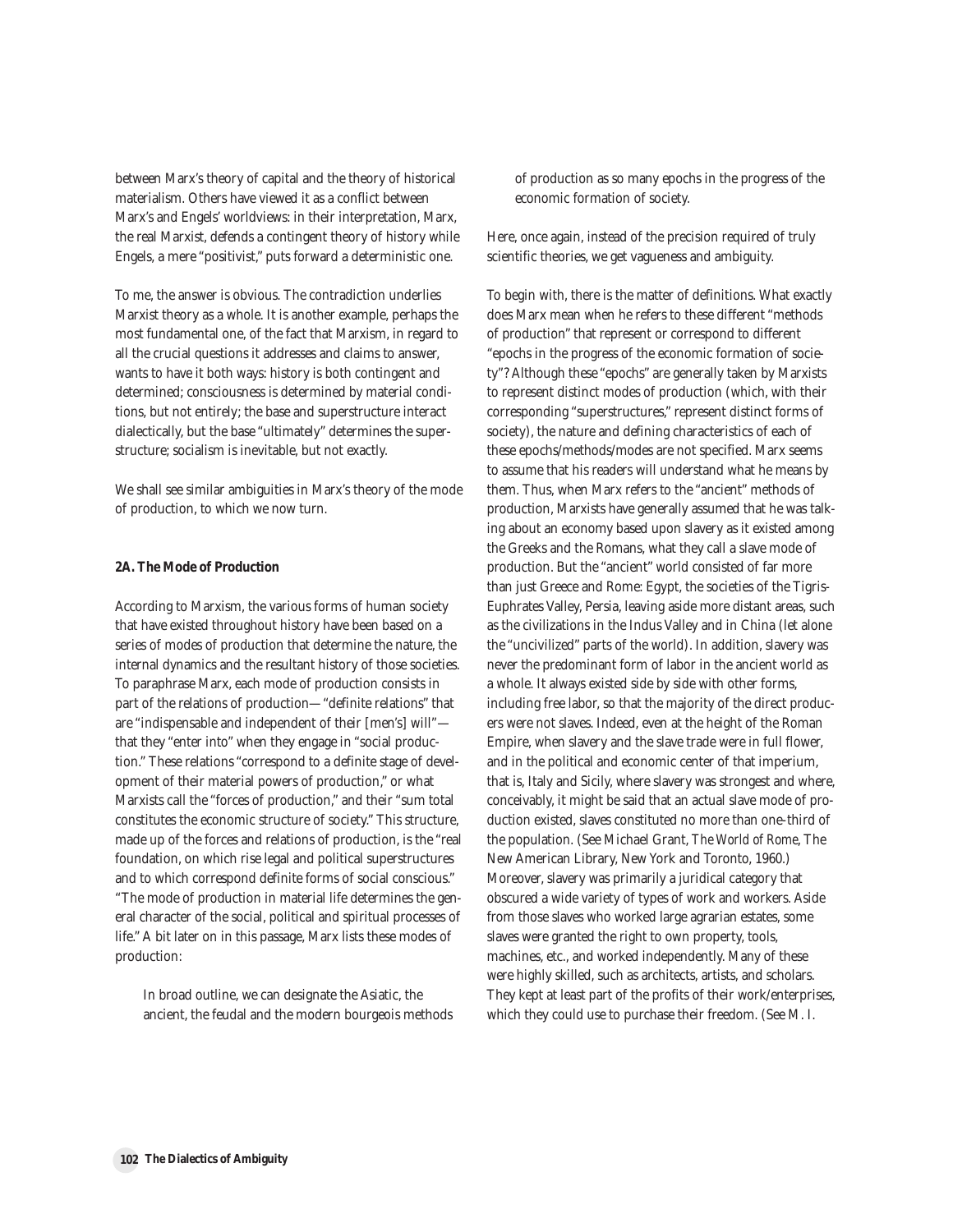Finley, *The Ancient Economy*, University of California Press, Berkeley and Los Angeles, 1973.) Thus, even slave-based economies did not simply conform to what is commonly understood as a slave mode of production. Given all this, what exactly does Marx mean when he refers to the "ancient methods of production"?

Questions also surround Marx's reference to the feudal methods/mode of production. We have already seen that the term feudalism refers primarily to the social/political structure of the nobility—its manner of holding land in return for services—rather than to a specific form of economic production. Moreover, within feudalism in this more precise sense there also existed other forms of labor besides that of serfs, e.g., that of the artisans organized in guilds in the towns and cities, and that of slaves. And what about other agricultural societies, such as Tsarist Russia, which were similar but not identical to feudal societies, properly speaking? Here, too, Marx never specifies.

Beyond problems of definitions, there are other issues. For example, has all of humanity passed through, or is all of humanity destined to pass through, each of these "epochs?" This question was to become a major point of contention within the Marxist movement itself, specifically, within the Second and Third Internationals, when it came to discussing the nature of Marxists' strategies in those countries which were not deemed to be fully capitalist. For example, was the revolution in Russia (and, later, China) to be a bourgeois revolution leading to the establishment of a democratic republic and a fully capitalist economy, or could the revolution pass through the "bourgeois democratic" stage rather quickly (or skip it altogether), and become a socialist revolution? Or, in another Marxist mode of expression, is the feudal mode of production inevitably succeeded by the capitalist mode of production or can it be transformed, under appropriate circumstances, into the socialist mode of production? Marx himself never really answered this question, and Marxist theory on this point, as on many others, is subject to a variety of interpretations.

Also, have these methods/modes of production existed in pure form or have they always been intermixed, as it were, with each other? If we take the world as a whole, it is obvious that, with the exception of capitalism (and this only relatively recently), each of the methods/modes of production listed by Marx existed in the context of, or surrounded by, other methods/modes. In fact, for much of human history, as Marx well knew, these other modes (hunting/gathering, nomadic herding, free peasant agriculture), taken together, predominated. Even if we take each of the modes that Marx mentions as selfcontained wholes, they rarely existed in pure forms. As we saw, although slave production may have dominated in parts of the ancient (so-called "civilized") world, it was not the predominant form throughout. Likewise, under feudalism, not all of the productive laborers were serfs—we have already mentioned slaves, while Marx himself referred to the masters, journeymen and craftsmen in the guilds, leaving aside the relations found in the incipient commercial and merchant capitalist sectors that existed alongside, or, better put, in the interstices, of feudal society, narrowly conceived.

There are still more questions. For example, do each of these epochs succeed each other in time? Marx's use of the term "progress" and his discussion of the forces and relations of production imply that these methods/modes/epochs occur in order of ascending productivity, reflecting the growth of humanity's "material powers of production," and this is consistent with the rest of his theory. Unless this were so, why would the "material forces of production in society come into conflict with the existing relations of production," converting the latter "from forms of development of the forces of production" into "fetters"? This only makes sense if the forces of production have a general tendency to increase, in other words, if technology tends to develop and to increase labor productivity throughout history. And, if the forces of production do tend to grow, the various methods/modes/epochs of production that Marx names ought to represent distinct stages based on ever more powerful technology, and they should therefore succeed one another in order of increasing technological development. But he never actually says this.

Further, are the transitions from one mode of production to another necessarily accompanied by "social revolutions"? As elsewhere, Marx's discussion of this point is ambiguous. He never fully and precisely describes what he means by "social revolutions." Nor does he explicitly state that the transition from each of these methods/modes of production to another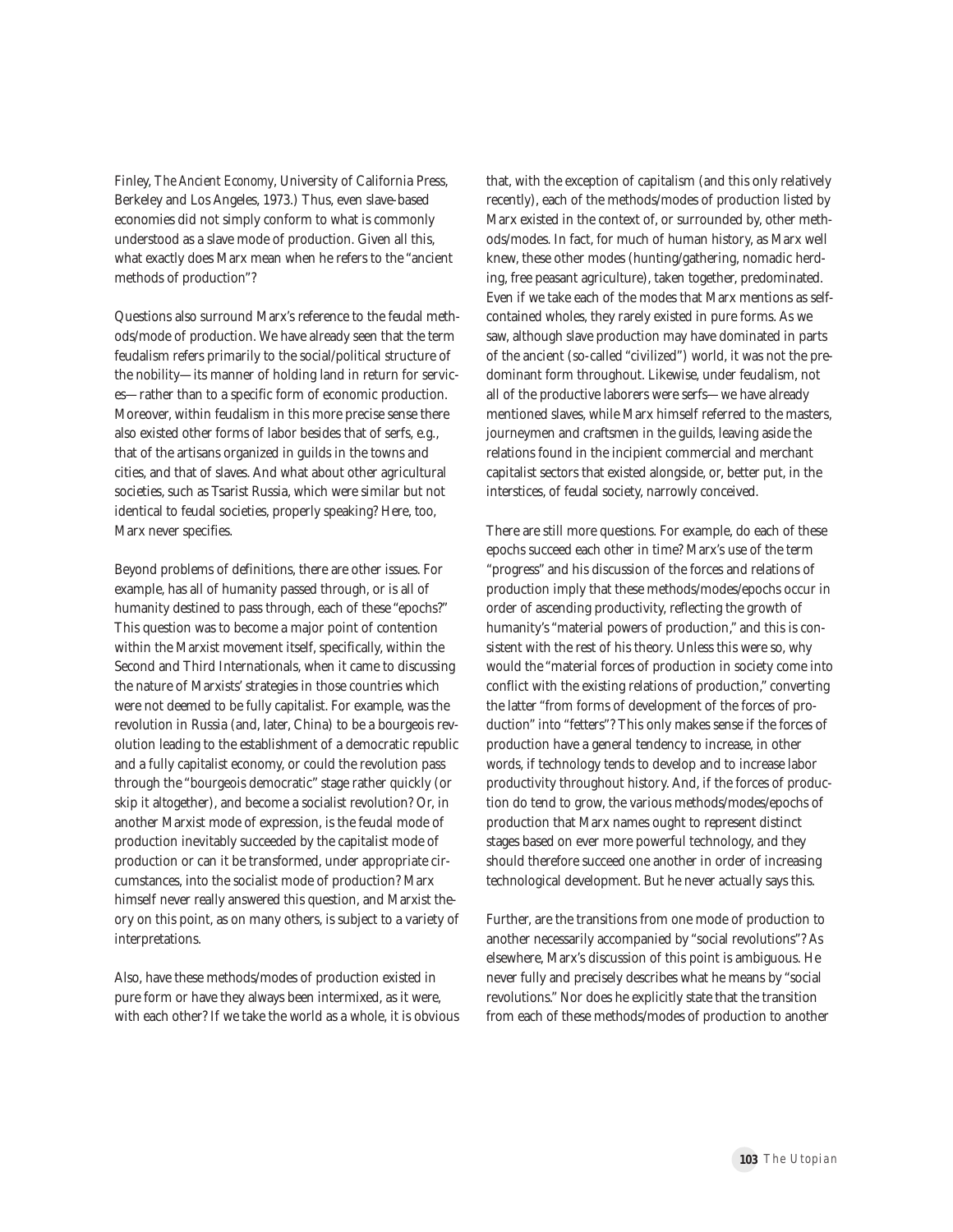entails such a revolution, although his discussion implies that it does. Thus, after mentioning that the relations of production eventually turn from being forms of development of the forces of production into their fetters, he writes, "Then comes the period of social revolution. With the change of the economic foundation, the entire immense superstructure is more or less rapidly transformed." From their other writings, we do know that Marx and Engels believed that this pattern was an accurate description of the transition from feudalism to capitalism and, by extension, the transition from capitalism to socialism, but they never elaborated this conception in relation to the other modes of production. Indeed, from Marx's limited discussions of the ancient world, one can infer that in his view feudalism resulted from the fact that the class struggle in Rome resulted in the "common ruin of the contending classes," the fact that the class struggle in Rome was, in effect, unconsummated. Was this a social revolution?

#### **2B. The Stages of History**

Integrally related to the concept of the mode of production in Marxist theory is the question of the "stages of history." Despite the lack of clarity in Marx's presentation and the myriad questions it raises, Marx and Engels' writings have generally been understood, certainly within the Marxist movement, to mean that they believed that human society has developed, in whole or in part, through distinct stages, namely, primitive communism, slavery, feudalism, capitalism and, ultimately, socialism, in that order, with the Asiatic mode of production constituting a kind of evolutionary dead-end or detour (waiting on the sidelines until capitalism or socialism liberates it from its torpor). This interpretation is certainly consistent with other tenets of Marxian theory, particularly the claim that the forces of production tend to grow over time, as well as the corresponding contention that labor evolves through increasingly productive forms: slave-labor, serf-labor and the (formally) free labor of capitalist society. In other words, the idea held by many Marxists that human society has evolved through such precise stages, based on increasing labor productivity and distinct forms of the exploitation of labor, seems to be implied by and is consistent with Marx's discussion, but Marx himself never explicitly said this. Despite this

ambiguity over the Marxian provenance of the theory of the stages of history, let's look at it to see whether it can withstand scrutiny.

First, the schema implies that primitive communism was generally succeeded by slave-based societies; in other words, that when class-divided, state-based societies were first established, these societies rested on slave modes of production. Was this the case? I don't think so. Many early state-dominated societies, such as those established in the Tigris-Euphrates Valley, in Egypt and in the Indus Valley were not primarily based on slavery and the laboring populations did not consist entirely or even mostly of slaves. Moreover, as we saw, even in Greek and Roman societies, which Marxists generally describe as being based on slave modes of production, slavery was not the only, or even the dominant, type of labor.

Second, the Marxist conception implies that slave-based modes of production were replaced by feudalism. We've already seen that feudalism, properly speaking, only existed in parts of Western Europe and Japan. If so, what about the people who did not experience feudal society? They appear to be left out of the schema altogether. Even if we just focus on the relation between the Roman Empire in the western Mediterranean and northwestern Europe (the lands of feudalism proper), the theory has problems and can only be made to fit into the Marxian schema with a great deal of fudging. Thus, in the later periods of the western half of the Roman Empire, in various regions and for a variety of reasons (particularly the decline of trade in general, and therefore of slaves), slave labor was replaced by the labor of coloni, essentially tenant farmers bound in a variety of ways to the land. Although Marxists may see these laborers as forerunners of feudal serfs, they weren't serfs; nor was society in this part of the world feudal. Feudalism is generally thought to have been established much later, beginning in the 9th and 10th centuries, at the time of the Viking invasions, and in a far different location, namely northwestern Europe and England (and under different circumstances, Japan). This is an awfully long and geographically attenuated transition, and can only be made to correspond to the Marxian view by omitting entire regions and historical periods from consideration.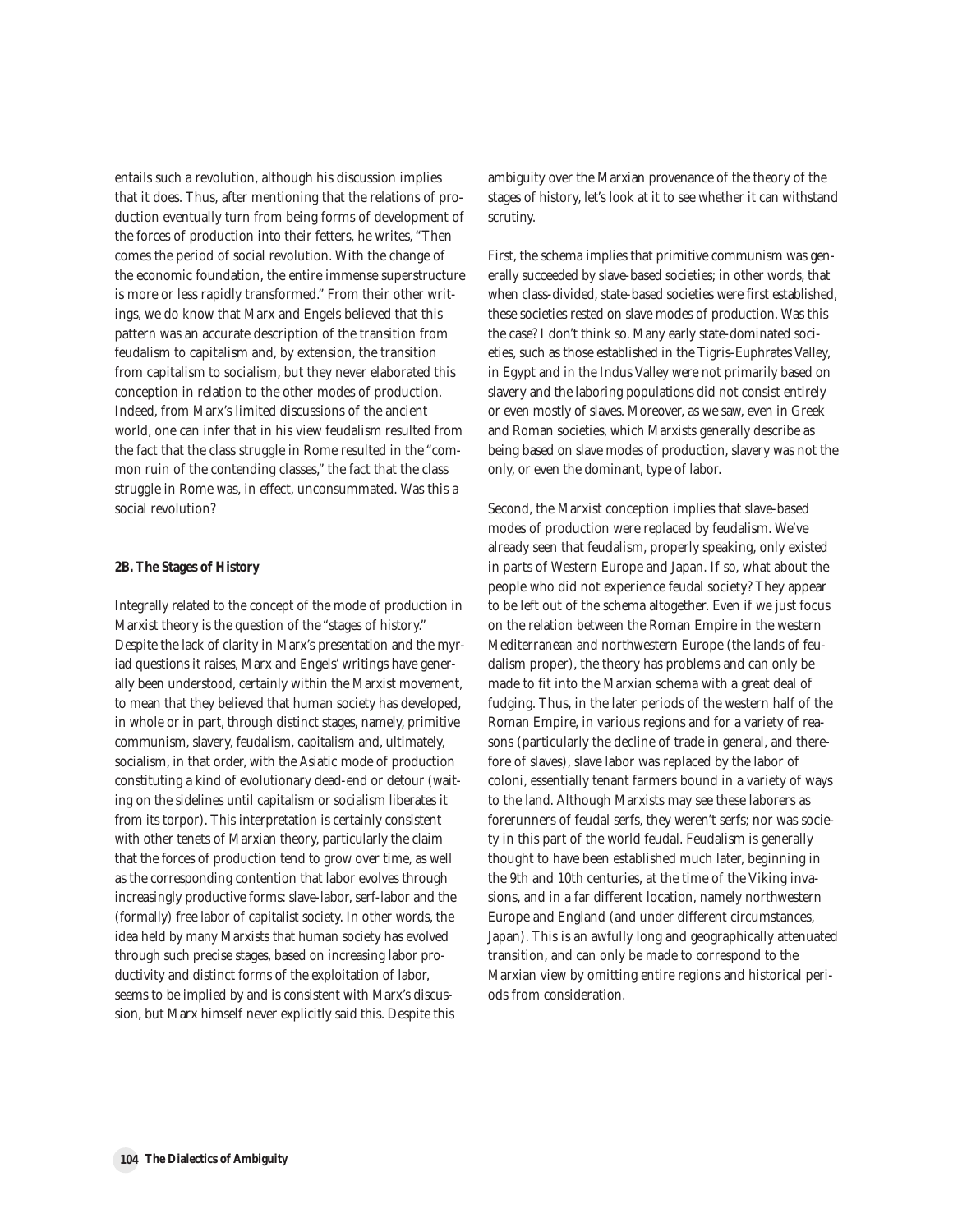Third, even assuming that Marx and Engels' description of the ancient world and feudalism is correct, (that is, that the Roman Empire can be described as a slave-based society and that it was replaced by feudalism), it is not true that the change from a slave mode of production to a feudal mode of production represented the replacement of a less economically developed society by a more economically advanced one. While in theory the labor of serfs might be assumed to be more productive than that of slaves (insofar as serfs, in contrast to slaves, have some positive incentive to work—a portion of the crop they cultivated belonged to themselves), it is

(and that only relatively recently) ever existed on a truly international scale. They were all relatively localized, and many, if not most, of the world's people's lived outside them. What happens to their history, or don't they have any, or doesn't it matter? Specifically, what about those peoples and parts of the world that experienced the various forms of the Asiatic mode of production (sometimes called "Oriental Despotism"), whose internal dynamic, moreover, cannot be described in Marxist terms? In Marx's view, the Asiatic mode of production was economically—but not politically—stagnant: the forces of production did not tend to develop within these

## The history that matters, the history that, for Marx and Engels, has real meaning, is the history of "Western Civilization," as that civilization (the capitalist societies of Western Europe, Great Britain and North America) sees itself.

not true that feudal agriculture was generally more productive than the large, slave-worked estates during the Roman Empire. And, taken as a whole, feudalism was by no means a more advanced form of society, even in the Marxist sense of the term, than what it had replaced. There was considerably less trade, the social division of labor was less developed and the standard of living, certainly for the upper and middle classes, was not as high. In what sense, then, can feudalism be described as more advanced or as being based on more developed forces of production? At the very least, the question is debatable. And if this is so, the succession of slavery by feudalism cannot simply be described as occurring because the forces of production grew to such an extent that they could not be contained by the relations of production (slavery) so that the latter became their fetters. Nor can the transition between the slave and feudal modes of production be accurately described as occurring through a social revolution, except in the most general sense of that term, that is, that social conditions changed significantly.

Fourth, and what about the rest of the world's peoples/societies whose histories in general cannot be characterized by the Marxian schema? None of the methods/modes of production listed by Marx, with the exception of the "modern bourgeois"

societies. And what do we make of the people who lived in state-dominated societies in the Americas, or those who lived in hunter-gatherer, herding, and other types of communities. Where do these people fit in Marx's schema? And what does this imply about the Marxist theory of history? As this suggests, Marx's historical schema is militantly Eurocentric in character. The history of the world is seen entirely from a Western European point of view. The history that matters, the history that, for Marx and Engels, has real meaning, is the history of "Western Civilization," as that civilization (the capitalist societies of Western Europe, Great Britain and North America) sees itself. The history of those parts of the world lying outside the mainstream of history, as defined by Marx, doesn't matter. This is a question we will return to later.

Fifth, do the forces of production that are to characterize the later and more productive societies necessarily develop within the societies that precede them? For example, did the forces of production characteristic of the state-dominated, class-divided societies that succeeded primitive communism necessarily develop within primitive communism itself? It may have been true that such primitive societies were economically advanced enough to produce a relative surplus. But what if the capacity to produce that surplus was the direct result of the establish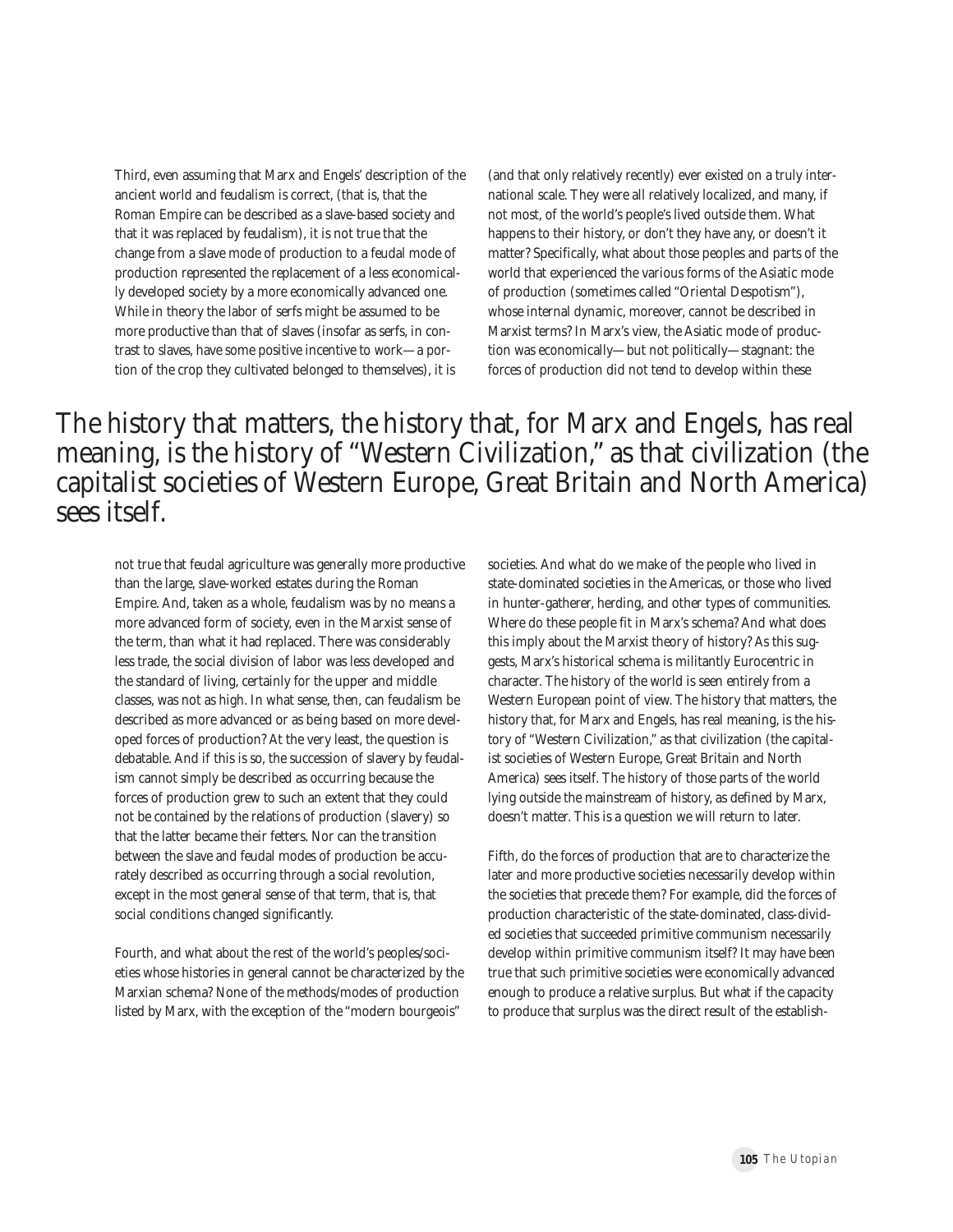ment of a state? Specifically, what if the existence of the state itself was the source of the ability to produce the surplus through its power to mobilize the large masses of labor needed to build the structures—dams, dikes and aqueducts required to irrigate fields and make agriculture more productive? In this case, new forces of production need not have existed beforehand within the previous society.

Moreover, even where this contention of Marx's seems to hold up, as in the development of capitalist methods and relations of production within feudalism, the truth is not so simple. In some sense, the expansion of trade and the growth of the mercantile class that carried it out (the forerunner of the modern capitalist class), occurred outside the bounds of feudal society, properly speaking, rather than within it. This was particularly true of the "putting out" system that is generally considered, and described by Marx, to be the origin of the socalled free labor contract and the specifically capitalist method of production. This took place, and necessarily so, outside the restrictions of the system of guilds, that is, in some sense outside the feudal system, rather than within it. Indeed, the very growth of towns and cities, particularly after the so-called "communal revolution," through which the towns won their independence from the feudal lords, had this characteristic.

What this discussion reveals is that the schema we have been considering is just that, a schema. Empirically, it doesn't fit the facts. As we have seen, the epochs/methods/modes of production that Marx lists did not in fact succeed each other in ascending order of economic/technological progress. The transitions between each of these societies were not always motivated by the growth of the forces of production and their eventual conflict with the relations of production, nor did they necessarily entail social revolutions, except in the most general sense of the term. Not to mention the fact that the characterization of some of the modes of production don't accurately reflect the nature of the societies they are meant to denote: the ancient world (even the so-called civilized part of it) was not based on a slave mode of production, the term feudal (or feudalism) doesn't denote a distinct mode of production at all, while it isn't at all clear that all or even most societies in Asian are accurately described by what Marx refers to as the "Asiatic" methods of production. The entire conception is obviously

a very abstract and arbitrary construct into which a great many historic developments are uncomfortably crammed, while a large number of others are ignored altogether. It may seem plausible at first glance, especially if one doesn't know too much about history, but it falls apart upon further scrutiny. For more sophisticated Marxists, it can only be made to work by being manipulated—stretched, tightened, pushed, prodded, redefined, etc.,—as needed. Like much else in Marxist theory, the schema only makes sense if one wants to believe it, gives it the benefit of the doubt and tries to fit historical developments into the prescribed pattern. It is a daring generalization that provides much material for thought and a framework for historical investigation and interpretation. But it cannot sustain the claim to be scientific, let alone to be able to base predictions of future social development on it.

Of course, it can be argued that it is I who have set up this schema and so made it easy to criticize. Marx, as we saw, merely "designated" in "broad outline" the "Asiatic, the ancient, the feudal and the bourgeois methods of production as so many epochs in the economic formation of society," and he never assembled them in precisely the form that I've presented and criticized. Yet, the schema is consistent with, and a reasonable interpretation of, Marx's overall theory. It is also how most Marxists have understood it. And if it is not what Marx and Engels intended, just what did Marx have in mind when he wrote the passage?

Some commentators have seen it as a kind of program for research, a starting point for further investigation. But if it is merely this, then it can only have a highly tentative character until it is verified by that investigation. And, in fact, most research since Marx's day refutes, rather than confirms it, which is why some Marxists, such as Samir Amin, have sought to modify it. As such, it cannot be used to prove anything. It doesn't demonstrate the validity of historical materialism and it certainly doesn't demonstrate that socialism is inevitable. In fact, this passage (Marx's schema, list or whatever it is), has the same ambiguous characteristic and plays the same rubbery role that all his major concepts do. Sometimes it is presented as an accurate description of the main contours of human history; at other times it is simply part of Marx's method, a program for research or something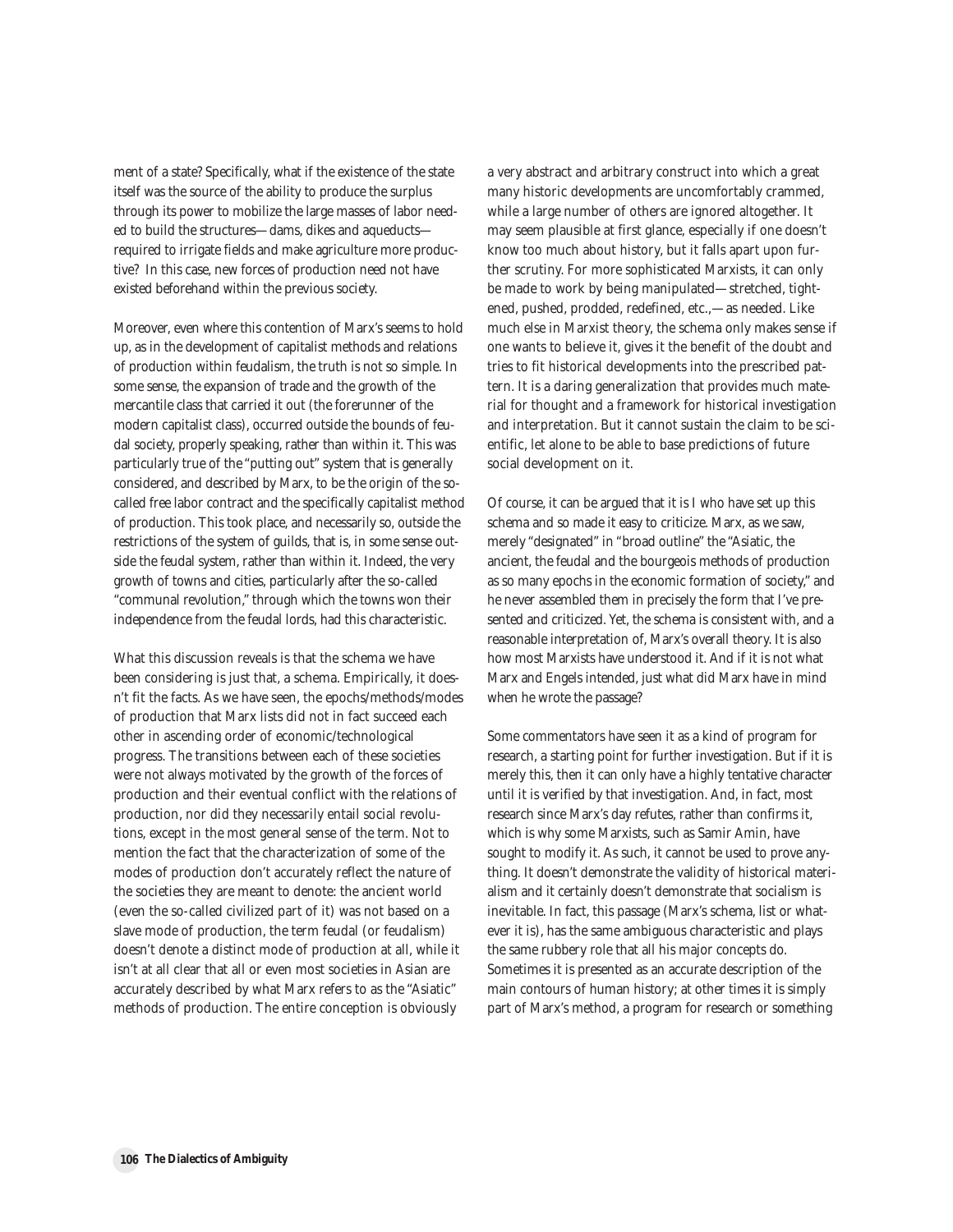else equally as vague. It is whatever any particular Marxist wants it to be, as long as it serves to justify Marxist theory. (I know, it's dialectical.)

But let's leave this question and turn to another central issue in the theory of historical materialism. This is the relationship between the base and the superstructure, along with the closely related question of the relation between social existence and consciousness.

#### **3. Base and Superstructure, and Social Existence and Consciousness**

According to Marx and Engels, all societies can be understood as being divided into two parts: (1) an economic, or material, base, consisting of the forces and relations of production, which is the foundation of any given society; (2) a political and ideological superstructure, made up of the state, religion, art, philosophy and cultural in general, which is built upon the economic base and is determined by it. At first glance, this seems clear enough, yet here, too, as in the rest of the Marxian theory, it doesn't withstand close analysis.

For one thing, the state does not fit clearly and comfortably into either of the two categories. Generally speaking, Marxists have considered the state to be part of the superstructure. This implies that it is a secondary phenomenon, something that is based on something else that is more fundamental. Yet, even according to Marxist theory, the state is in many ways primary; it is a prerequisite of and necessary for the establishment of the mode of production on which it is supposedly based. For Marxists, the state is first and foremost an instrument of oppression, a tool by which a ruling and economically exploiting class maintains its domination over the subordinate class or classes. Without the state, the ruling class would have no means to maintain those classes in subjugation. If there were no state, there would be no exploitive modes of production, no class-divided societies and no ruling classes. It would seem, then, that rather than being part of the superstructure, and hence secondary, the state is even more fundamental, more basic, than the economic base.

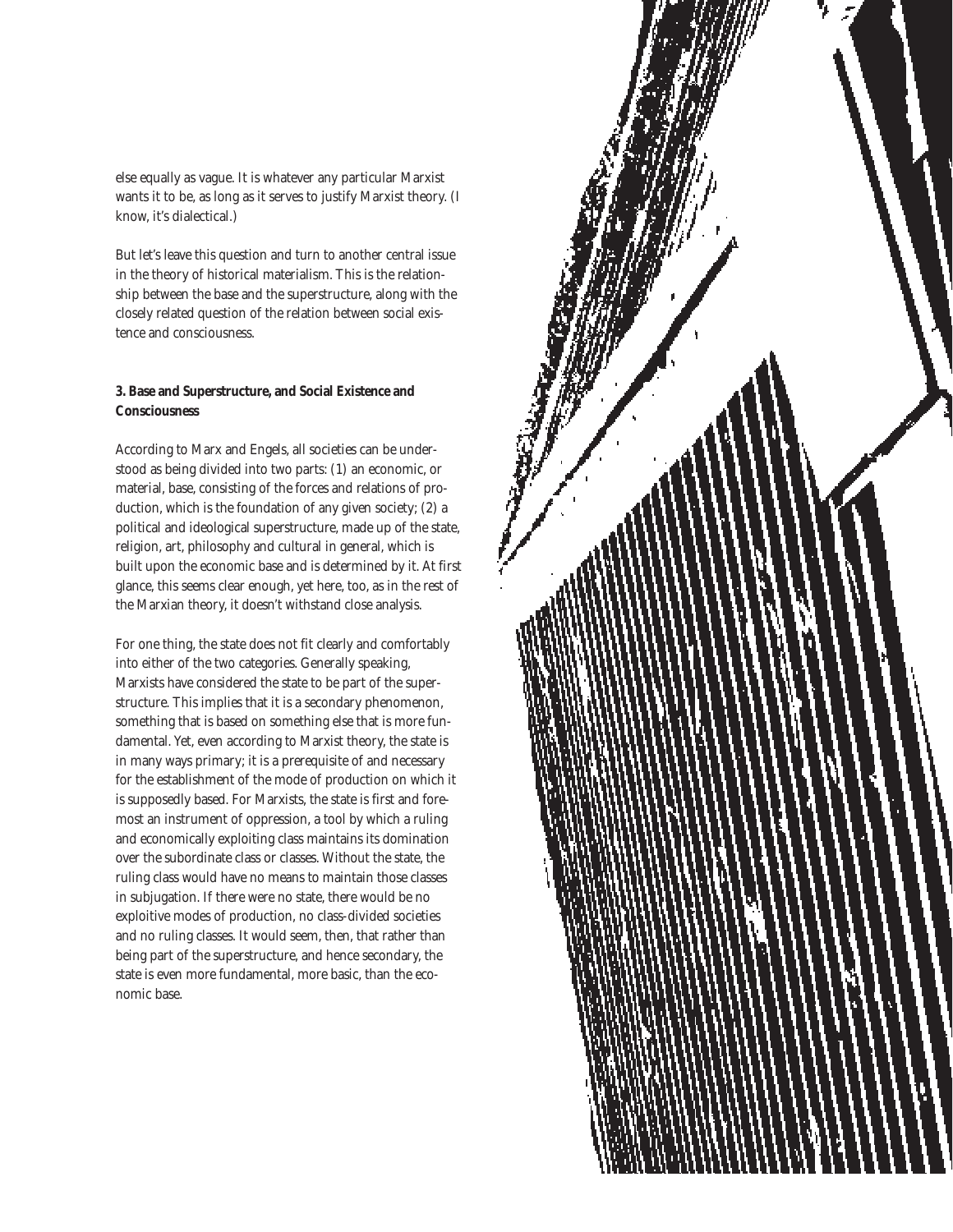It is also not as easy to draw a clear line between economic and political structures as the base/superstructure dichotomy suggests. In many, if not most, societies, the state plays a direct economic role, beyond its general function of maintaining the subordination and exploitation of the lower classes. For example, in the societies in the ancient Middle East (the Tigris-Euphrates Valley) and Egypt and elsewhere, the state was directly responsible for the irrigation of farmland—maintaining the dams and waterways, calculating the seasons, predicting the onset of seasonal rains and the flooding of the river basins—and mobilizing labor to carry out these tasks (as well as to build monuments to the rulers/gods). If this isn't an economic function, what is? It was the basis for the agriculture of these societies, on which these civilizations as a whole were erected. Were these states just part of the superstructure, or were they part of the base or part of both? In Rome, the state was responsible for the recruitment, organization and maintenance of the Roman army, as well as for the construction of the roads, bridges, aqueducts, etc., all of which were necessary not only for the Roman conquests, but also for the famous Pax Romana (Roman Peace), that was the basis for the expansion and maintenance of trade (including the slave trade), throughout the Mediterranean region during this period. In some sense, then, the entire economy of the civilized world under the Roman Empire rested on this foundation. These functions were economic ones. Was the Roman state not, therefore, part of the economic base?

> The question of the state under feudalism presents similar problems. In feudal societies, political authority was so fragmented that it is not clear whether there truly was a state at all, while the feudal hierarchy was so integral to the structure of society as a whole that it is difficult to distinguish between it and the rest of society. As a result, it is hard to draw a distinction between economic and political (and religious/ideological) realms, and hence, between base and superstructure, at all (leaving aside the question of the Catholic Church, which directly held up to one-third of the land).

It is only under capitalism, and laissez-faire capitalism in particular, that the base/superstructure, economic/political distinction can readily be drawn. And it is no accident that it is as only capitalism emerges as a distinct form of economy that the field of economics, initially called "political economy," itself develops; and no accident, either, that many of the representatives of the new field were advocates of laissez-faire policies. Indeed, in their theorizing about the capitalist economy and economics in general, they virtually exclude, as an a priori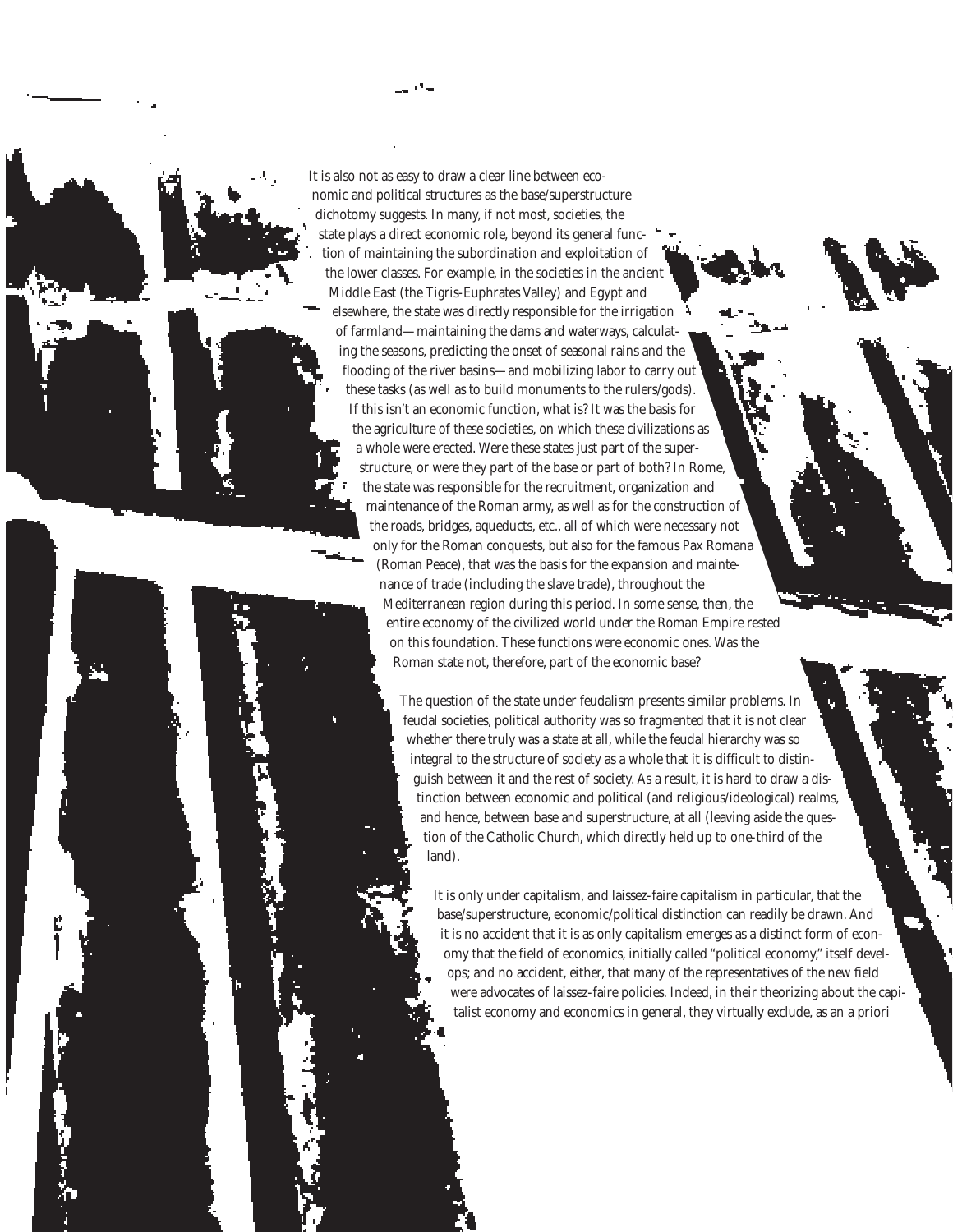assumption, the state from their purview. In other words, the early theoreticians of the economics of capitalism (and this includes Marx), conceive of the capitalist economy as an isolated phenomenon, that is, as distinct from the state.

Yet, this act of abstraction, while perhaps necessary for the development of the field and the continued elaboration of its theoretical models, is in fact an arbitrary one that distorts the reality it is intended to elucidate. Because even under capitalism, and particularly as capitalism has evolved, the state has not been independent of the economy, but has been and is heavily involved in its management and direction. Even in the United States, where state intervention has lagged relative to, say, European countries, the state is integrally involved in the entire economy: the national banking system capped by the Federal Reserve system, the regulation of the stock market and much other economic activity, federal subsidies of agricultural and other industries, the intermeshing of government and industry in arms production, the development and maintenance of the infrastructure, public education, social security and other "welfare state" programs, etc., etc. In other words, even under capitalism, the distinction between base and superstructure, particularly when it comes to the role of the state, is not nearly as clearcut as the Marxian dichotomy suggests.

But perhaps even more problematic than this is the entire question, in Marxist theory, of the precise relationship between base and superstructure and the closely related question of social existence and consciousness. Here, we will see, once again, the ambiguous nature of so much of Marxian theory. In fact, Marxism makes two competing claims about this relationship. On the one hand, we are told that the base determines the superstructure, both its nature and its evolution. On the other hand, we are told that the superstructure has its own internal autonomy and helps determine ("reacts upon") the development of the base. This issue has given rise to a great deal of confusion in the Marxist movement, and it is not easy to tease apart the issue. Not the least reason for this that Marx and Engels' formulations of the question are hedged at every turn.

For example, in the passage from the Preface to *A Contribution to the Critique of Political Economy*, Marx insists: "It is not

the consciousness of men that determines their existence, but, on the contrary, their social existence determines their consciousness." This, particularly the word "determines," is a very definite (and very bold) statement. But right before this sentence, Marx writes: "The mode of production in material life determines the *general* [my emphasis—RT] character of the social, political and spiritual processes of life." Here the word "general" undercuts the apparent precision (and the audacity) of the overall contention. Does the mode of production determine the social, political and spiritual processes of life or merely condition/influence them? Does it determine all of them or only some of them, all of them to some degree, some of them entirely, but the others not at all? And just what exactly is the "general character" of the social, political and spiritual processes of life?

That this is not just my personal reaction is revealed in the fact that Marx and Engels were never quite able to clarify what they meant, even to their own followers. Indeed, as their correspondence shows, they were frequently frustrated by how often they were "misinterpreted." It got so bad that in reference to those whom Engels calls the "French 'Marxists' of the late seventies" (who apparently produced what Marx and Engels considered to be simplistic Marxist analyses), Marx used to comment: "All I know is that I am not a Marxist." (Engels, Letter to C. Schmidt in Stuttgart, August 5, 1890, in *Karl Marx and Frederick Engels, Selected Correspondence*, Progress Publishers, Moscow, 1965, p. 415.)

The problem, I think, comes from the fact that Marx and Engels use the word "determines" in two different, but not clearly delineated, ways, and that they shift back and forth between them without so indicating and without, I suspect, even being aware that they are doing so. On the one hand, they use "determines" to mean "greatly influences or conditions"; on the other, they use it to mean "uniquely causes" or "is uniquely responsible for." But these two meanings are, in fact, qualitatively different. It is one thing to say that a given force or "factor" conditions or helps, along with other forces or factors, to cause a given social event or development, even if that one factor is overwhelmingly dominant. It is another thing to claim that that one force or factor is necessarily solely and uniquely—responsible for that event or development. I suspect that many people would agree that economic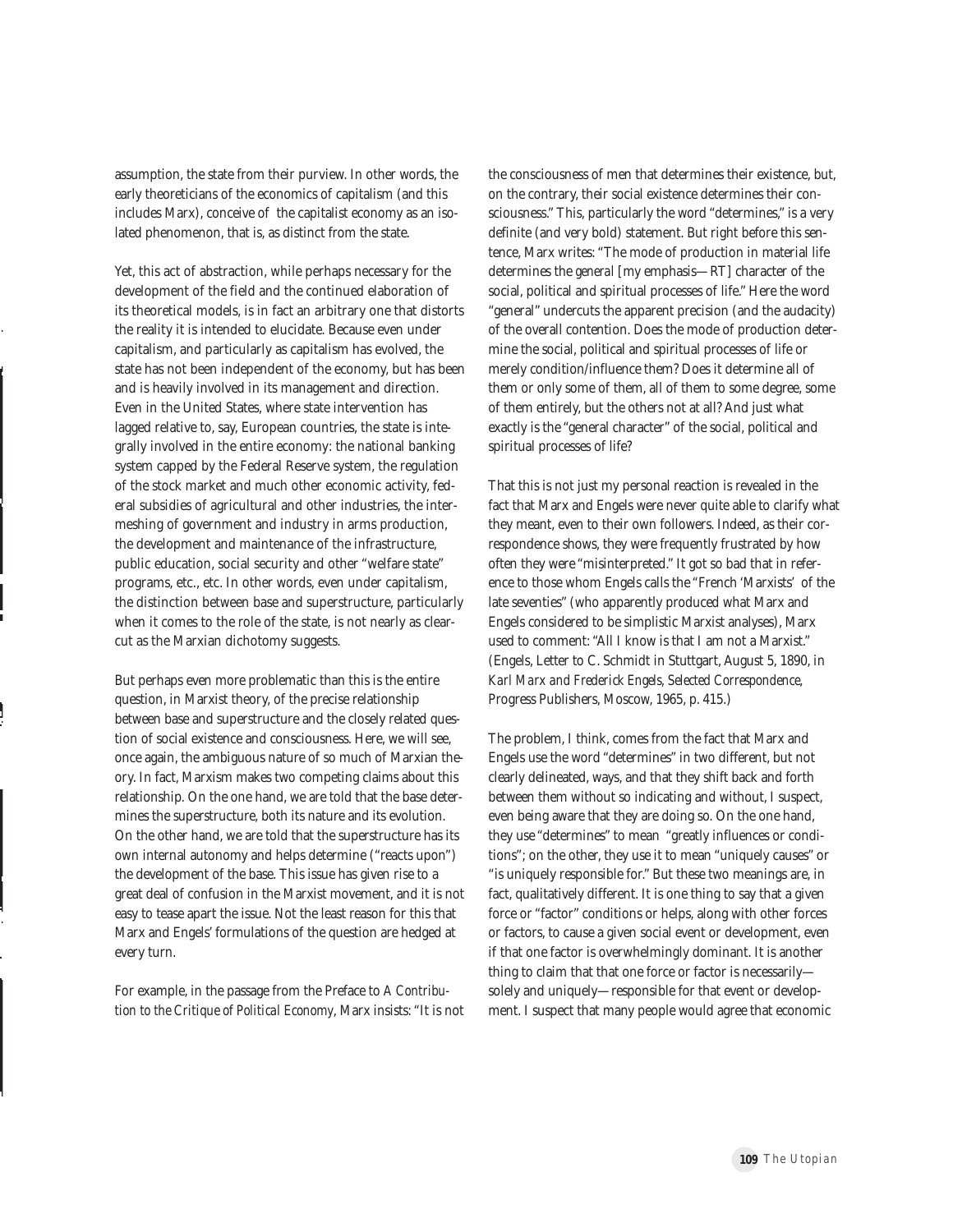processes, taken broadly, that is, the way a given society is organized and functions socio-economically, what happens in the economy, etc., greatly influence or condition how people in that society think and act and, in so doing, shape history. Yet, very few would sign on to the notion that these socio-economic processes uniquely cause or are responsible for people's consciousness and social evolution as a whole.

To pose all this somewhat more broadly, the ambiguity of the word "determines," as used by Marx and Engels implies, as we mentioned above, two entirely different types of theory. To say that a given force or factor participates, along with other forces or factors, in shaping particular events reflects a theory of "contingency," according to which the outcome of a given process is not predictable beforehand but is explainable after the fact. On the other hand, to say that a given force or factor uniquely determines specific events reflects a theory of necessity or inevitability, according to which the outcome is predictable, at least if the precise state of the antecedent conditions is known. Thus, the Marxist conception of history embraces (uncomfortably) and vacillates between a contingent theory of history and a theory of historical necessity.

The two meanings of the term "determines" reflect, I think, the fact that Marx and Engels were pulled in two different directions concerning the subject matter they were dealing with. As serious intellectuals and students of history, they knew that historical events are extraordinarily complex, that history is the outcome of a multitude of events, processes, and influences (including the consciousness of its participants), and that a unidimensional, monofactoral interpretation of history could not do justice to this complexity. At the same time, they were concerned to develop and defend a theory of history that they believed to be scientific, one that reduces history to an analog of a natural process. This ambiguity—this contradiction, to use Marxist phraseology—is the counterpart of the two variants or modes of Marxism we discussed above: Marxism as a method of investigation/interpretation versus Marxism as predictive. As interpreters of history (and contemporary developments), Marx and Engels wished to develop sophisticated analyses that did justice to the complexity of events and, consequently, encompassed a multiplicity of factors—economic, social, political, ideological. Yet, as proponents of "scientific socialism," they wanted their theory to be

predictive. This requires that one "factor" be deemed determining, so that the line of historical development is traceable.

In other words, the two types of theory served two different purposes in the Marxian worldview but were not really integrated; nor could they be. As a result, the deterministic theory seems simplistic and "mechanical" when applied to historical interpretation. If the economic base uniquely determines the superstructure, how do you explain, for example, the fact that the various Greek city states, presumably sharing the same technology, organized their economies differently and had different types of government? Or that modern capitalist societies have experienced different types of government: presidential republics, parliamentary republics, various types of dictatorships, etc.? Or that, more arcanely, different tribes in Papua New Guinea, sharing the same technology but each living in a deep gorge separated from the others by impassable mountains, developed completely different types of number systems? (See *What Counts*, by Brian Butterworth, The Free Press, New York, 1999.) Or that some individuals say, workers of the same age, from the same ethnic group, with similar educations and background experiences, working in the same factory, etc., might have entirely different political outlooks? Sophisticated answers to these questions require a lot more than the claim that the base uniquely determines the superstructure, and that "social existence determines consciousness." Obviously, the superstructure is influenced/conditioned by the base and, over any period of time, needs to be appropriate or adequate to it if a particular society is to survive, but to say that the superstructure is uniquely determined by, and reducible to the dynamics of, the base is absurd. It leads to a kind of historical reductionism which so many Marxists articulate and of which Marxism as a whole is often accused.

On the other hand, if history is indeed multifactoral and contingent, how can one maintain the claim to be able to base a socialist program on the projected future evolution of society? To be able to predict future social developments requires both that one facet of the social structure (for Marxism, the economic, the material base, the mode of production) be the determining element in historical evolution and that its own evolution be predictable. In the case of the socialist revolution, Marx locates the determining factor as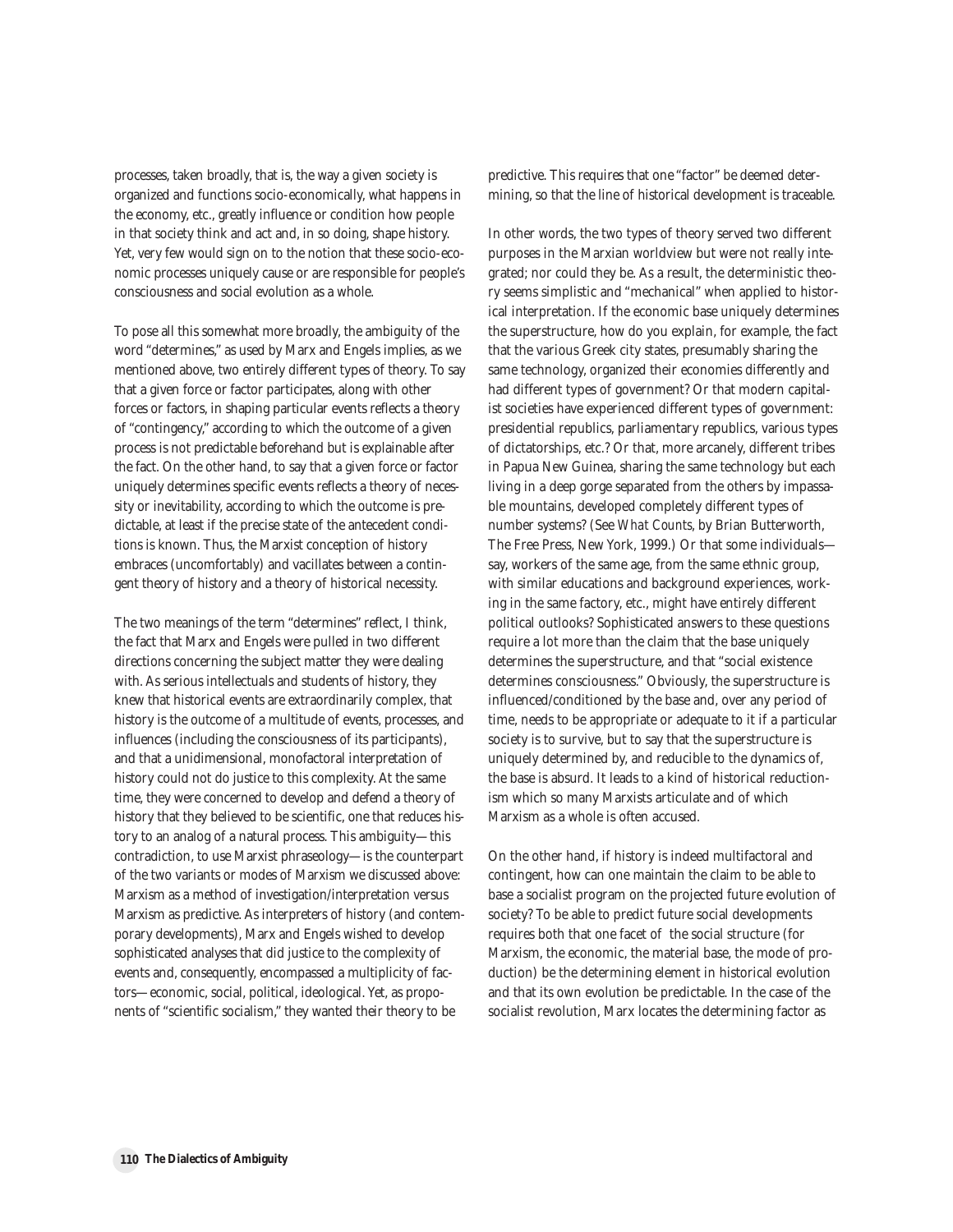the internal dynamics of capitalist development, the socalled "contradictions of capital," and purports to delineate, through an analysis of these contradictions, the specific circumstances—the growth of the forces of production and the rapid technological change it entails, the expansion of the world market, the concentration and centralization of capital, the elimination of the middle class, the ever-increasing size of the industrial working class, and the supposedly concomitant development of internationalist revolutionary socialist consciousness—that point toward the socialist revolution, that make it, in a word they use so frequently, inevitable. But if history is truly multidimensional and contingent, for example, if some apparent accident of history, some autonomous phenomenon within the superstructure, can unpredictably change history's course, how can such a projection of social trends be possible?

Marxists have engaged in various efforts to bridge the gap between these two poles of their outlook. Yet, none is successful. One is to hide behind the "dialectical" nature of the relation between base and superstructure. "Dialectical" in this sense means that two or more aspects of a given social process are, despite their apparently distinct identities, integrally connected, totally intertwined, both conflicting and mutually reinforcing and determining; indeed, they can only be distinguished analytically. But if the relationship between two aspects of a contradictory process is truly dialectical, then neither can be said to be determinant vis a vis the other. If one aspect/factor determines the other, the process is not truly dialectical.

Another way Marxists have attempted to finesse this and other contradictions in their world-view is by claiming that Marxism is simply a method. (See Eric Hobsbawm, *Revolutionaries*, Abacus, London, 1999.) But they never say precisely what this method consists of, nor do they distinguish it from the other aspects of Marxism. Clearly, historical materialism is more than a method; it makes very strong claims about society, history and the nature of humanity, as well as proclaiming programmatic goals. For Marxists, the alleged method actually assumes as true the other tenets/contentions of their worldview, e.g., that social existence determines consciousness, that the base determines the superstructure, etc. In other words, it assumes that Marxism as a whole is true. But

by insisting that Marxism is only a method, Marxists attempt to evade responsibility for demonstrating the truth of those other propositions.

For his part, Engels often tries to square the circle through the use of the words "ultimately" and "finally." As in: "According to the materialist conception of history, the *ultimately* determining element in history is the production and reproduction of real life" (emphasis in original—RT); and "amid all the endless host of accidents...the economic movement finally asserts itself as necessary"; and "We make our history ourselves, but, in the first place, under very definite assumptions and conditions. Among these the economic ones are ultimately decisive." But who determines when this "ultimately" and "finally" actually occurs? What this comes down to is that when analyzing any given event or period of history, Marx and Engels and Marxists in general tend to concede autonomy to the nonmaterial spheres of social life, i.e., the superstructure, and therefore to a contingent theory of history whose outcome is not determined nor determinable. But arbitrarily, that is, when it matters to them, when, for example, it is a question of analyzing the transition from one mode of production to another, and specifically, the transition from capitalism to socialism, they assert that the material/economic dynamic is "ultimately" decisive. This way they can have their cake (a sophisticated multidimensional analysis) and eat it too (maintain their claims of the predictive character of their theory and the scientific nature of their program).

The unresolved and in fact unconscious contradiction in the Marxian outlook we have been discussing is apparent in all of Marx and Engels' attempts to explain themselves. Perhaps the most famous of these is Engels' letter to J. Bloch, of September 21-22, 1890 (*Selected Correspondence*, as above, pp. 417-419), from which the above quotations were taken. In this letter, Engels comes close to recognizing the contradiction in the theory, but never quite gets there. He writes: "Marx and I are ourselves partly to blame for the fact that the younger people sometimes lay more stress on the economic side than is due it. We had to emphasize the main principle vis a vis our adversaries, who denied it, and we had not always the time, the place or the opportunity to give due to the other elements involved in the interaction. But when it came to presenting a section of history, that is, to making a practical application, it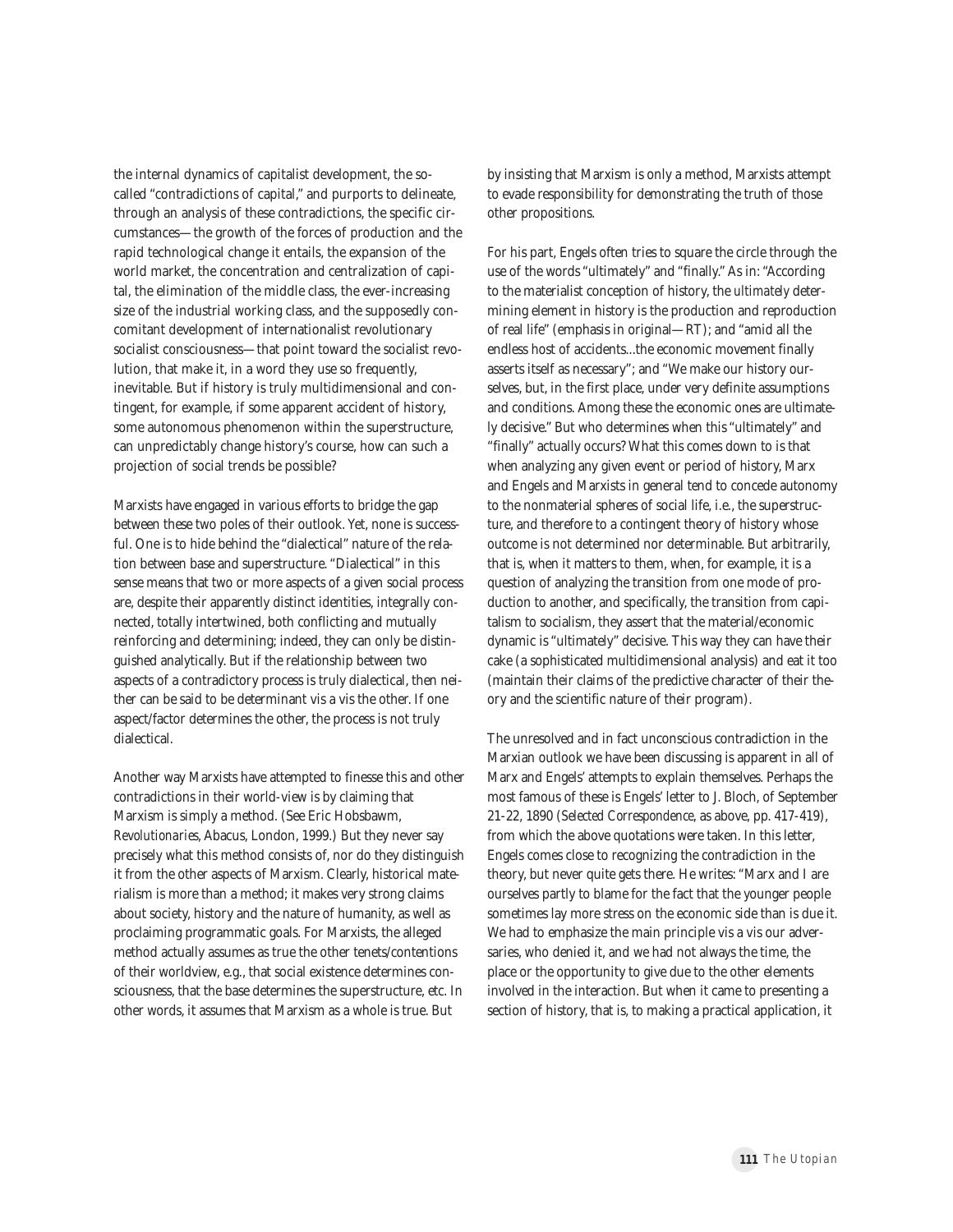Marxists often contend that the working class becomes revolutionary when the contradictions of capitalism become greatly intensified, but intensity is a quantitative determination.

> was a different matter and there no error was permitted." (*Selected Correspondence*, as above, pp. 418-419.)

The problems Marxism has had in attempting to integrate certain social phenomena, such as racism/white supremacy, sexism/the patriarchy, nationalism, religion, etc., into its theory reflect this ambiguity in the Marxist conception. Are these phenomena part of the superstructure or part of the base? Can they be explained in terms of, and hence be reducible to, questions of (economic/social) class? If class and the class division of society are fundamental, why hasn't class consciousness come to predominate among the workers, as Marxism predicts? Where is the international proletarian solidarity Marxism exalts? Why are the workers so prone to racism, sexism, national chauvinism and religious sectarianism? Why, indeed, have we not experienced the international socialist revolution and the establishment of global communism? Over the decades, many Marxists have ascribed the failure of socialist revolutions (either to occur or to be successful) to problems with the workers' consciousness, such as their contamination with racism, sexism, nationalism and religious ideas. In such explanations, these phenomena outweigh questions of class. But if these factors are truly superstructural and hence secondary, why do they appear to be determinant? Here, as elsewhere, Marxism is caught between its desire for interpretive sophistication, what might be called its empirical scruples, and its dogma, its desire to maintain the predictive nature of its theory and the specifics (the inevitability of socialism, the proletariat as the revolutionary class, the need for a dictatorship of the proletariat, nationalization of the means of production, etc.) of its revolutionary program.

The contradictory nature of Marxian theory can also be discerned in Marxists' attempts to explain consciousness within in any given social/historical situation (leaving aside the fact that Marx and Engels never even try to explain the precise mechanisms by which economic processes create ideas or thought in general). As we've seen, according to Marxist theory, "social existence determines consciousness." This might suggest, for example, that under capitalism, all members of capitalist society, including the working class, would have bourgeois or capitalist consciousness, since their social existence is bourgeois. Yet, Marxism simultaneously insists that the working class, at least after a certain point in capitalist development, will be revolutionary, that is, that its consciousness will be militantly anti-capitalist and socialist. Presumably, the new, revolutionary consciousness reflects new, material characteristics of capitalism, but Marx never quite says what these are. Marxists often contend that the working class becomes revolutionary when the contradictions of capitalism become greatly intensified, but intensity is a quantitative determination. Just how intense do they have to become? Marx's exposition of his theory in the preface to *A Contribution to aCritique of Political Economy* implies that the contradictions of capitalism will reach a qualitative point when the relations of production turn from beings forms of development of the forces of production into their fetters, but when precisely did this occur, or hasn't it yet occurred? Here, too, Marx is not specific. At times, it seems as if Marx and Engels believed that this qualitative stage in capitalist development would manifest itself as a virtually permanent state of economic crisis, but Marx's analysis of capitalism doesn't actually demonstrate the necessity or inevitability of this.

The result, it seems to me, is that for any given social class in any given society at any given state of development, different, even opposite, forms of consciousness can be explained con-

In sum, Marxist theory is so broad, so vague and so ambiguous that it is capable of generating entirely opposite interpretations of any given social phenomenon.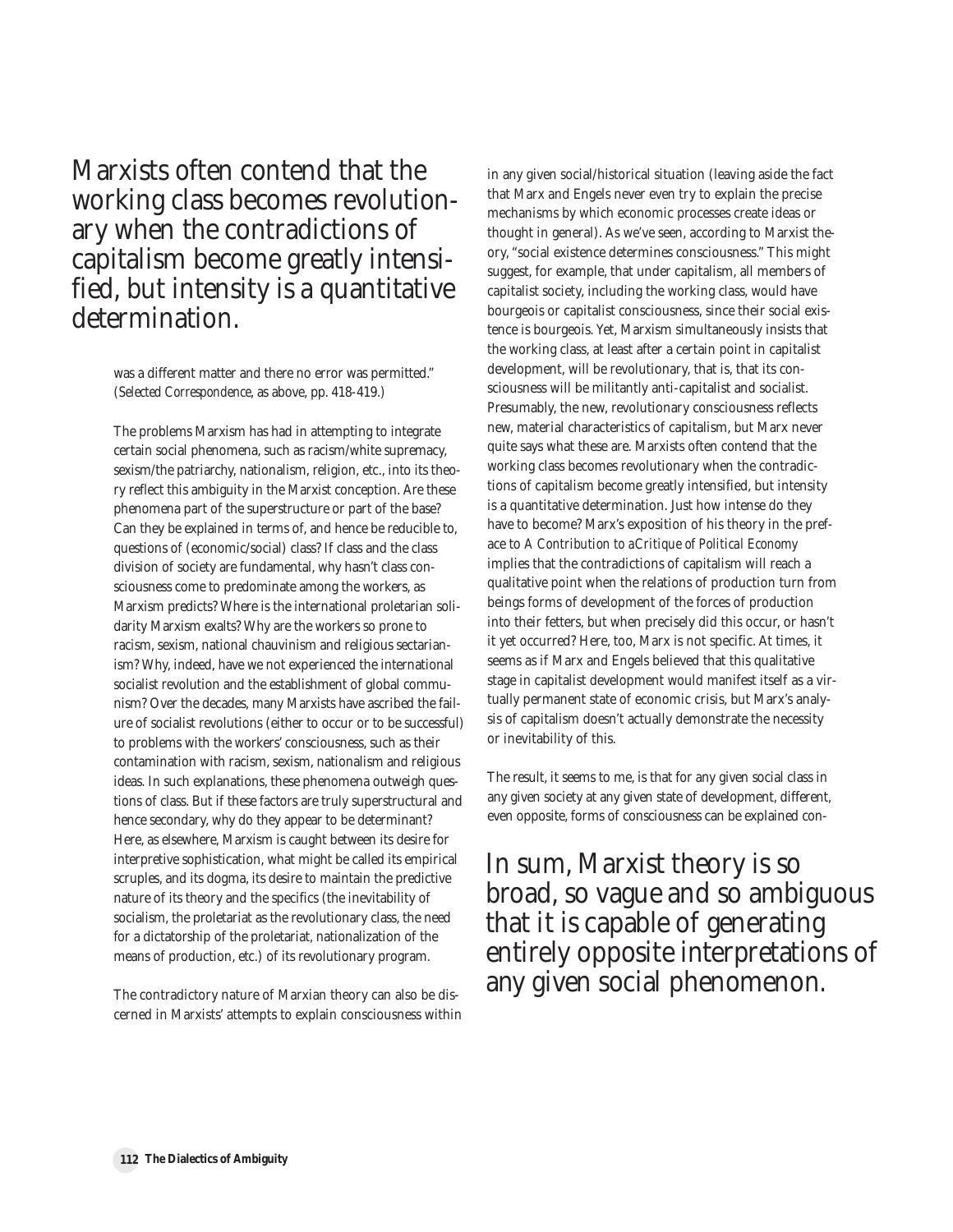sistently by Marxist theory. When and where the working class is revolutionary, this just reflects the working class's central position in capitalist society and the intensified contradictions of the system at that stage in its development. When and where the working class is not revolutionary, this might reflect the "hegemony" of the capitalist class (in the language of the Italian Marxist, Antonio Gramsci), or the influence of the labor aristocracy or opportunist "misleaders" of labor over the rest of the workers (as Lenin might say), or the effects of racism, sexism or national chauvinism, the role of religion or, more generally, the cultural history of the country in question. All these interpretations of the workers' consciousness are consistent with the Marxian conception of history, specifically the claim that social existence determines social consciousness. But taken together, they add up to the fact that social existence does not actually determine social consciousness after all.

This problem with Marxist theory is apparent even in Marx and Engels' broader theoretical considerations. For example, they considered Great Britain to be the model for capitalist economic development, while France to them was the epitome of political developments. But how can this be if social existence determines consciousness? The logic of the theory is that the country that is the model for capitalist economic development ought to be the model for its political development. If one refers to the concrete historical circumstances and cultural traditions, etc., that have made Great Britain a different country from France, as Marx and Engels do, one is tacitly admitting that the basic claim of the theory, that social existence determines consciousness, can't be sustained.

In sum, Marxist theory is so broad, so vague and so ambiguous that it is capable of generating entirely opposite interpretations of any given social phenomenon. All that is required is that the terminology be used correctly, that a variety of factors be considered and that the economic and social structure of society and the class struggle be accorded a central role in the analysis, in terms of which the other factors are explained. However useful a heuristic device the Marxist theory of history may be, scientific it is not.



Let's summarize some of the points I've made about the Marxian theory of history and draw some other conclusions about the theory as a whole.

First, the Marxist theory of history, despite superficial appearances, is extremely imprecise, the opposite of a scientific theory.

Second, despite its claims to represent a unified outlook, it straddles two different standpoints that are philosophically distinct, even opposed—an interpretive, contingent one; and a predictive, deterministic one—between which Marxists shift when applying or defending their outlook.

Third, the theory is an abstract construct that does not stand up to factual scrutiny. Definitions and categories are stretched and fudged depending upon what is analyzed, while those facts that cannot be crammed into the theory are ignored. Plausible claims (that economic factors affects consciousness and are influential in historical processes) are stretched and "absolutized" into contentions (that social existence uniquely determines consciousness) that are not, and cannot be, substantiated. As I have argued in other articles, the theory is in fact idealist, without identifying itself as such or even being aware of it. Despite its claims to be materialist, it really argues that the fundamental, meaningful and determining facets of history are its own definitions and categories, along with the "laws of motion" that these definitions and categories, when set in motion according to the precepts of the theory, create. Even the factors it believes to be material are abstractions, that is, idealist categories: labor, the forces and relations of production, etc.

Fourth, as I have suggested, the definitions, categories and various tenets of the theory make most sense, and most accurately fit the facts, when applied to the capitalist society of Marx and Engels' day: the definition of class, the centrality of the class struggle, the distinction between the economic and the political/ideological realms, the apparent determining role of the economic, the growth of the forces of production (technology on the one hand and the working class on the other) as underlying propulsive dynamic of society. What this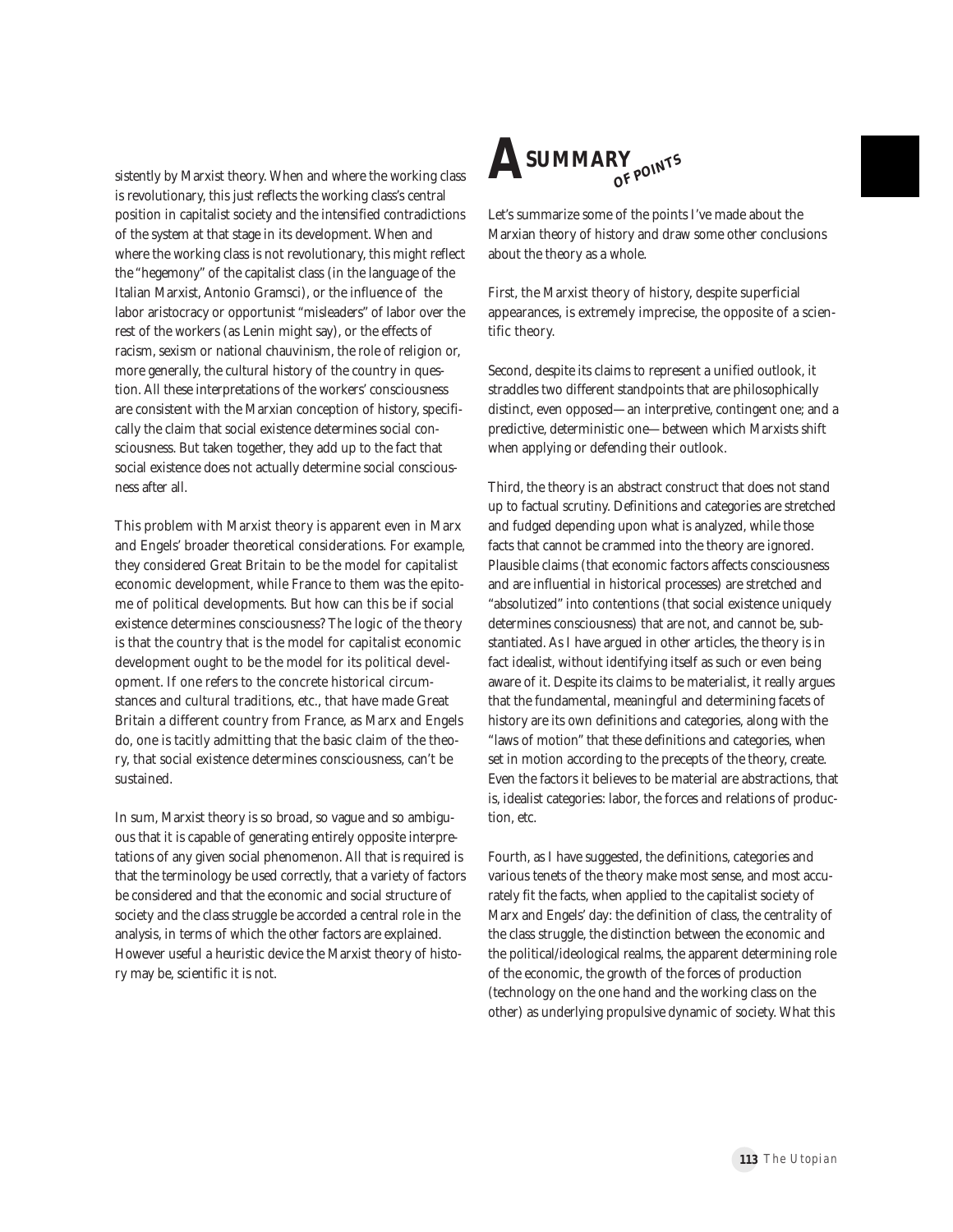

suggests (and this tends to be confirmed when looking at some of Marx's early writings, particularly the *Economic and Philosophical Manuscripts of 1844*, is that the theory was developed by analyzing what Marxists call the transition from feudalism to capitalism and then generalizing forward (to the predicted transition from capitalism to socialism), and backward (to the entire history of humanity). In the *Manuscripts*, Marx explains that the internal logic of the concept of private property leads, when elaborated, to the development of all the categories of political economy, that is, the structure and internal dynamics of capitalism. If we change the concept of "private property" to the concept of "labor" and project the theory backward (into the past) and forward (into the future), we get the Marxist theory in a nutshell. Marx's conception then, interpreted in terms of itself but in contradiction to its other claims, represents the standpoint of competitive capitalism, the system in which it was developed. The theory is, by this judgment, bourgeois rather than proletarian.

Fifth, the Marxist conception of history is Eurocentric. History is described as if it were simply the "history of Western Civilization," a teleological conception in which the direction, goal and purpose of history is the emergence and flowering of Western European—and its offshoot, North American—society. Everything that can be is explained in terms of this development, while everything that cannot is discarded as not meaningful (nonhistoric) or ignored altogether. Most of us have heard all this before, in our high school and college history classes. Although Marx and Engels claimed to have transcended the historical outlook of the Western Europe and North American bourgeoisie, their theory is merely another version of the same thing, only with the claim that the bourgeoisie and its economic system, capitalism, will themselves be transcended. For Marxism, the proletariat and socialism are really the fruition, the true culmination, of Western Civilization.

# **Marx and Hegel AND HEGELMARX**

Beyond reflecting this general, almost classical, West European standpoint, Marx and Engels' historical conception, like much else in the Marxian worldview, is directly indebted to that of Hegel. (See *The Philosophy of History*, Dover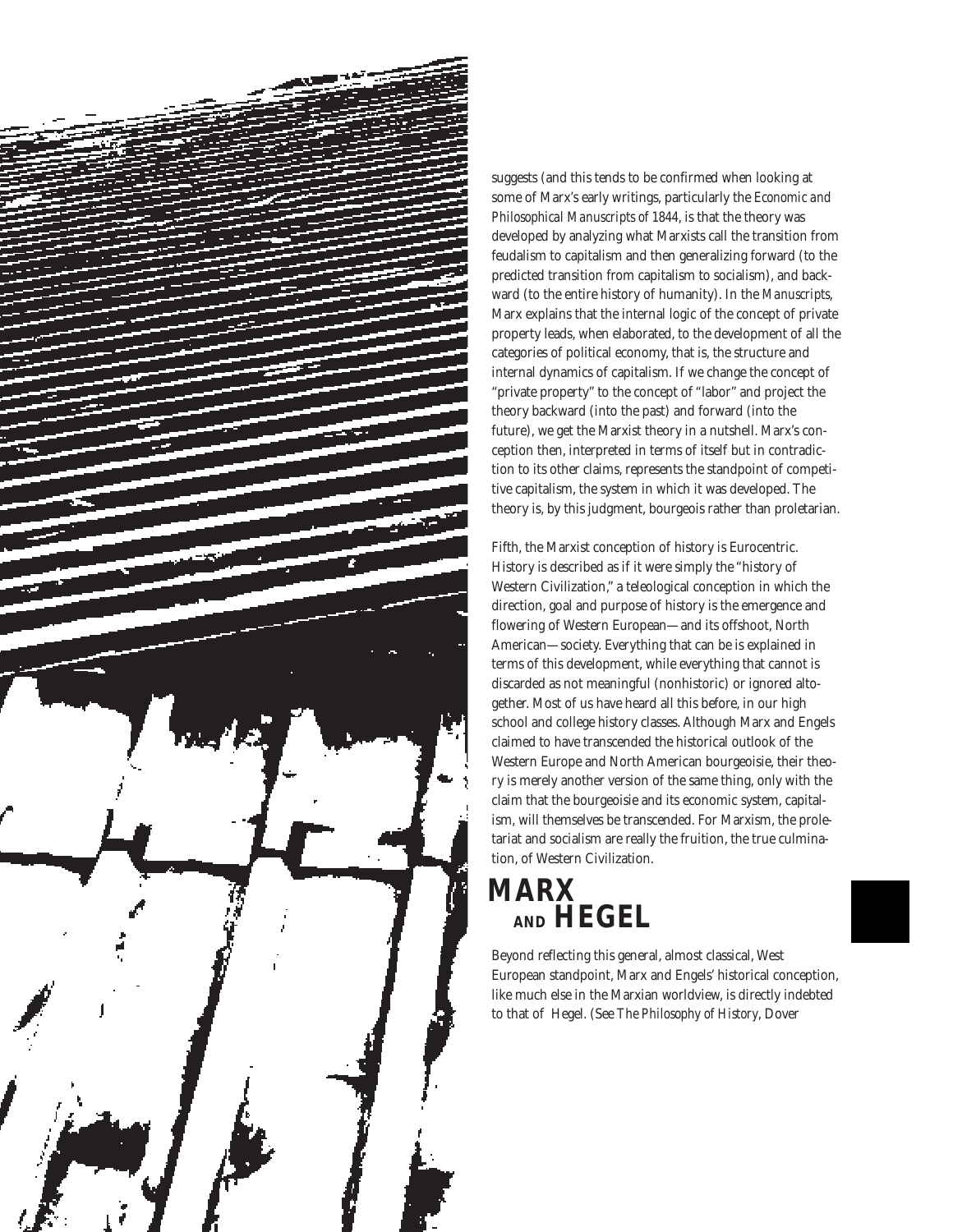Publications, New York, 1956) Hegel saw history as representing the development of human consciousness toward freedom, a spiritual state in which human beings recognize themselves and each other as being embodiments of the mind/spirit of God, the Absolute. This evolution goes through distinct stages, which are represented by distinct forms of society. Each type of society embodies a characteristic ethos, or ethnic/cultural worldview or "spirit," which in turn contains internal contradictions that impel it to evolve and, except for the last stage, to transcend itself. Meanwhile, the actual agents of history are so-called "world historic" individuals, such as Alexander the Great, Napoleon, etc., who embody the specific cultural ethos of their societies. In Hegel's schema, there are three stages in this evolution, each stage representing a different conception of freedom. In the first of these, embodied in the societies of what Hegel called the East—the societies of the Tigris-Euphrates Valley, Persia and Egypt—only one man is free: the king, presumed to be or to represent God. In the second, embodied by the Athenian and Roman republics, some men are free. In the third and final stage, represented by the Prussian monarchy of Hegel's day, or at least as he thought or hoped it would evolve, all men are free. For Hegel, this society was a dialectical combination of unity and plurality. It was a kind of corporate state structure, with an internal differentiation of classes and sectors, dialectically pursuing both their self-interest and that of the nation as a whole, that reflected the unity-in-difference/difference-in-unity that characterizes Hegel's idea of freedom and the Absolute (God) itself. (*Hegel's Philosophy of Right*, Oxford University Press, London, Oxford, New York, 1967.) In Hegel's conception, not only do we see an upward progression, essentially, from slavery to freedom, through a dialectical process, we also see that the political (or material) form of each society reflects the particular notion of freedom on which it is based. Not least, we can also discern the implication that only the history of some societies, those encompassed in this schema, is philosophically significant. The others fall outside the scope of "real" history.

Here we can clearly see how much Marx and Engels' conception owes to Hegel's. History goes through distinct stages, these stages occur in an order of ascending progress, this evolution occurs through a dialectical process, and the outcome of this evolution is human freedom. Moreover, as in Hegel's conception, this evolution traverses a series of distinct levels of freedom, in which the material (for Hegel, political; for

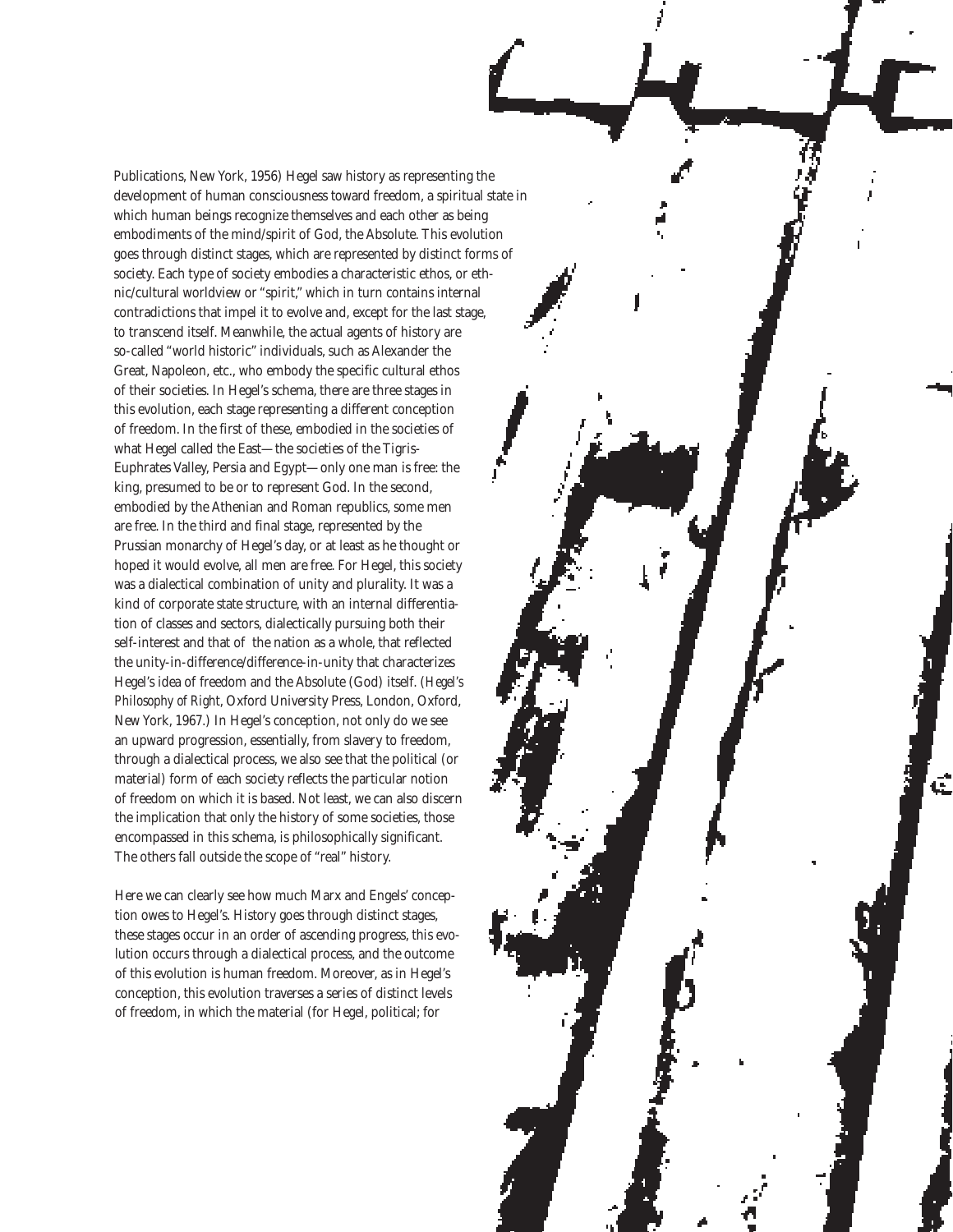Marx, economic) and the spiritual forms correspond. But unlike the avowedly idealist construct of Hegel, in which each stage embodies an ever broader *idea* of freedom and corresponding political structure, for Marx and Engels, each type of society (mode of production) is based upon a distinct form of labor, which (aside from primitive communism), represents a stage in labor's progressive emancipation. Thus, we first have slave-labor, in which human beings are fully bound to the means of production and are seen as being part of the means of production; then serf labor, in which the laborers are partially tied to the means of production, the land, and are therefore partly free; then capitalist labor relations, under which the workers are juridically free and totally divorced from the means of production, but still subordinated to them, then; finally, the socialist mode of production, under which the laborers are fully and truly free; as a freely associating, self-consciously cooperating group, they dominate and control the means of production themselves. Not least, the Marxist conception of history embodies the same Eurocentric outlook as Hegel's. The history that matters, the only history that is truly significant, is the history that is encompassed in the Marxian schema: primitive communism, slavery, feudalism, capitalism, socialism. Everything that falls outside its scope is dismissed as meaningless and ultimately irrelevant.

This latter thesis was given concrete form in a series of articles by Engels, written during the revolutions of 1848. In these pieces, whose purpose was to explain why the south Slavic peoples, the peoples of the Balkans, i.e., Slovenes, Serbs, Croats, Montenegrins, Albanians etc., played what he considered to be a reactionary role in the events of 1848-49, and to argue against their demands for national rights and independence, Engels referred to these ethnic groups as "nonhistoric." (For a fuller discussion of this, see Roman Rosdolsky, *Engels and the "Nonhistoric" Peoples: The National Question in the Revolution of 1848*, Critique Books, Glasgow, 1986.) In other words, they were outside the main (and meaningful) course of human history, and their history (and political demands), didn't matter. Elsewhere, Marx, for similar reasons, referred to these people as "ethnic trash."

As I see it (and as I've discussed in previous articles), Marxism is a type or variant of Hegelianism. To both Hegel and Marx, history, at bottom, is a logical process that leads,

via a series of contradictions, through various stages to human freedom. Where Hegel saw this as occurring through the dialectical development of human consciousness toward its recognition that all human beings, indeed, all reality, are manifestations of the mind or spirit of God, Marx sees it as occurring through the dialectical evolution of human labor and its dialectical interaction with human consciousness (as in the contradictions between base and superstructure), toward a fully cooperative society, in which humanity comes to control both the products of its labor and its own destiny, and in which all human beings recognize and treat each other as brothers/sisters. In both theories, history is progressive: it has a meaning, a direction and a goal; it occurs dialectically and through defined stages. Moreover, the goal/outcome of history is present, although implicitly, at the beginning, as the underlying logic of a fundamental principle or category: for Hegel, human consciousness; for Marx, labor. In both theories, humanity has an essence, a kind of philosophical substance, whose trajectory underlies and defines history. For Hegel, this essence is consciousness or spirit (itself a piece or manifestation of the mind or spirit of God), which creates the material conditions of our lives and history. For Marx, the essence of humanity is labor, which gives rise to consciousness. But the apparent opposition between Marx and Hegel on this point is more apparent than real, because the Marxian essence, labor, is just as much a category of thought, an abstraction, as consciousness. It just seems to be, or can be claimed to be, material. For Marx, labor is a logical category, almost a metaphor, that has a life of its own. This is Idealism. It may not be a self-conscious form of idealism, and its central category may seem, in contrast to explicit forms of idealism, relatively poverty stricken, that is, lacking internal differentiation (despite Marx's efforts), but it is idealism none the less.

As I discussed earlier, Marxism's claims that its theory of history is materialist were meant to give the theory scientific credentials, to eliminate socialism's utopian character, to make it more than an abstract moral appeal for social justice. Hegel also considered his philosophy to be scientific, but he meant it more in the sense of true, logically consistent and complete, rather than in the sense of conforming to the natural sciences, which he saw as mechanical, one-sided, and lacking in selfawareness. But Marx and Engels were anxious to develop a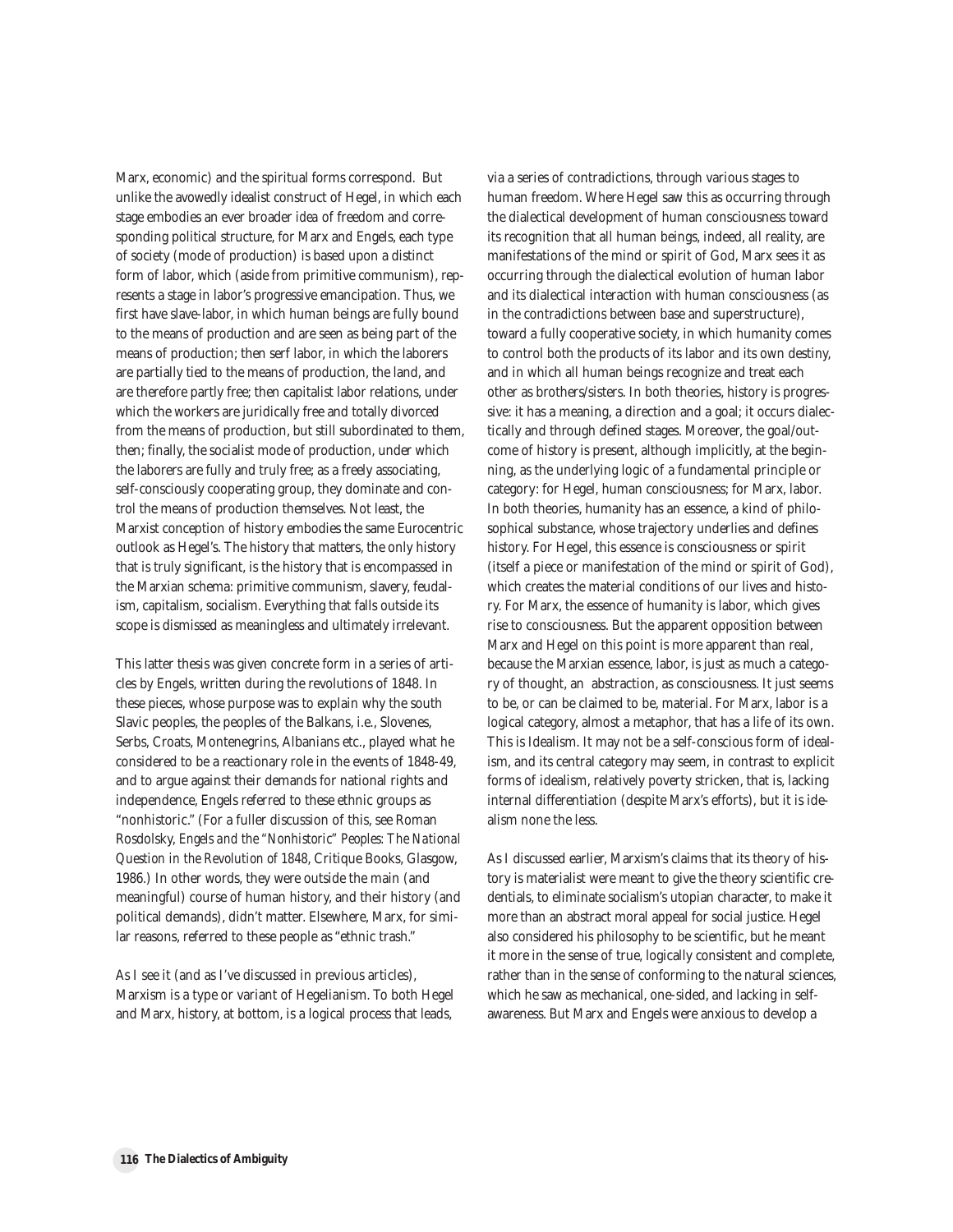theory that was scientific in the sense of being analogous to the natural sciences, a quest that was stimulated by Darwin's theory of evolution. Since they considered the natural sciences to be materialist, they attempted to develop a materialist theory of socialism, which in turn required materialist theories of history and capitalism, etc. Hence their attempt to meld together, as they often admitted, French socialism, British political economy, and Hegelian philosophy, under the philosophical banner of materialism. Despite their efforts, their conception remained merely a restatement, in materialist terms, of Hegelian philosophy.

Of course, where Marxism is different from Hegelianism, where its claim to be materialist expresses itself most palpably, is in its insistence that social reality be radically transformed, that a totally just and liberated society—the true kingdom of Heaven on Earth—actually be established on Earth. For Hegel, freedom is only partially realizable in social/material terms; to him, true freedom is a spiritual state. For Marx, freedom was to be fully achievable in material reality. This, I believe, is to Marxism's credit. But while Marxism gains something in its attempt to restate Hegelian philosophy in materialist terms, it also loses something.

To see this, it is necessary to recognize that Hegelian philosophy is, at its core, a philosophical restatement of Christianity. Hegel saw his philosophy as the truth of the Christian outlook, an exposition/explanation of Christianity in its true, philosophical, form. To him, Christianity, as a theology and an organized religion, is merely a metaphorical or picturesque representation, designed to appeal to ordinary people, of a deeper philosophical truth, of which his philosophy is the true rendition. The Holy Trinity, to Hegel, is a metaphor for the fundamental triadic structure of the cosmos, conceived metaphysically: subject, object and the unity of the two that simultaneously preserves the distinction between them; Creator, created and their dialectical unity-in-difference/difference-inunity. The Absolute, which, as self-consciousness, requires another consciousness, creates the Other, which then comes to recognize itself as one with the Absolute. Father, Son, Holy Spirit. In this light, human history represents the Cosmic Spirit or Mind reemerging through the development of human consciousness to recognize spirit/mind in the universe and itself as a part of that spirit/mind. The telos or goal of

history is thus this developing self-recognition of spirit or the cosmic consciousness. This is why Hegel's philosophy, both its method and its content, takes a triadic form, and it is why, in his Lectures on the Philosophy of Religion, Hegel places Christianity at the apex of religious development, as "Consummate Religion."

Yet, something is lost in Hegel's version of Christianity. This is much of its emotional content: God/Jesus as love. Hegel, as a philosopher (and as a certain type of individual), celebrated thinking, and especially philosophical speculation, as the highest form of existence. As a result, his philosophy has a highly cerebral character. Although Hegel talks about love, it is quite clear that he considers love, as an emotion and hence pre-reflective, to be inferior to consciousness. This is why, for Hegel, philosophy, which is an act and a reflection of consciousness, is for an elite, while religion, picturesque and emotional as it is, is for ordinary people, the masses. Despite this denigration of love (and the emotions in general), love remains as an element, albeit very subdued, almost repressed, in Hegel's philosophy.

But in Marxism, this love or spiritual content is virtually eliminated, banished, and exchanged for the soullessness of a would-be materialism. The underlying philosophy remains idealist, since, at bottom, labor functions as a category or concept whose development in a (dialectically) logical manner underlies and determines human history. Yet, the idealism is denied and the spiritual content—clearly present, although in attenuated form, in its Hegelian progenitor—is repressed even further. This is not to deny that Marxism has emotional content, that it is inspired by concern for, or even love of, humanity. But in Marxism, this emotional content coexists very uneasily with its insistence on its scientific character. As would-be materialists, Marxists are vehement in their denial that fundamental reality is spiritual or has a soul. To them, "soul" or "spirit" (words with which, as atheists, they are very uncomfortable) are primitive and picturesque substitutions for "consciousness," which itself is secondary phenomenon, a reflection of the real stuff of the universe, matter. Marxism thus is a kind of soulless idealism. Despite its materialist pretensions, its fundamental reality is made of up abstract categories—labor, social classes, modes of production, laws of motion, etc. But these categories are without spirit, blind and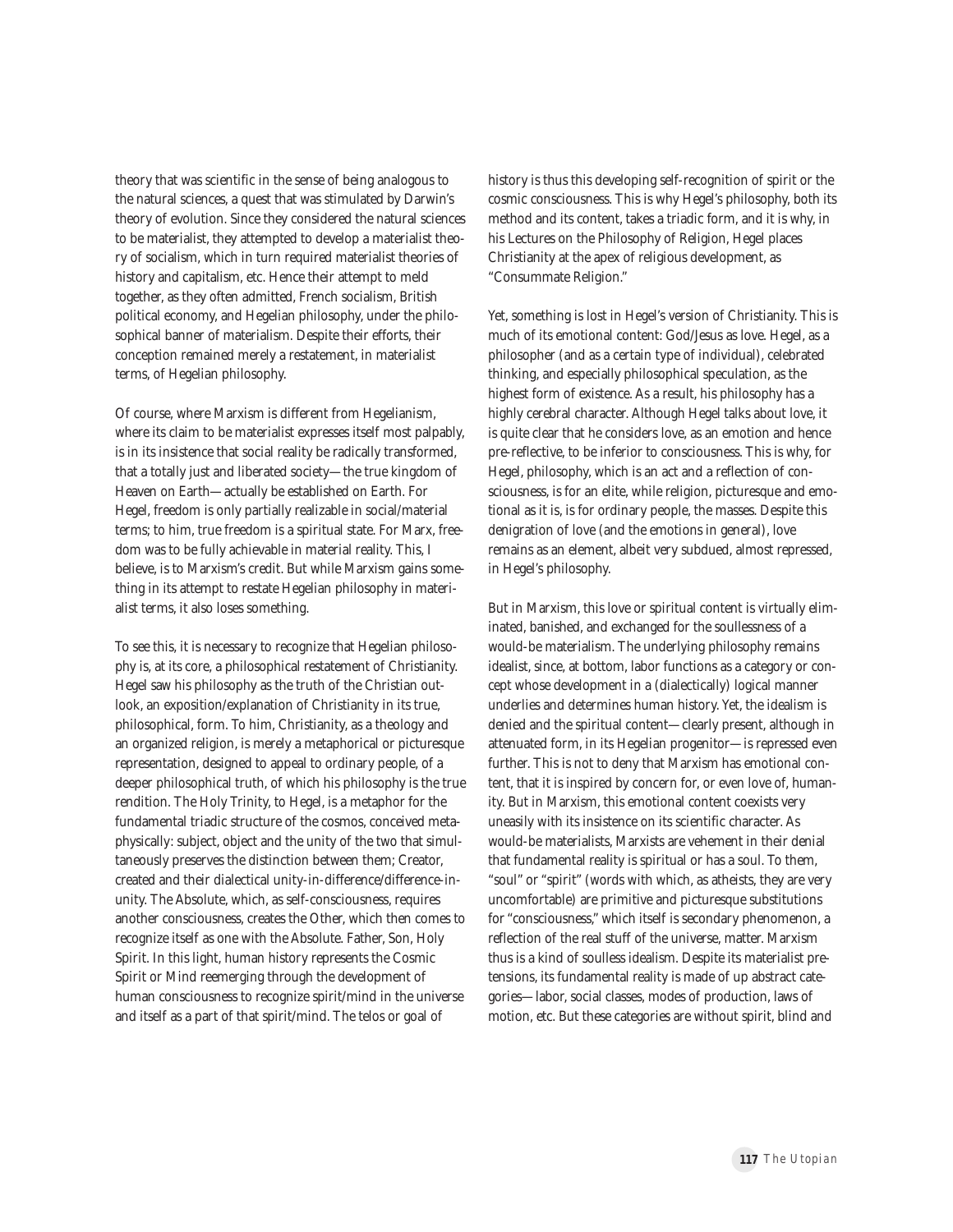pitiless. This combination of idealism and soullessness is one of the reasons, I think, why Marxism tends to think about and be concerned with humanity in the abstract, as Humanity, rather than with human beings in the concrete, why social classes are seen as more fundamental than specific human beings, and why individuals have been treated as so expendable (literally) by Marxist practitioners, especially when they do not belong to the right class or have the appropriate consciousness (that is, the "correct" politics). It is this unconscious idealism that makes Marxism and Marxists so uncomfortable with the concreteness, the "grittiness" of history. Like Hegelianism, Marxism seeks to unify the concrete phenomena of history (the uniqueness of specific events, the quirkiness of individual personalities), with the noumena of its supposedly underlying laws, logic and hence meaning. But despite Hegel and Marx and their respective dialectics, this can't be done. The result, for both Marxism and Hegel, is to subordinate the concrete, the unique, the individual, to the lawfulness and the logic. The laws and logic of history become more important than the events; the categories of theory become more important than the phenomena they are meant to explain. Marxism and Hegelianism are thus both reductionist; they seek to reduce the concreteness of reality to the smooth, logical and ultimately comfortable laws of history.

## **Marxist Messianism MESSIANISMMARXIST**

As this discussion suggests, Hegelianism and Marxism are expressions, in somewhat different forms, of the Judeo-Christian view of history and outlook on the world. In this worldview, in contrast to others, such as many of those from the East, history has a beginning, an end or

goal toward which it is heading, and therefore a meaning. If anything, Hegelianism, with its spiritual, other-worldly content, its insistence on the supremacy of thought and its belief that true reconciliation/unity with God occurs in spirit, is the more Christian variant (at least as Christianity has come down to us, rather than in what may have been its original, and probably more revolutionary, version). For its part, Marxism, with its materialist claims and this-worldly character, its stress on the supremacy of matter and its insistence that the transformation required by the goal of history actually occur in reality, not just in thought, is the more Judaic.

More specifically, Marxism, as others have suggested, is a restatement, in modern, secular terms, of the Messianic vision of Judaism, with the proletariat as the Messiah, the fully human (although anointed by God), savior of the Jews and all humanity, and with Marx and, by extension, the Marxists, as the prophets of the coming apocalypse. Marxism's emergence reflects the secularization of the modern world, brought about by, among other things, the Scientific and Industrial Revolutions and the development of modern capitalist society, which called into question the tenets of the historic religions of the West. Despite this secularization, which affected intellectuals more than others, the basic Judeo-Christian outlook remained, and stills remains, as a kind of "deep" structure, a sort of primordial collective consciousness, of modern culture and psychology. The effects of two thousand years of history do not disappear overnight. Thus, most people find it hard to exist in a world that has no meaning. They need to believe that humanity and our histo-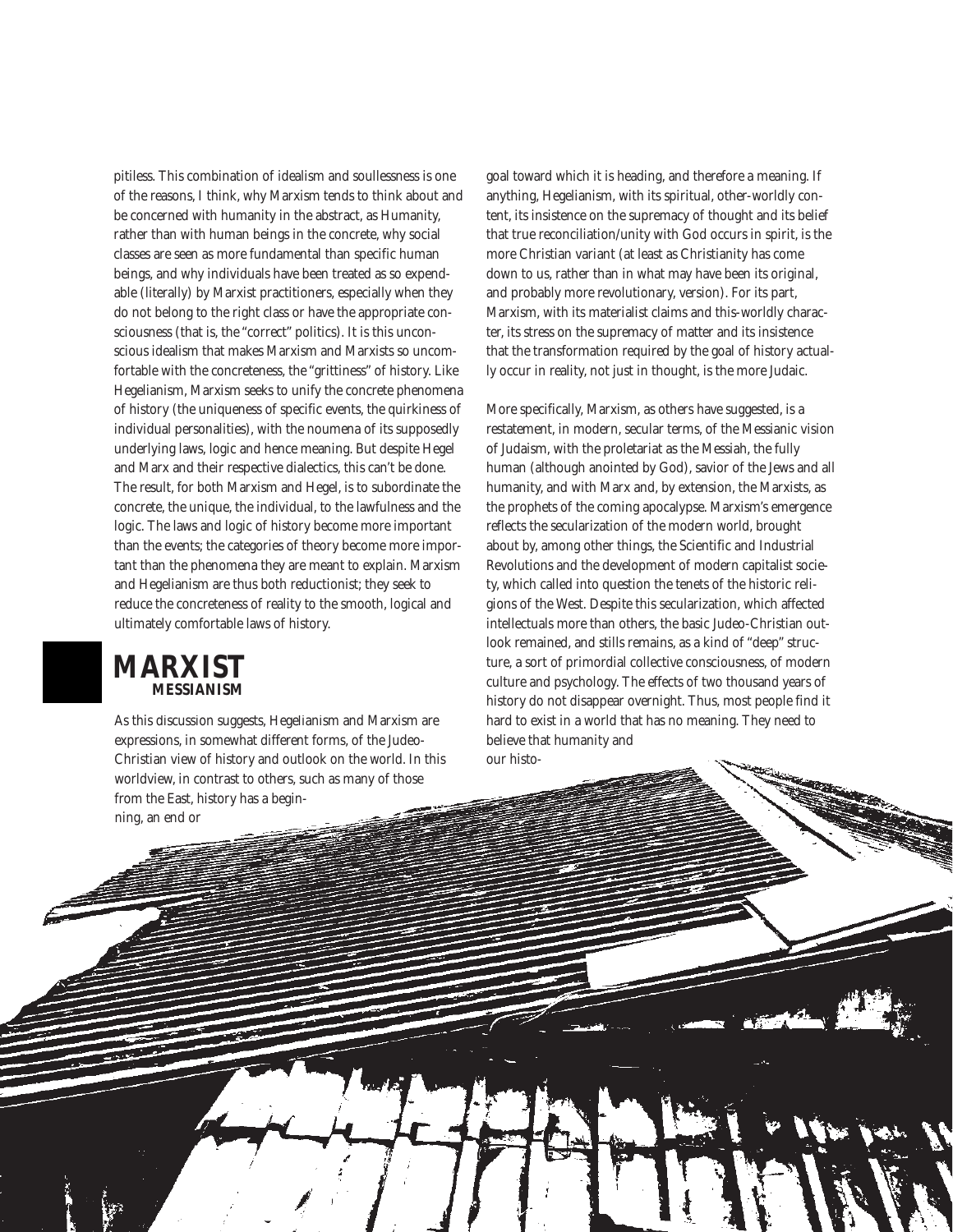ry are significant, that we and our story are not just minuscule accidents in a vast cosmos that is indifferent to us. This includes intellectuals, many of whom find the dogmas and mythologies of traditional religion quaint, somewhat embarrassing and in conflict with science. So, filling the need for certainty in an increasingly secular world were radical ideologies that preserved the broad, underlying assumptions of the Judeo-Christian outlook, while recasting them in modern, purportedly scientific terms. Marxism is one of these.

One of the things that remained of the old religions, but without the humility that is at least taught as required of created beings, is the sense of certainty that so often accompanies dogmatic beliefs: we are right and everybody else is wrong. This sense of certainty is very apparent in (indeed, is an almost defining characteristic of), the Marxist movement. Marx and Engels engaged in the most strident polemics with all those who dared take issue with them, and this practice has continued throughout the history of Marxism. Opponents are denounced in the most vicious terms. To Lenin, let alone Stalin, political opponents, even (or especially) within the Marxist movement, represented the "class enemy," non-proletarian, pro-capitalist elements infecting the working class and subverting its movement, and therefore worthy of destruction. And where Marxists have held state power, they've used the coercive instruments of the state to their utmost to effect this; virtually all opponents are jailed, sent to labor camps or "liquidated." Although Marx insisted that his personal motto was "Doubt everything," this doubt does not actually exist within, that is, truly internal to, the Marxian worldview; it remains private, as a drive to continually prove the validity of Marxism, where it exists at all. Marxism has an almost Kabbalistic character, in the sense of being a kind of esoteric knowledge that unlocks the secrets of the cosmos, which only a few, the true elect, are able to understand. Most Marxists secretly enjoy this sense of superiority, even when they themselves have not read, let alone mastered, the crucial texts. I suspect that not many members of the Communist Parties of the 1930s and 40s actually read *Capital*, let alone understood it. But even those who didn't *knew* that it was true.

This belief that they hold the key to the mysteries of the universe, the answer to all the philosophical questions that have bothered humans from the beginning of our existence, gives Marxists a tremendous arrogance and often results in unbridled fanaticism. It was such fanaticism that characterized the ethos of the Bolshevik Party and led, via the establishment of a massive, all-powerful state, to the unspeakable atrocities of Stalinism, which so many well-intentioned Marxists supported, excused and justified, and to the decades of repression and violence that have always been the products of Communist regimes, down to Castro's Cuba today.

This sense of certainty often leads Marxists to adopt a Messianic self-conception, especially when it becomes clear that the proletariat does not respond as Marxist theory predicts. When the workers are not revolutionary, or when they do not specifically embrace Marxist policies, Marxists denounce them as being infected with petty bourgeois ideas, or even, as Lenin did when faced with the revolt of the sailors of Kronstadt and the general strike of the workers of Petrograd in early 1921, as not really being proletarians at all. From being prophets of the coming proletarian Messiah, Marxists take on the Messianic role themselves. As carriers of the Kabbalistic mysteries, they become the saviors of humanity. This substitutionalism, in which Marxists think and act in the supposed interests and name of the proletariat, emerges, as almost a logical implication of Marxist theory itself, under circumstances in which key Marxist prognistications (that the proletariat will be revolutionary), are not borne out.

In contrast to what Marxists believe, Marxism does not represent the true consciousness of the working class. Most workers, like most people in society, are not ideologists; they do not think in consistently ideological terms. Ideologies are primarily diseases of intellectuals. Marxism as a worldview is an outlook of sections of the radical (mostly middle-class) intelligentsia, alienated from contemporary society, angry at its injustices, and frustrated by their own powerlessness. Without property and without power to influence the world, they identify themselves with the proletariat, (or at least Marxism's image of it), which is also without property and power. Longing to escape this condition, they embrace a theory that ascribes the future and the power to create it to the proletariat and, by extension, to themselves as representatives of the proletariat and as embodiments of its "true" consciousness. Marxism is therefore not the worldview, the supposed true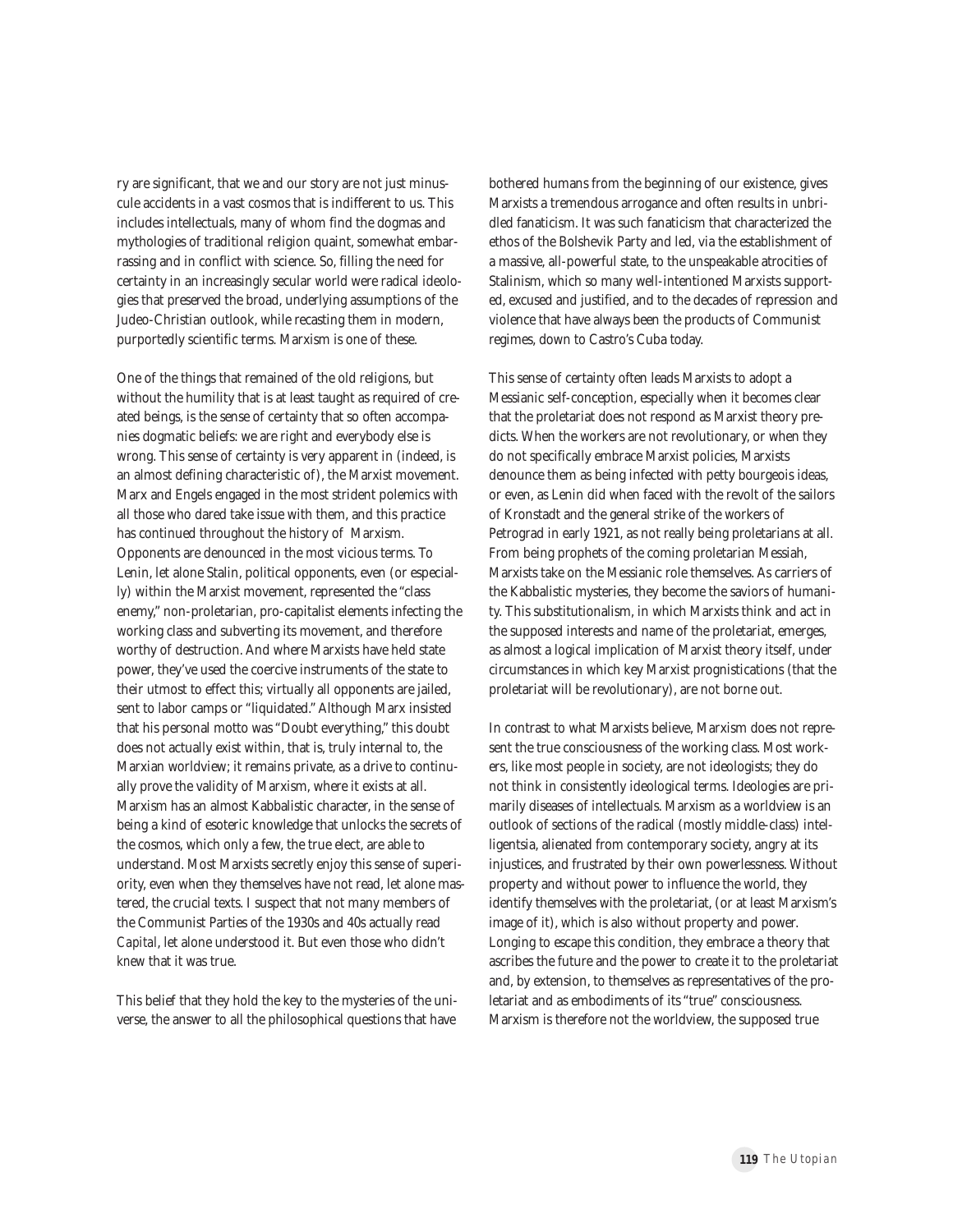consciousness, of the working class. It is the worldview of intellectuals who wish to reorganize society along what they consider to be more rational, and more just, lines; who hope, in fact, that they or people like them, might rule society in the name of reason and social justice, and who see in the proletariat or some other large social class the vehicle through which they might achieve this goal.

This character of Marxism explains why so many Marxists are not truly committed to democracy. To Marxists, democracy has more of an instrumental than a substantive value. Despite their protestations, they generally value democracy only insofar as it facilitates their activity, their ability to fight for their program. When they or other Marxists with whom they agree seize control of the state, democracy no longer matters; once they, who have the "correct" politics and are the "good" people, are in power, democracy can only be a vehicle for counterrevolution. Yet, here, too, Marxists delude themselves. They believe that they are the true democrats and define their own rule as inherently, intrinsically democratic. "When you have the substance of democracy" (meaning their own rule), their argument usually goes, "the forms are unnecessary." It is for this reason that the brutal, dictatorial nature of self-proclaimed socialist regimes has never prevented Marxists from supporting them. Beneath the rhetoric, Marxists really don't believe the majority of people, at least as presently constituted, are able to run their own lives and govern society. (If they were, they would all be Marxists and wouldn't be duped by capitalist propaganda.) Instead, they need a political and moral elite, in possession of the true nature of society, history and the universe, to make those decisions for them, at least until after a long transitional period during which they are taught (by that elite) how to do so.

The elitist nature of Marxism is occasionally clearly expressed in the writings of Marxists themselves. In his book, *The Crisis in Historical Materialism* (University of Minnesota Press, Minneapolis, 1981, 1990), a rather desperate attempt to save Marxism by jettisoning a great deal of it, Stanley Aronowitz is much concerned with what he calls the question of "agency," in other words, who (what social class or group), is to carry out the socialist transformation of society. Specifically, Aronowitz believes that Marx was wrong to "privilege" the working class as the agent of the socialist revolution. To me,

Aronowitz's very language (his use of the term "agency") inadvertently reveals what Marxism really is. It is the outlook of certain radical intellectuals, painfully aware of their own powerlessness, looking for some social grouping that possesses the requisite muscle (an "agency") to implement their worldview.

Of course, this characteristic of Marxism is fundamental to all forms of utopian thought, including anarchism. They all represent the consciousness—the projected hopes, visions and dreams—of socially powerless intellectuals. This is why all utopian ideas contain the potential for totalitarianism, the drive to impose a social schema on recalcitrant individuals. But Marxism is particularly dangerous form of utopianism, for several reasons. One is its self-deluded character: it denies that it is utopian at all. Marxism, Marxists insist, is scientific, and therefore true. The socialist revolution has been scientifically predicted and ordained. Marxism and Marxists represent History. Like the religious utopians that preceded them in history, although without realizing it, Marxists believe that they are doing God's will. Ironically, they who think they have access to the truth, as opposed to those who suffer from "false" consciousness, are the most deluded. To put it in Marxist terms, they become the victims of the fetishism of theory.

Another reason why Marxism is so dangerous is its commitment to the use of the state (indeed, a state whose power has been exponentially expanded by its nationalization of the means of production and its monopolization of the means of the exchange of ideas), and its virtually unlimited capacity for violence and coercion, to realize its vision. Yet, here, too, Marxists are taken in by their own theory: they believe that the state they aim to use to transform society, the so-called dictatorship of the proletariat, is not really a state (it is no longer a state "in the proper sense of the term" ) and is destined, moreover, to wither away. But the dictatorship of the proletariat is a myth and a contradiction in terms. Where society is truly, radically democratic, where the vast majority of people actually do govern themselves, there will be no state. And where there is a state, whatever it may be called, society is not governed by its members. Communist regimes are not, and never have been, proletarian dictatorships. They are, and have always been, dictatorships of tiny elites claiming to rule